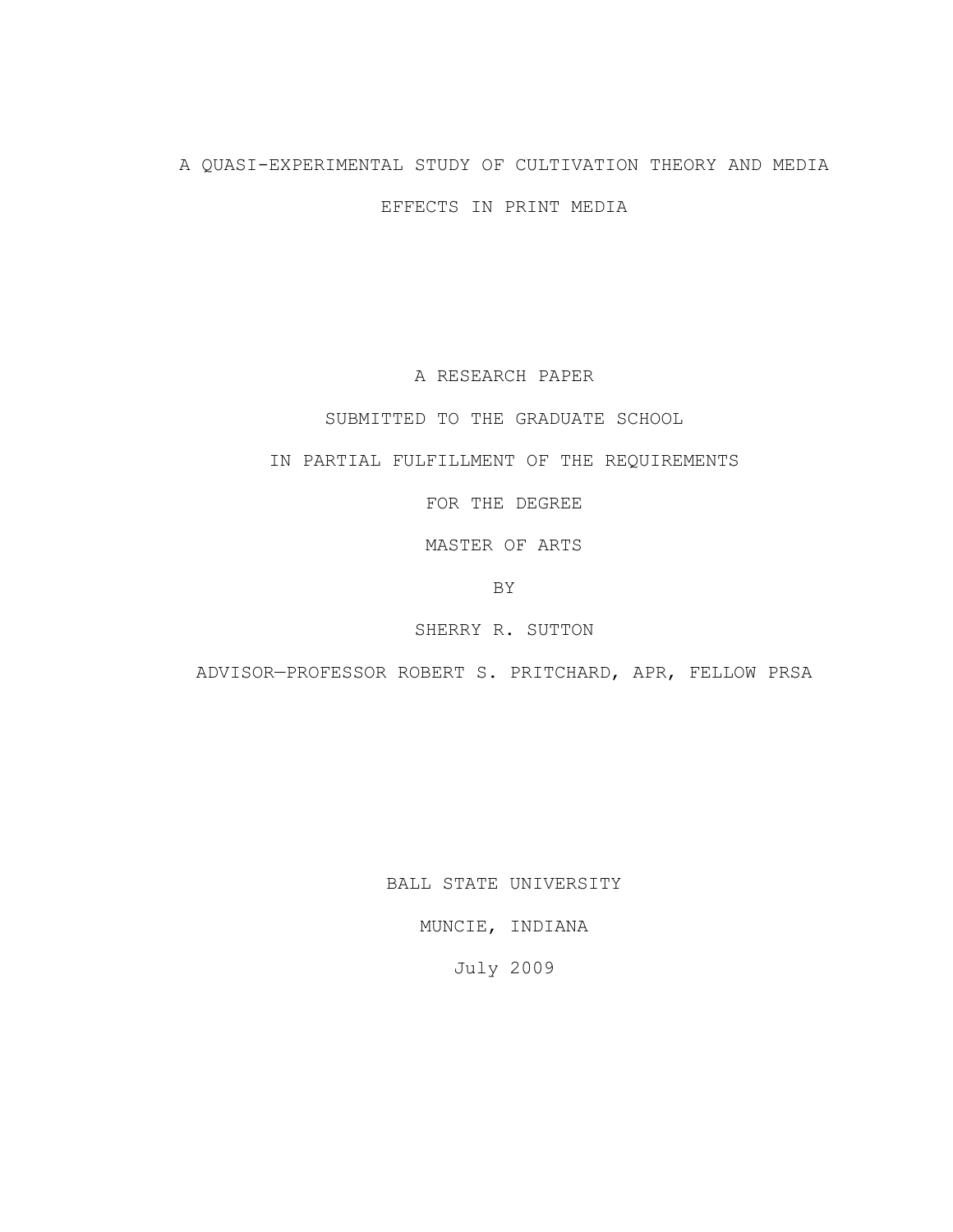# CONTENTS

| I.  | INTRODUCTION.           |                                     |                         |                                                                                                                                                                                                                                           |                                                             |                                                                                                           | $\mathbf{L}$ and $\mathbf{L}$ | $\ddot{\phantom{a}}$ | $\cdot$ 2 |
|-----|-------------------------|-------------------------------------|-------------------------|-------------------------------------------------------------------------------------------------------------------------------------------------------------------------------------------------------------------------------------------|-------------------------------------------------------------|-----------------------------------------------------------------------------------------------------------|-------------------------------|----------------------|-----------|
| II. | REVIEW OF LITERATURE    |                                     |                         |                                                                                                                                                                                                                                           |                                                             |                                                                                                           |                               | $\ddot{\phantom{0}}$ | .4        |
|     | III. METHOD.            |                                     |                         |                                                                                                                                                                                                                                           |                                                             |                                                                                                           | $\ddot{\phantom{0}}$          |                      | .18       |
|     | IV. FINDINGS            |                                     |                         | $\mathcal{A}$ , and $\mathcal{A}$ , and $\mathcal{A}$ , and $\mathcal{A}$                                                                                                                                                                 |                                                             |                                                                                                           | $\ddot{\phantom{0}}$          | $\ddot{\phantom{0}}$ | .22       |
| V.  | SUMMARY AND CONCLUSION. |                                     |                         |                                                                                                                                                                                                                                           | <b>Contractor</b>                                           |                                                                                                           | $\ddot{\phantom{0}}$          | $\ddot{\phantom{0}}$ | .34       |
|     | APPENDIX A.             | and the contract of the contract of |                         |                                                                                                                                                                                                                                           |                                                             | $\mathbf{r}^{\prime}$ , and $\mathbf{r}^{\prime}$ , and $\mathbf{r}^{\prime}$ , and $\mathbf{r}^{\prime}$ | $\ddot{\phantom{0}}$          | $\ddot{\phantom{0}}$ | .42       |
|     | APPENDIX B.             | $\mathbf{L}$                        | $\sim 100$ km s $^{-1}$ | $\bullet$ . The same $\bullet$                                                                                                                                                                                                            | $\mathbf{L}^{\text{max}}$                                   | $\mathcal{L}^{\text{max}}$                                                                                |                               |                      | .43       |
|     | APPENDIX C.             | $\ddot{\phantom{a}}$                |                         | $\ddot{\phantom{a}}$                                                                                                                                                                                                                      | $\bullet$ .                                                 | $\ddot{\phantom{a}}$                                                                                      | $\ddot{\phantom{a}}$          | $\ddot{\phantom{0}}$ | .47       |
|     | APPENDIX D.             | $\ddot{\phantom{a}}$                |                         | $\bullet$                                                                                                                                                                                                                                 | $\bullet$ .<br><br><br><br><br><br><br><br><br><br><br><br> | $\bullet$                                                                                                 | $\ddot{\phantom{0}}$          | $\ddot{\phantom{0}}$ | .51       |
|     | APPENDIX E.             | $\ddot{\phantom{0}}$                |                         |                                                                                                                                                                                                                                           | $\bullet$ .                                                 | $\ddot{\phantom{a}}$                                                                                      |                               | $\ddot{\phantom{0}}$ | .54       |
|     | APPENDIX F.             | $\ddot{\phantom{a}}$                | $\ddot{\phantom{a}}$    | $\bullet$ . The same $\alpha$                                                                                                                                                                                                             | $\mathbf{L}^{\text{max}}$                                   | $\sim 10$                                                                                                 | $\ddot{\phantom{0}}$          |                      | .56       |
|     | APPENDIX G.             | $\ddot{\phantom{a}}$                | $\bullet$ .             | $\bullet$ .                                                                                                                                                                                                                               | $\bullet$ .<br><br><br><br><br><br><br><br><br><br><br><br> | $\sim$ 100 $\pm$ 100 $\pm$                                                                                | $\bullet$                     | $\ddot{\phantom{0}}$ | .58       |
|     | APPENDIX H.             | $\mathbf{r}$                        | $\sim$                  | $\mathbf{r} = \mathbf{r} \cdot \mathbf{r}$ .                                                                                                                                                                                              |                                                             | $\ddot{\phantom{a}}$                                                                                      | $\ddot{\phantom{a}}$          |                      | .61       |
|     | APPENDIX I.             | $\ddot{\phantom{0}}$                |                         | <b>Contract Contract Contract</b>                                                                                                                                                                                                         |                                                             |                                                                                                           |                               |                      | .63       |
|     | REFERENCE LIST          | $\sim$                              |                         | $\mathcal{L}^{\mathcal{A}}$ , and the contribution of the contribution of the contribution of the contribution of the contribution of the contribution of the contribution of the contribution of the contribution of the contribution of |                                                             |                                                                                                           |                               | $\bullet$            | .66       |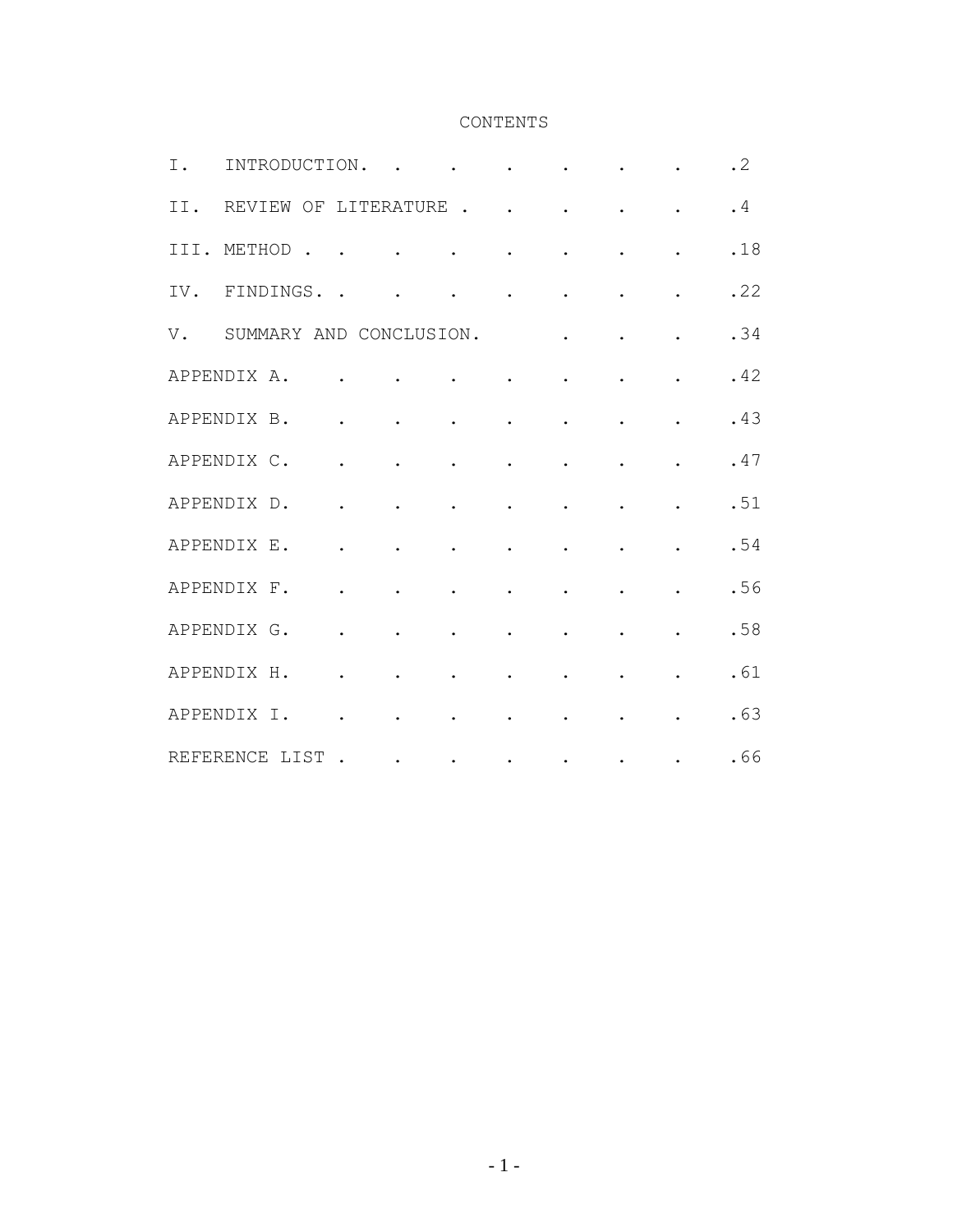### CHAPTER I

# INTRODUCTION

One knows that friends, family, and school all influence individuals greatly; however, there is one significant source of influence to also consider -the mass media. Many of the studies conducted on the cultivation theory attribute the public"s skewed perception of crime in the real world to the amount of television viewed and media consumed.

Hungarian-born poet, Dr. George Gerbner, established and has intensely researched cultivation theory since 1967. The cultivation theory focused on the influence of mass media on the attitudes and perceptions of reality on the public.

According to Romer, Jamieson, and Aday (2003) the cultivation theory suggested that widespread fear of crime is fueled in part by heavy exposure to violent programming on prime-time television, especially local television news shows.

Much research has been conducted on the effect cultivation theory has on heavy television viewers; however, very little research has been conducted on the

- 2 -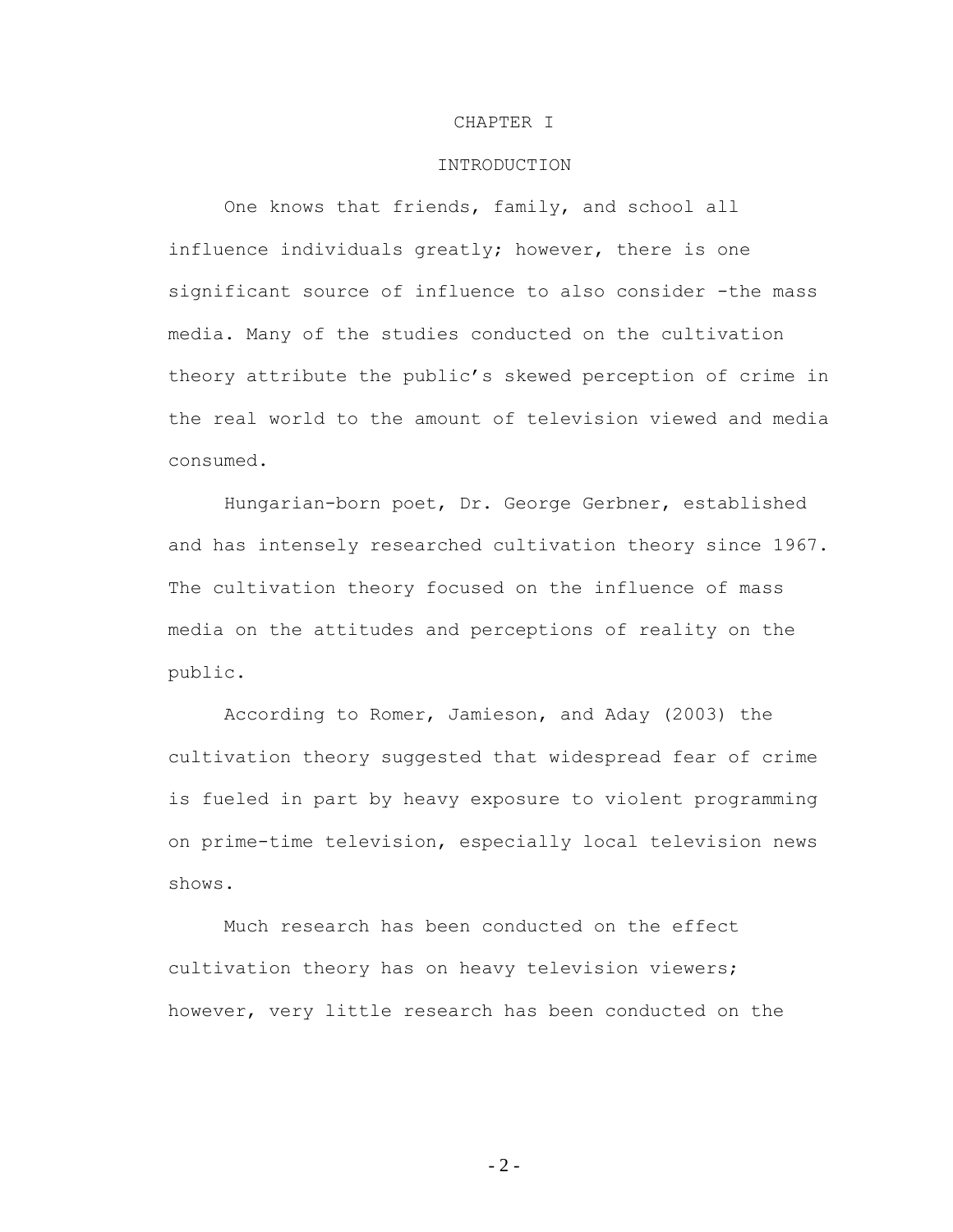effect this theory has on heavy newspaper readers and other print media audiences.

The researcher believed this study would add to the body of knowledge of public relations by providing industry professionals with a measure of how print media effects its audiences' perceptions.

If an organization received adverse press, it is difficult to change the public"s point of view if they have never had a positive or neutral opinion of the organization in question.

If the organization is admired by the public and has sustained a positive image within the media, then the cultivation theory can act as a proponent and will make adverse situations less of a threat on the organization"s public image. As a public relations professional, especially in media relations, it is pertinent that one knows and understands their audience.

This particular study will explore the application of the cultivation theory and media effects theory in print media. Research will include a literature review, as well as a quasi-experimental survey design that will test the proposed hypotheses.

- 3 -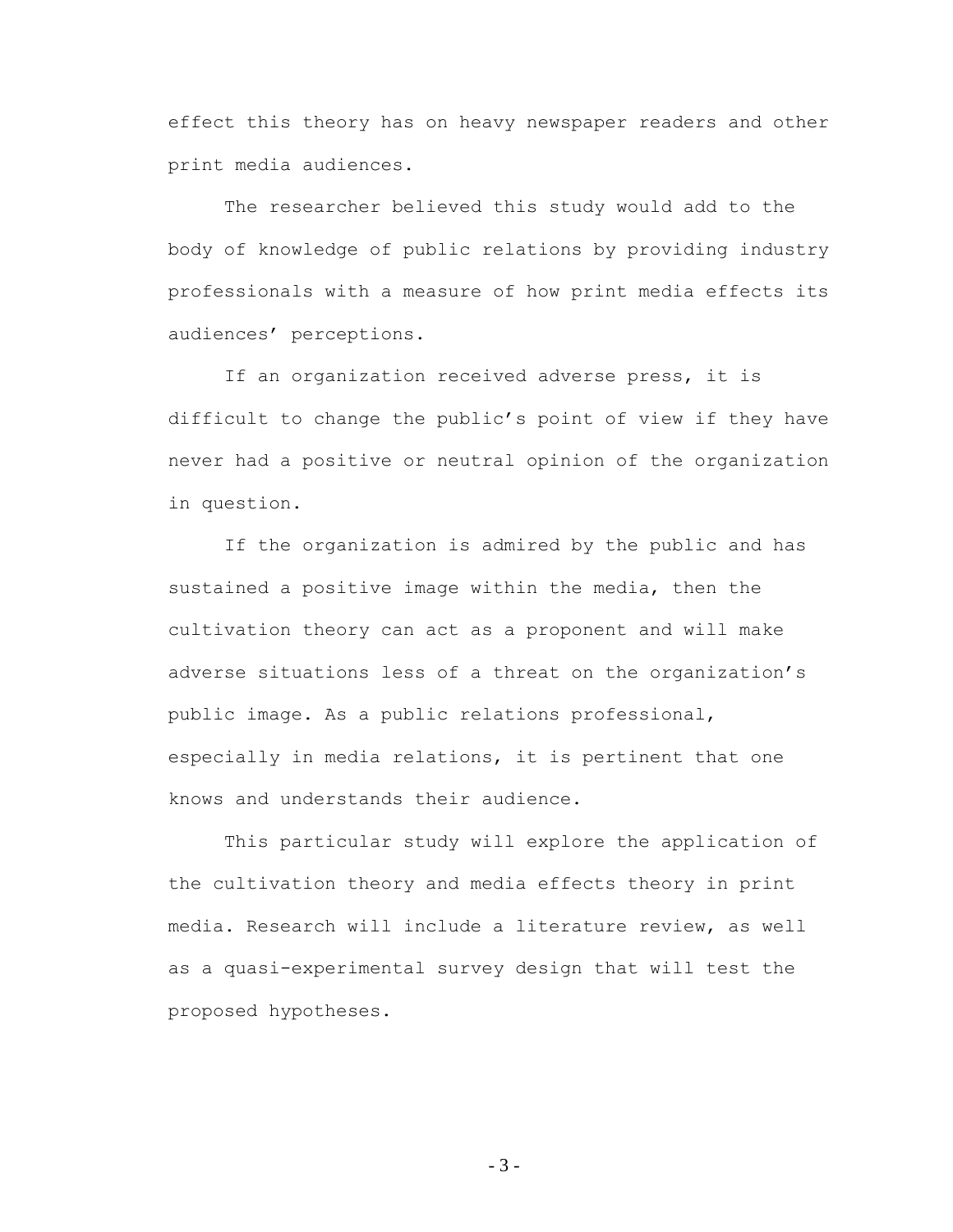#### CHAPTER II

# REVIEW OF LITERATURE

Much research has explored how television and other mediums produced heightened perception and greater awareness of crime in society.

# *Cultivation Theory Models*

During the turbulent 1960s, many researchers focused on the amount of crime and law enforcement in the U.S. Dominik (1973) implemented a study that assessed the relative accuracy of television"s portrayal of the real world, evaluated the amount of violence on television programs, and recorded its influence on individuals" perceptions of real life events.

Results from the study suggested that television overrepresents violent crimes directed at individuals whereas real world crimes are usually non-violent and directed at property; violent crimes between family members are underrepresented; and television criminals, a majority of the time, are apprehended. In the real world, the legal system is not as successful or fluid.

According to Severin and Tankard (1988) when subjects in their study were asked identical questions about crime on television, the heavy television viewers gave answers

- 4 -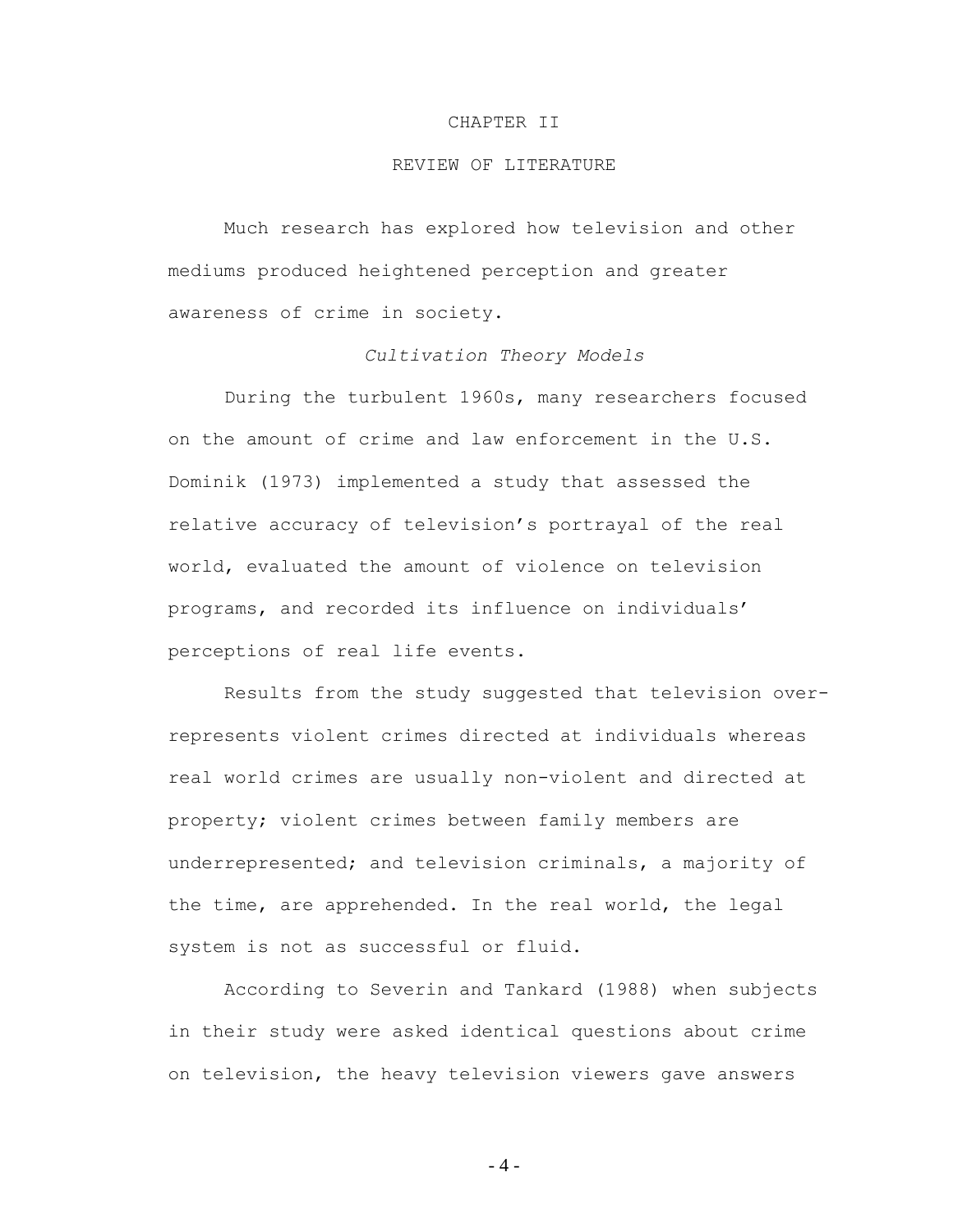that reflected the world they viewed on television, a more violent one.

The cultivation theory has evolved and now focuses heavily on the amount of crime reported on local television news programs. Reber and Yuhmiin (2000) conducted a telephone survey to strengthen the theory that television news programs affect the perception that crime is a major problem, and to determine subjects' attitudes toward coverage of crime and violence on local television news programs.

Forty-five percent of the readers agreed with the statement, "Crime is higher than the media says it is" (Reber and Yuhmiin 2000, 7). Other media-related variables gave evidence that the more fearful respondents were, the less likely they were to think the media was guilty of sensationalizing violent crime stories.

In response to the additional research concerning the cultivation theory, Gerbner later developed the "mean/scary world" theory as an extension to his previous theory. This extension suggested that people who viewed more television viewed the world around them as a mean or frightening place. These people tend to be more cautious in real-world surroundings.

- 5 -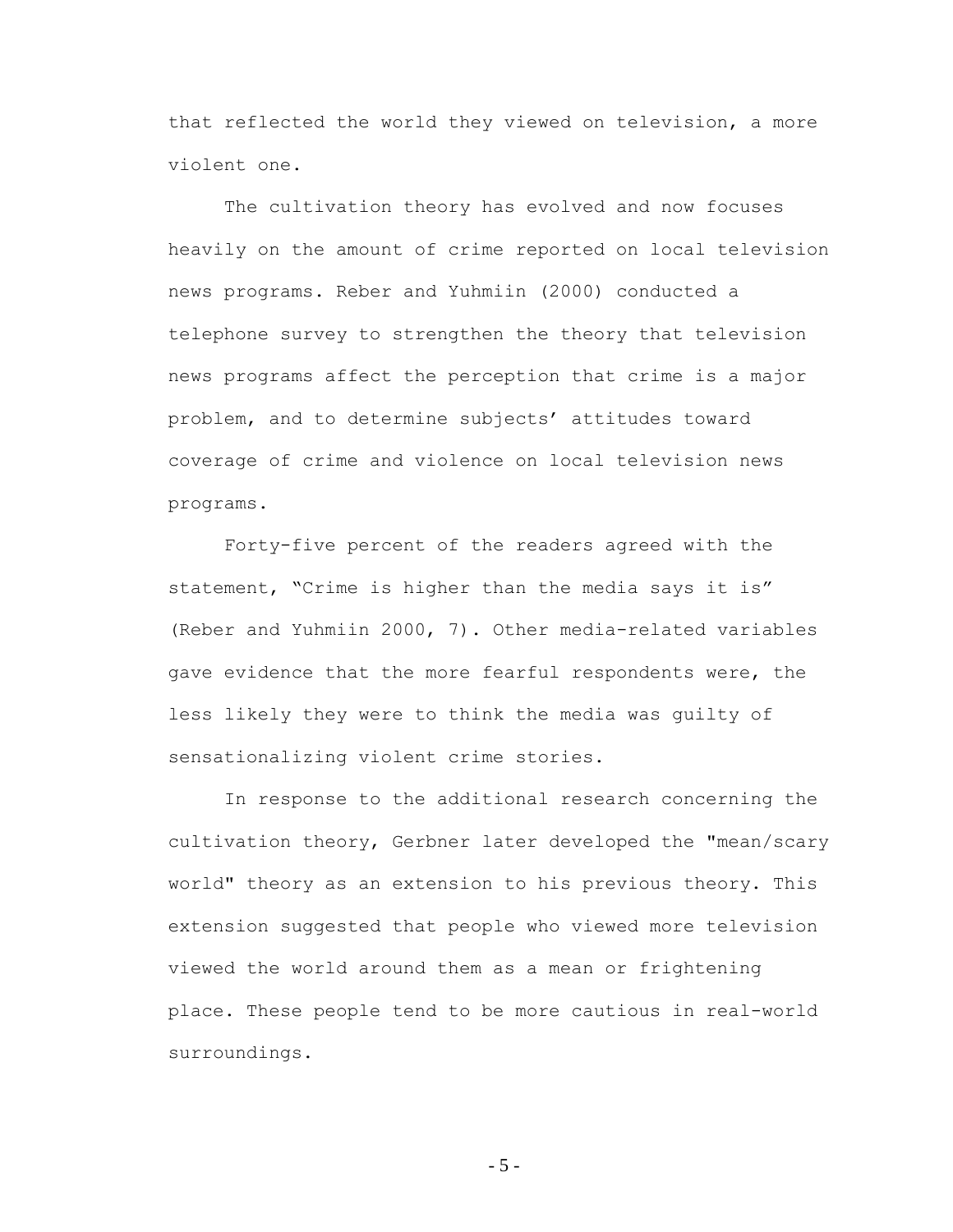# *Cultivation Theory Opponents*

Even though Gerbner was a very well-respected researcher, not everyone supported the cultivation and mean/scary world theories. Michael Hughes (1980), cultivation theory opponent, challenged Gerbner"s study of cultivation analysis. Hughes proposed that Gerbner"s work did not hold true due to the lack of control variables.

Hughes argued that findings were inaccurate when  $sex$ , age, and education were introduced. Hughes acknowledged in his study that there were a few problems with this method; sex, age, and education are not simultaneously control variables, and the variables do not exhaust all possibilities.

According to W. James Potter (1990), another opponent of the cultivation theory, the "television world" has created so many messages and images that the public ignores it; therefore, determining what constituted an effect is not exactly clear. Another reason for the difficulty in determining what made up the "television world" was, "The degree of interpretation that must be employed in determining what the "television world" should be" (Potter 1990, 843).

- 6 -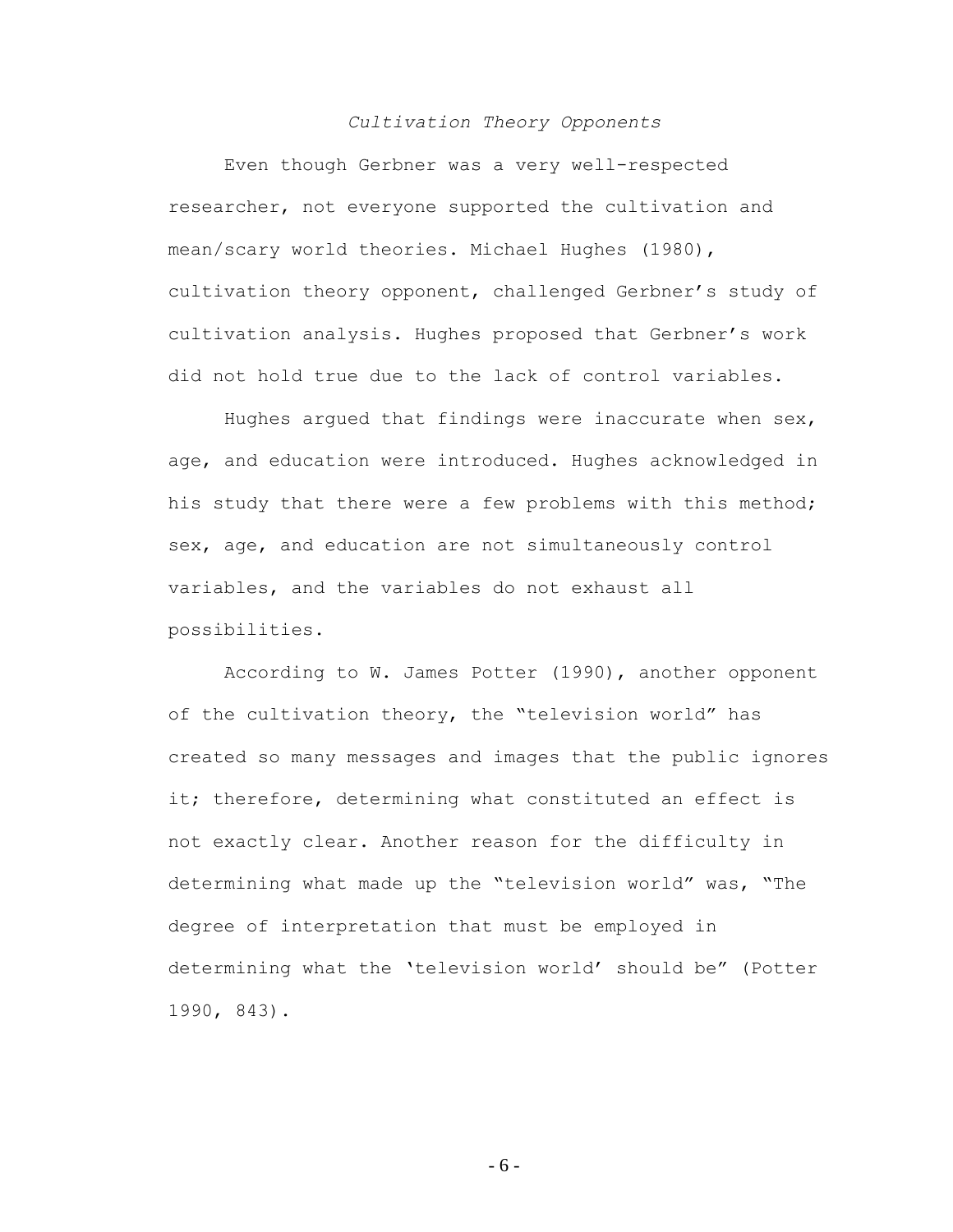Like Hughes (1980) Potter suggested that Gerbner and his colleagues did not exhaust all variables and made the hasty assumption that the television world is a mean and violent place. Potter pointed out the way in which violent acts are portrayed would make a difference in perception. Many viewers saw crime on television; however, the crime was usually solved by the end of the series. Even with opponents, the cultivation theory has lived on and evolved. The majority of research conducted on the cultivation theory supported Gerbner"s original hypothesis.

Researchers like Nabi and Sullivan (2002) examined the amount of television viewing as it related to viewers' beliefs, prevalence of crime and violence in society, and the belief that prevalence of crime will increase the attitude among people that the world is a mean and scary place. Fifty-one percent of the respondents reported they or someone close to them had not been a victim of a violent crime.

Unlike past studies, Nabi and Sullivan evaluated the cultivation and media effects process through which television viewing might influence behaviors. Forty-one percent of the respondents believed that prevalence of

- 7 -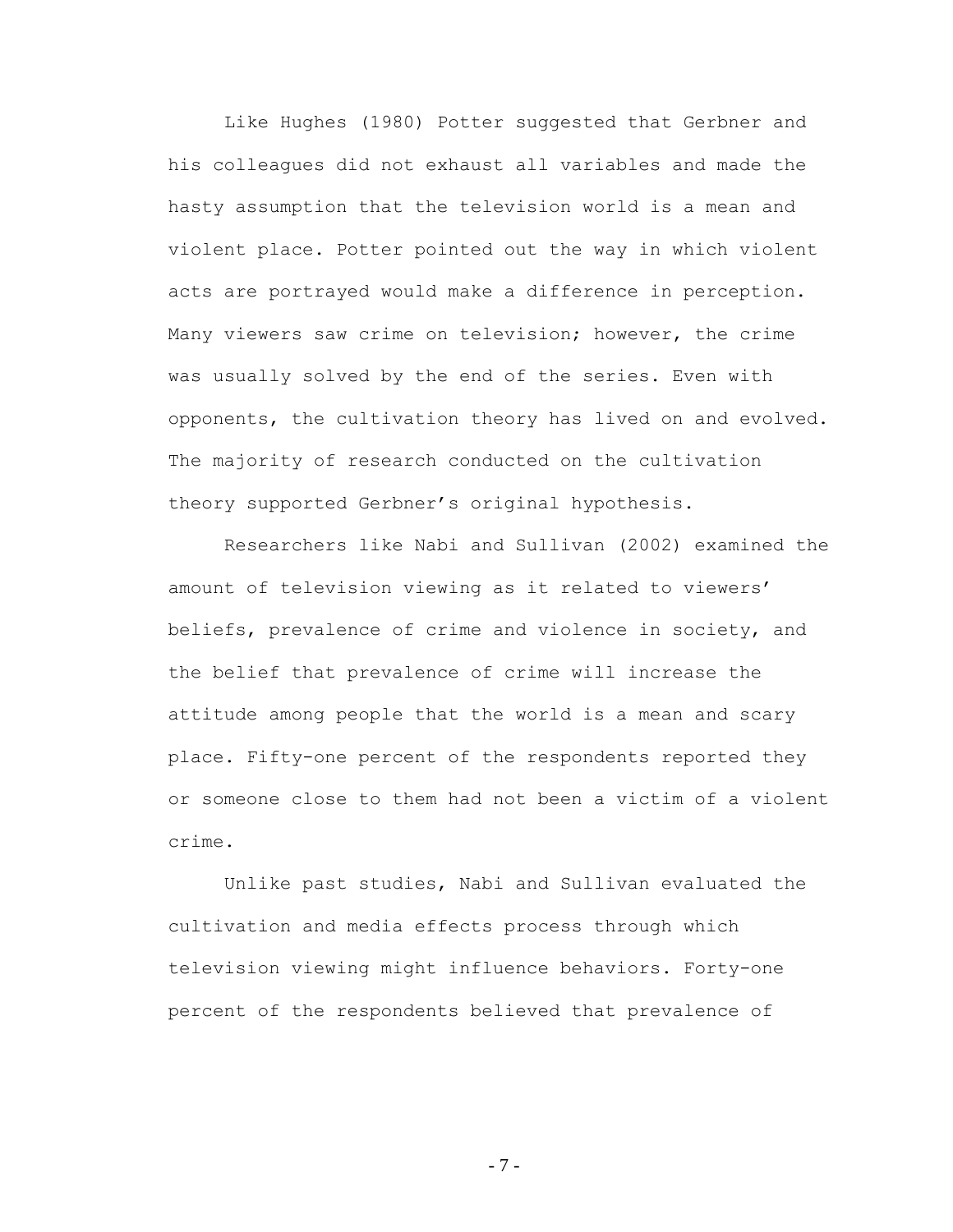crime and violence on television lead to the "mean/scary world" attitude.

Romer, Jamieson, and Aday (2003) conducted various studies to strengthen cultivation and media effects theories. Due to saturation of crime on local television news programs, 49 percent of the study"s subjects believed crime was the number one problem in their area and that crime was an important local issue. This study measured the public concern toward crime as a function of local violent crime rates rather than television news coverage of crime.

Hetsroni and Tukachinsky (2006) proposed an updated method for cultivation based on measures of television viewing and the relationship between heavy television viewing and prevalence of crime.

The content analysis and a survey questioned subjects about television reality and the real world. As a result, 52 percent of respondents over-estimated crime prevalence. The study also concurred with previous studies that misguided perception of the social world is related to the amount of television news and reality program viewing.

- 8 -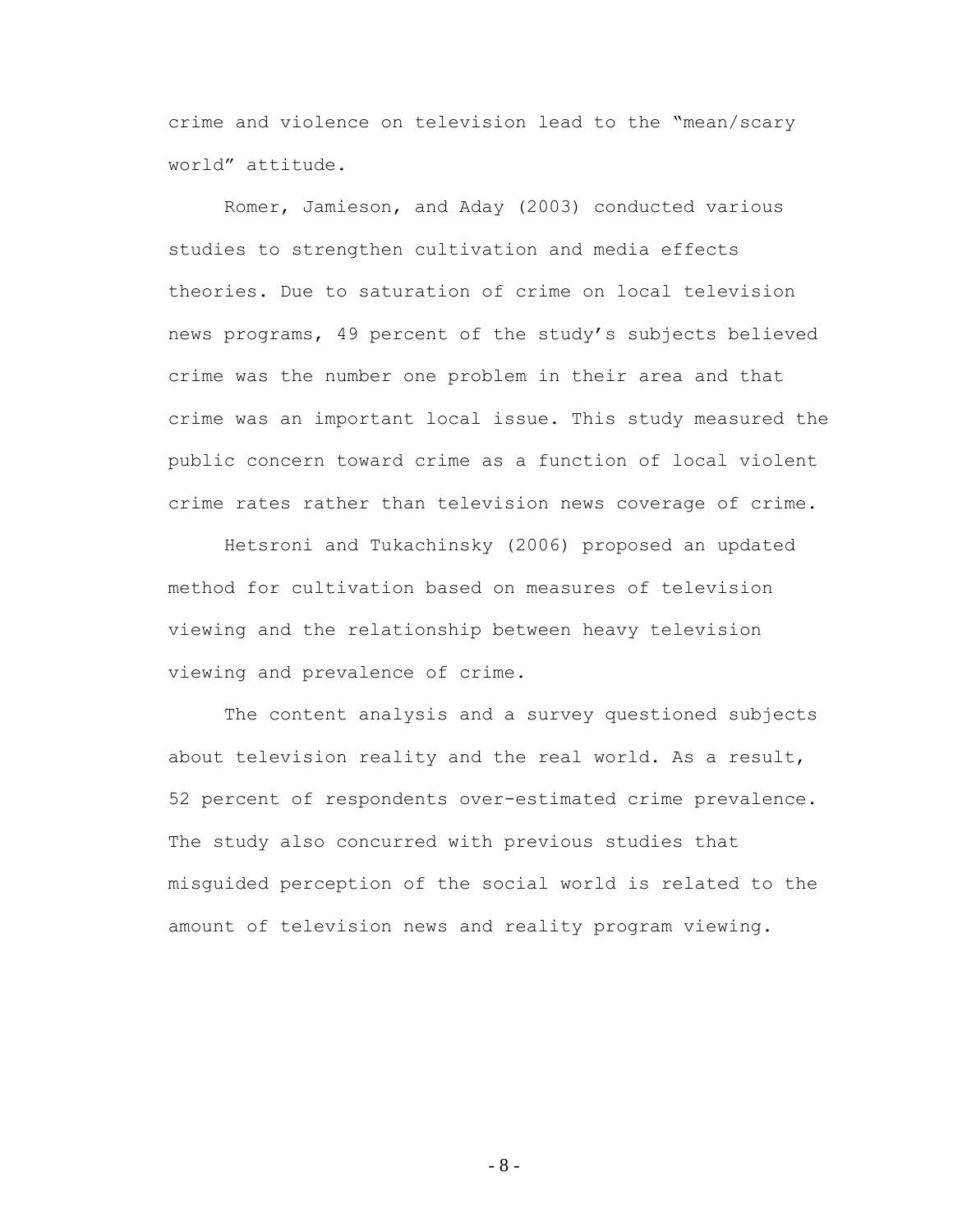*The Effects of Television on the Elderly and Youth*

Researchers have tested the cultivation theory in various audiences, ranging from young adults to the elderly, as well as with minorities. The cultivation theory has grown beyond television and violence. For example, researchers have begun to study how sex on television can affect the perception of relationships and body image in young adults, or how video games have contributed to increased violence.

Busselle (2003) surveyed college freshmen and their parents about fear of safety for themselves and their families, the frequency of parents' warnings to children about crime, and their television viewing habits.

The survey"s results suggested that students believed 48 percent of Americans have been a victim of a violent crime in the past year. Parents believed 27 percent of Americans have fallen victim to crime in the past year.

According to the data collected, viewing crime-related television content in news television programming increased parents' and students' estimate of the prevalence and frequency of violent crimes. However, violence on television does not influence students" fear of safety for themselves or their family members.

- 9 -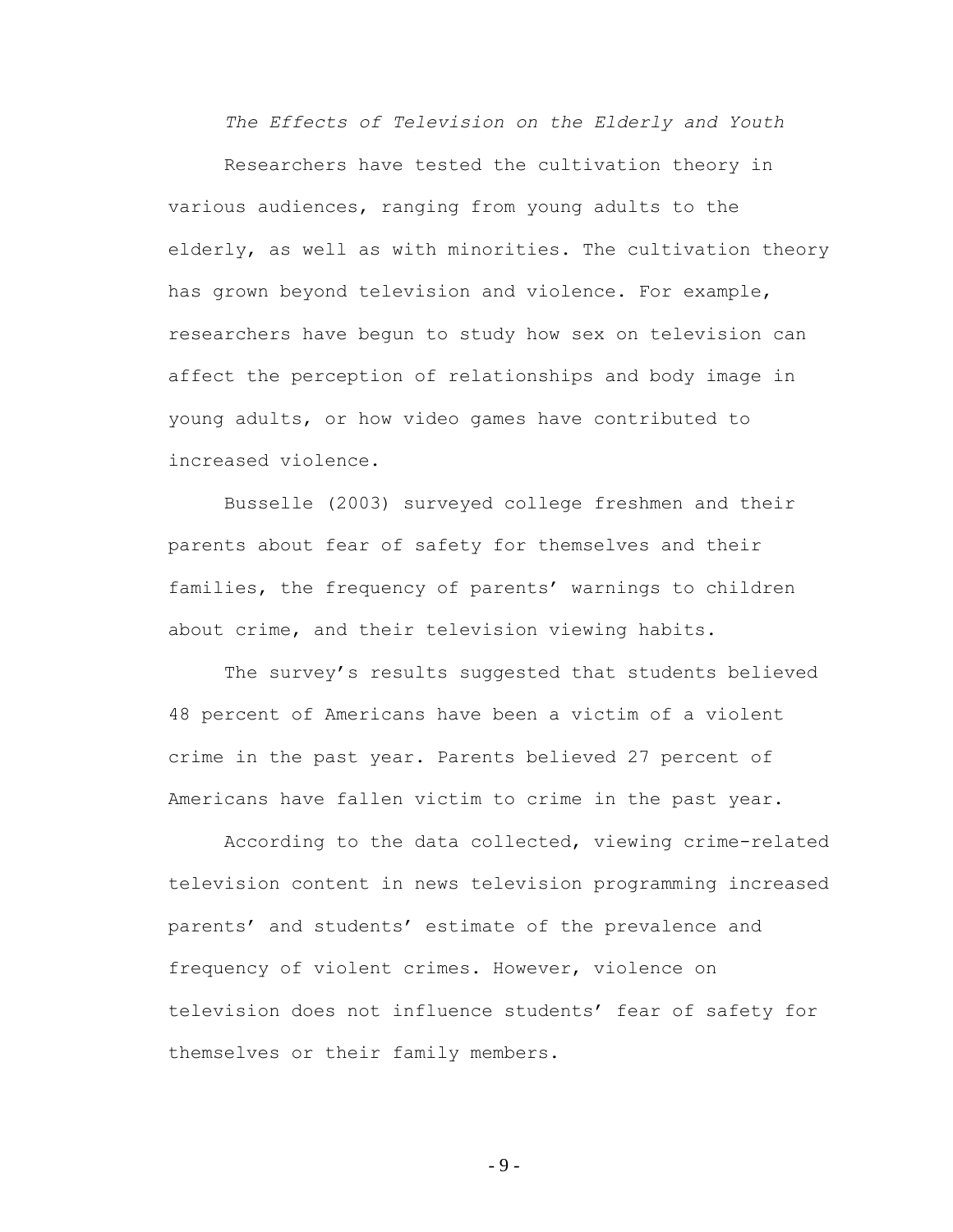Goidel, Freeman, and Procopio (2006) completed research that explored the relationship between television programming and viewing to the publics' perceptions of juvenile crime rates and the effectiveness of the justice legal system.

The results supported the study's hypotheses; television programming and the amount of television viewing gave false perceptions that juvenile crime had increased. Reality-based programming, such as the crime show COPS, was also associated with increased crime.

The study overall supported greater exposure to television news and reality-based programming led to inaccurate perception of crime, nature of crime (violent vs. non-violent), and the racial characteristics of juvenile criminals.

In addition to reviewing the effects of television on children"s behavior, Weber, Ritterfield, and Mathiak (2006) conducted a study that researched the effects of video games and increased aggressive behavior.

New-aged video games contain a substantial amount of realistic portrayals of violence. Kaiser Family Foundation (2002) reported that over 90 percent of all U.S. children play video games an average of 90 minutes a day.

 $-10-$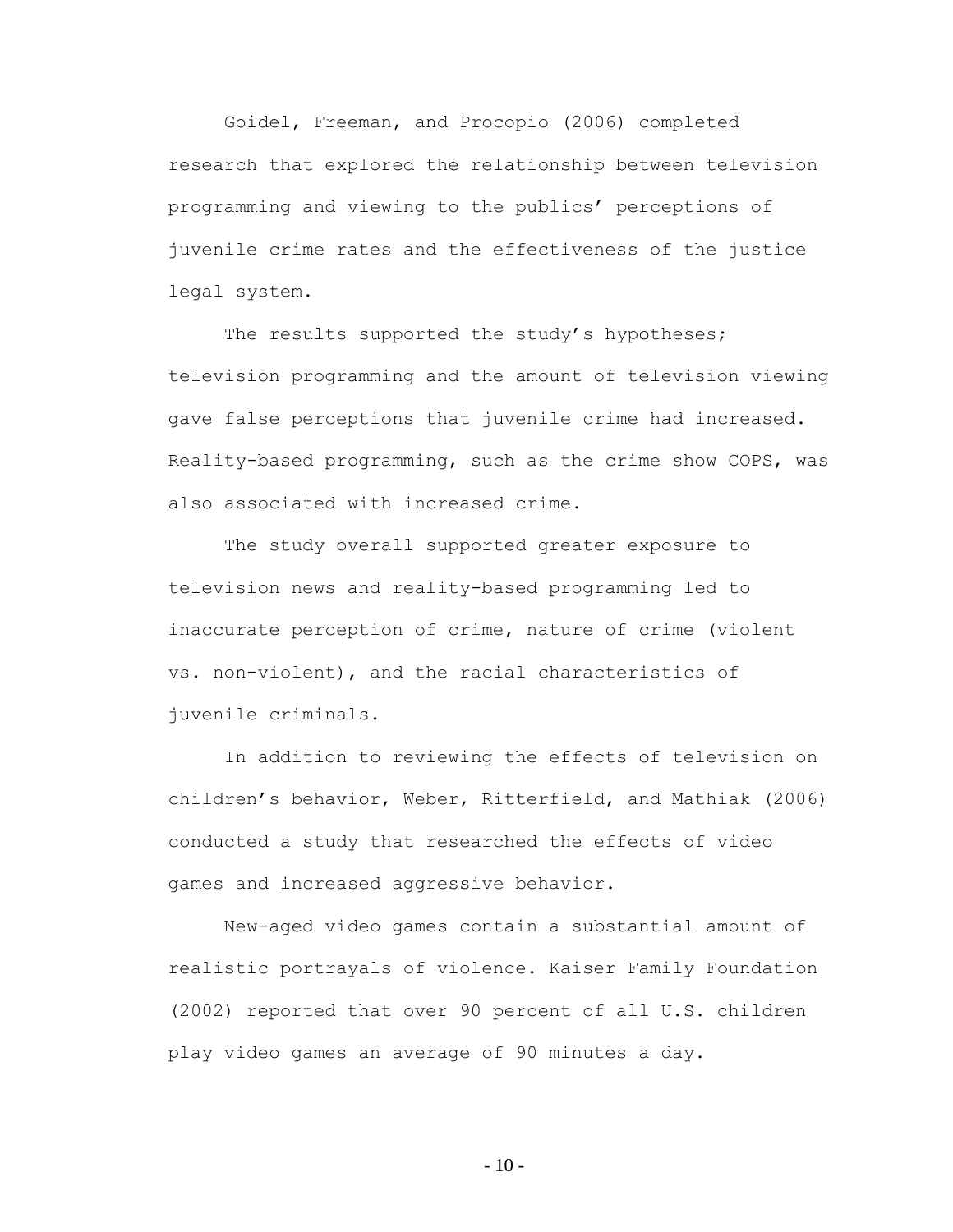Though long-term viewing of television could demonstrate relationships between television viewing and aggressive behavior; playing video games and increased aggressive reactions is still controversial.

Results supported an association between "virtual violence in a violent video game and brain activity, with suggested causal relation between the two" (46).

Rockler (2006) also researched the possibility of increased aggression due in part to the amount of time children spent playing video games. The subjects' responses suggested a "lack of sociological information in three ways: (a) They understood the impact of media violence in personal, but not political, terms; (b) they understood media "effects" in simplistic and unsophisticated ways; and (c) they understood themselves to be passive media consumers, as opposed to active media citizens"(39).

Results supported the hypothesis that students were subject to a lack of social imagination. Rockler reported that students contextualized violence as a behavioral problem. The study reported those most affected by the media are children and dysfunctional adults. Television and media also have a significant effect on children and adolescents' views of relationships and life.

- 11 -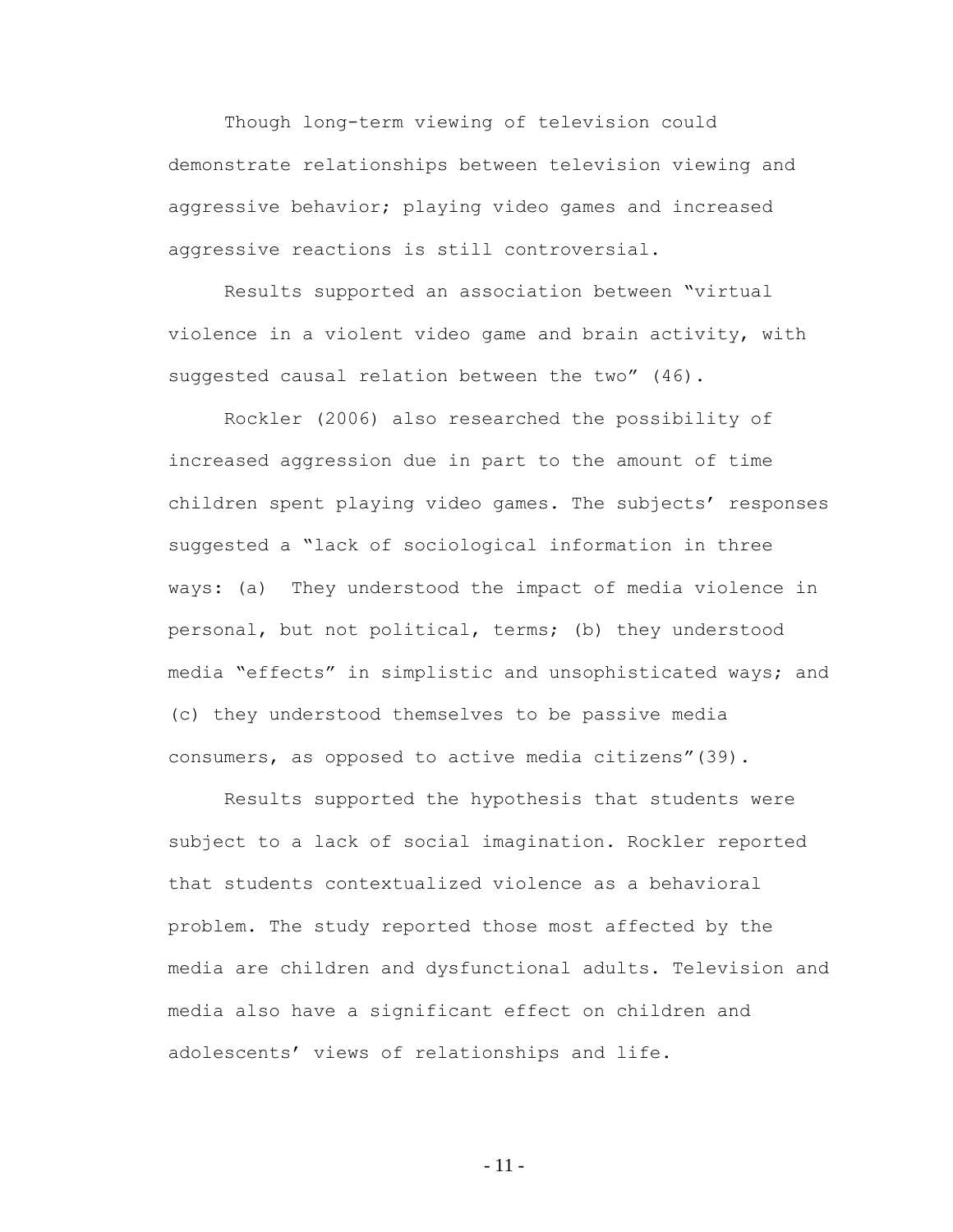Bradford, Rhodes, and Edison (2005) examined the effects of typical television viewing on the unrealistic portrayal of marriage and relationships on young viewers. Eighty-four percent of the respondents, who reported having more exposure to relationship-themed media, had significantly increased their idealistic expectations of marriage. The results supported the hypothesis that exposure to media portrayals of relationships leads to idealistic expectations of future relationships.

Research has shown support that television affects the everyday attitudes and psychological well-being of all human beings. Hammermeister, Brock, and Winterstein (2005) researched the hypothesis that television-free individuals display a more positive psychosocial view of life compared to heavy television viewers.

The results of this study proposed that 10 percent of the subjects who were heavy television viewers were more likely to be depressed and experience weight gain. The results of this study supported the thought that television-viewing status does not affect nor has little impact on the psychosocial health of men; therefore, the hypothesis of heavy television viewing by men has little effect on their psychosocial attitude.

- 12 -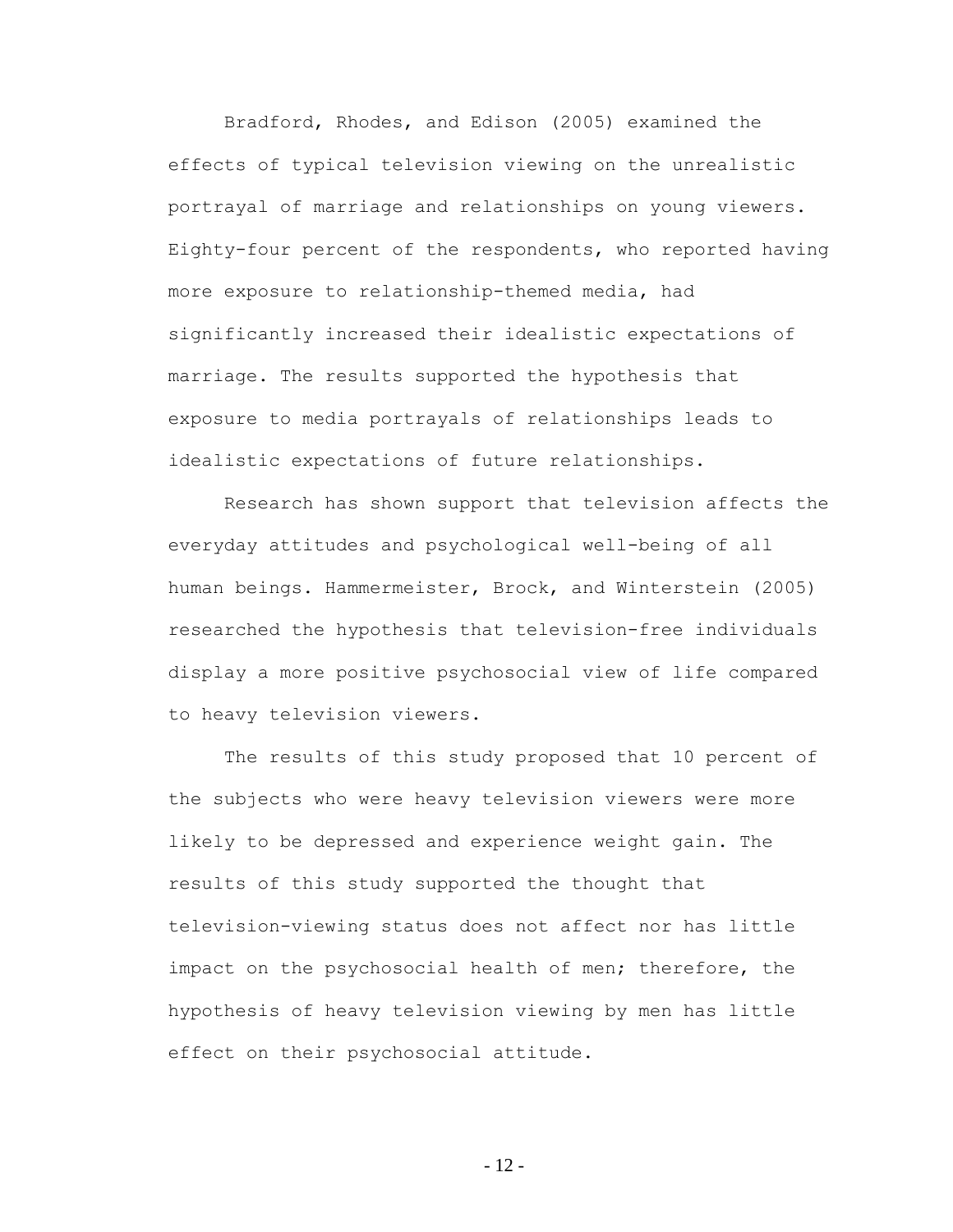For women, however, it is a very different story. Women who are heavy television viewers showed an increase in loneliness, shyness, and weight dissatisfaction.

Rahtz, Sirgy, and Meadow (1989) found little research about the elderly populations' television intake and its possible consequences. This study reviewed the relationship between the amount of television intake of the elderly and addressed a variety of demographic and social psychological variables.

The results reported the following; the typical elderly person, who was dependent on television for entertainment and information, tends to experience a host of negative social-psychological effects, such as low morale and a greater concern for personal and financial well-being.

*The Effects of Television and the Media on Foreign Culture*

Researchers took the cultivation theory global by exploring its affects in different cultures. Kapoor, Kang, Kim, and Kyu (1994) conducted a study that explored, identified, and assessed the most recurrent and stable patterns of television content and cultivation analysis.

- 13 -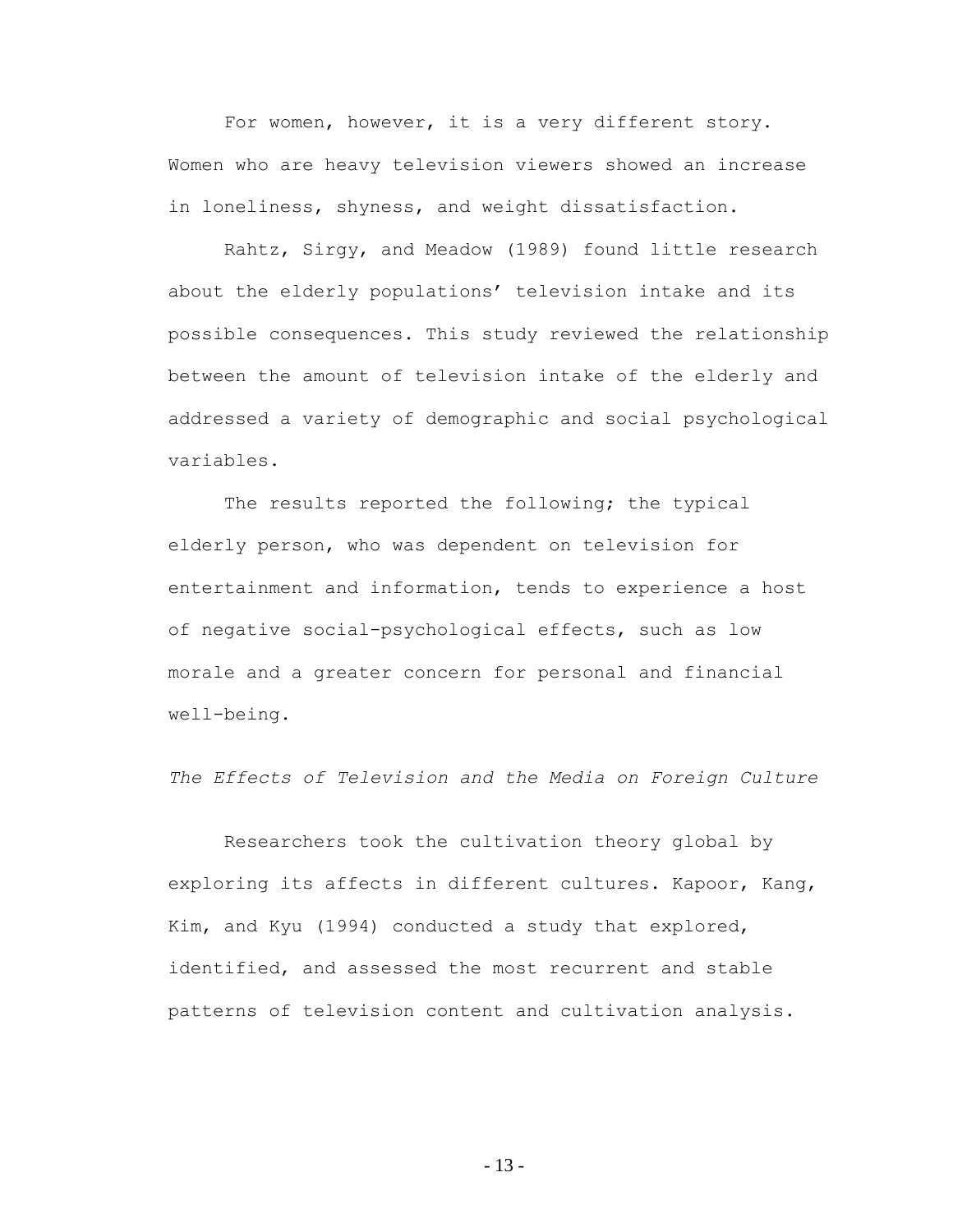The study's results suggested that Korean television was not as violent as American television. Less than 7 percent of all leading characters were involved in some type of violence, and men were more likely to become involved in crime than women.

The most popular viewing categories were news and drama; students from uneducated, low-income homes were more likely to be heavier viewers. The findings in this study proposed that violence is not a frequent or consistent feature of television drama in every country.

Woo and Dominick (2001) suggested television exposure to international students studying in the U.S. was more influential due to the lack of personal contact with their host culture.

When compared to American students, international students had different experiences because they were new to U.S. culture and their U.S. experiences primarily consisted of information and perceptions gleaned from television images.

The questionnaires focused on the attitudes and perception of interpersonal relationships of American and international students.

- 14 -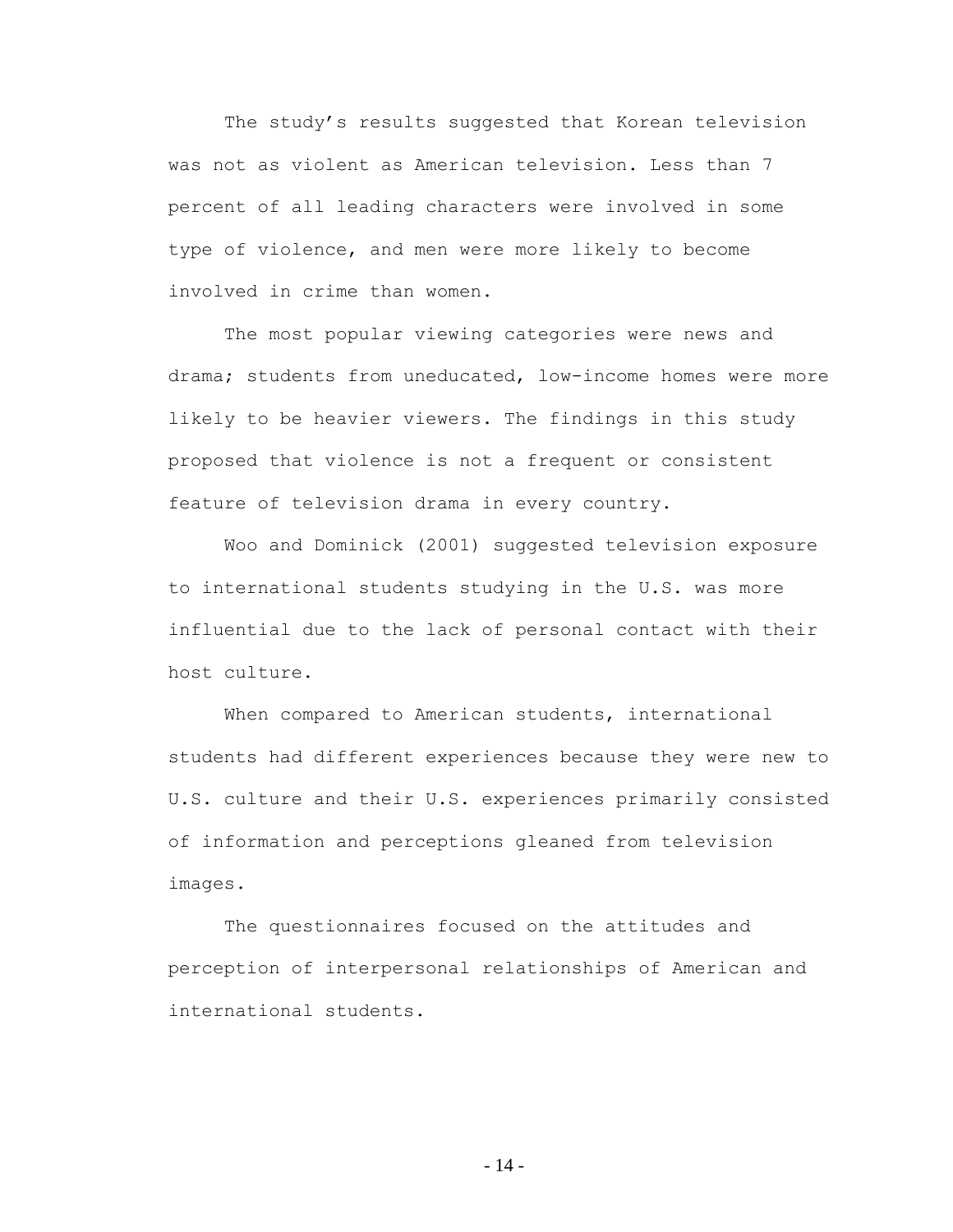The study supported the main hypothesis: international students showed more of a cultivation affect than did American students, even though international and American students watched the same amount of television.

Because international students watched more daytime talk shows, it was suggested they received a skewed view of interpersonal relationships due to their lack of actual experience with relationships in the foreign society.

# *Cultivation Theory and Print Media*

The majority of research found regarding the cultivation theory has been conducted in using the medium television. Very few researchers have explored the theory"s effect on the print media and heavy news readers.

Higgins (2005) conducted a study that analyzed crime stories in one of the largest and oldest newspapers in Sao Paulo, Brazil, *O Estado de S. Paulo*. The researcher focused on how the paper covered crime and violence, and whether the coverage reflected the true reality of crime.

Higgins suggested two hypotheses; violent crime stories are more likely to be reported than property crime stories, and the percentage of violent crimes reported in newspapers will exceed official crime statistics. The study also evaluated the correlation between the geographic areas

- 15 -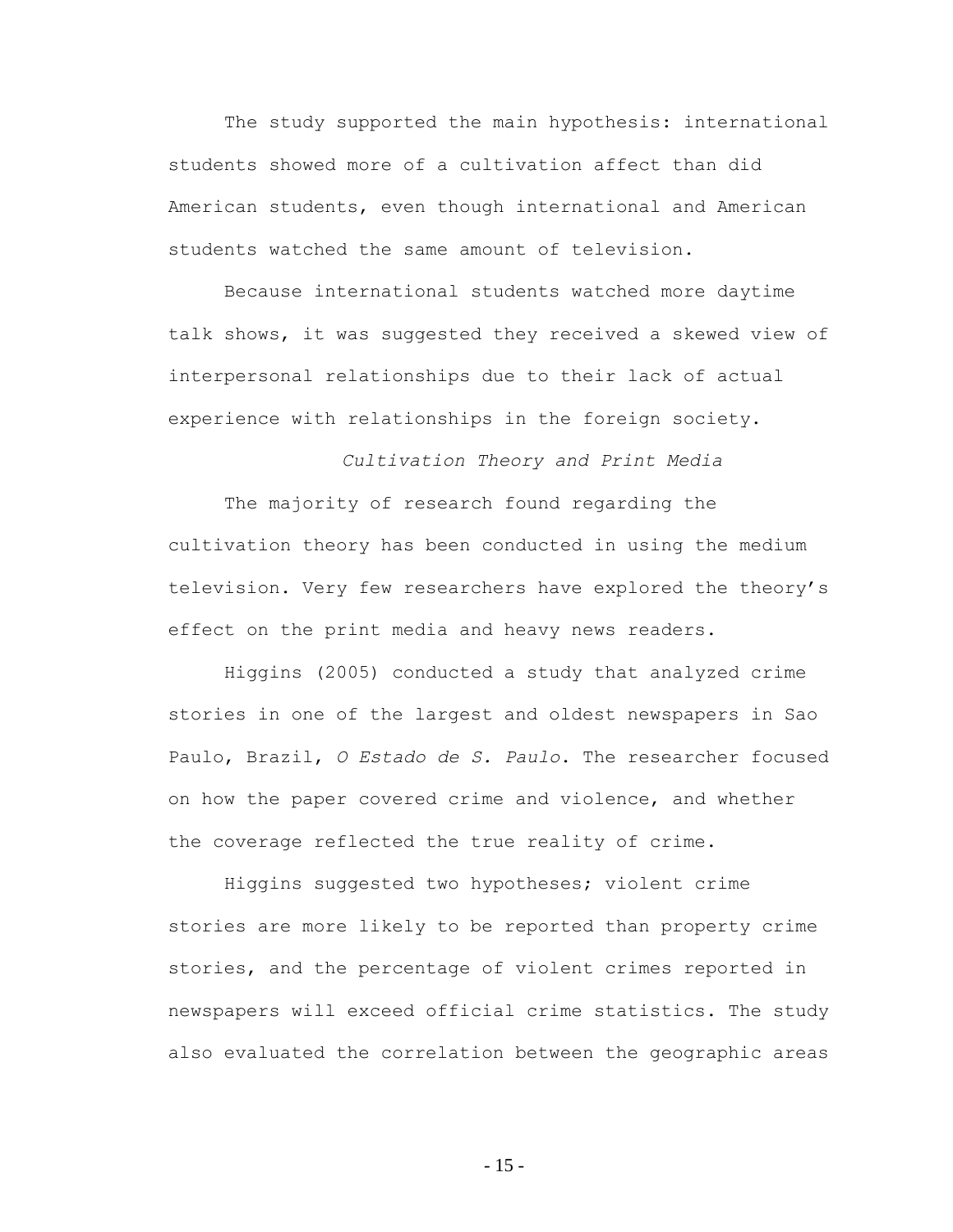covered in crime news and the emotional elements, which tend to be more frequently used in violent stories.

Crime in Sao Paulo, is a major problem with 34,290 murders reported in 2001 and 2002. The results suggested that 33 percent of the crimes mentioned were considered violent crime articles.

Although there was an intense coverage of crime the study suggested that coverage was concentrated in areas of the city with money; therefore, focusing on the population with a higher income. The crime stories published in the newspaper relied heavily on official sources and featured very little dramatic writing.

Similar to Higgins' (2005) research on the media effects of newspapers, Vergeer, Lubbers, and Scheepers (2000) tested whether exposure to certain newspapers led people to perceive ethnic minorities as more threatening than the causation of the crime. With the majority of studies focused on the effects of violence on television news, Vergeer, Lubbers, and Scheepers researched the nature of news reports and headlines in the population"s perception of ethnic minorities. The study supported the thought that exposure to more newspaper messages does not always lead people to believe minorities are a threat.

- 16 -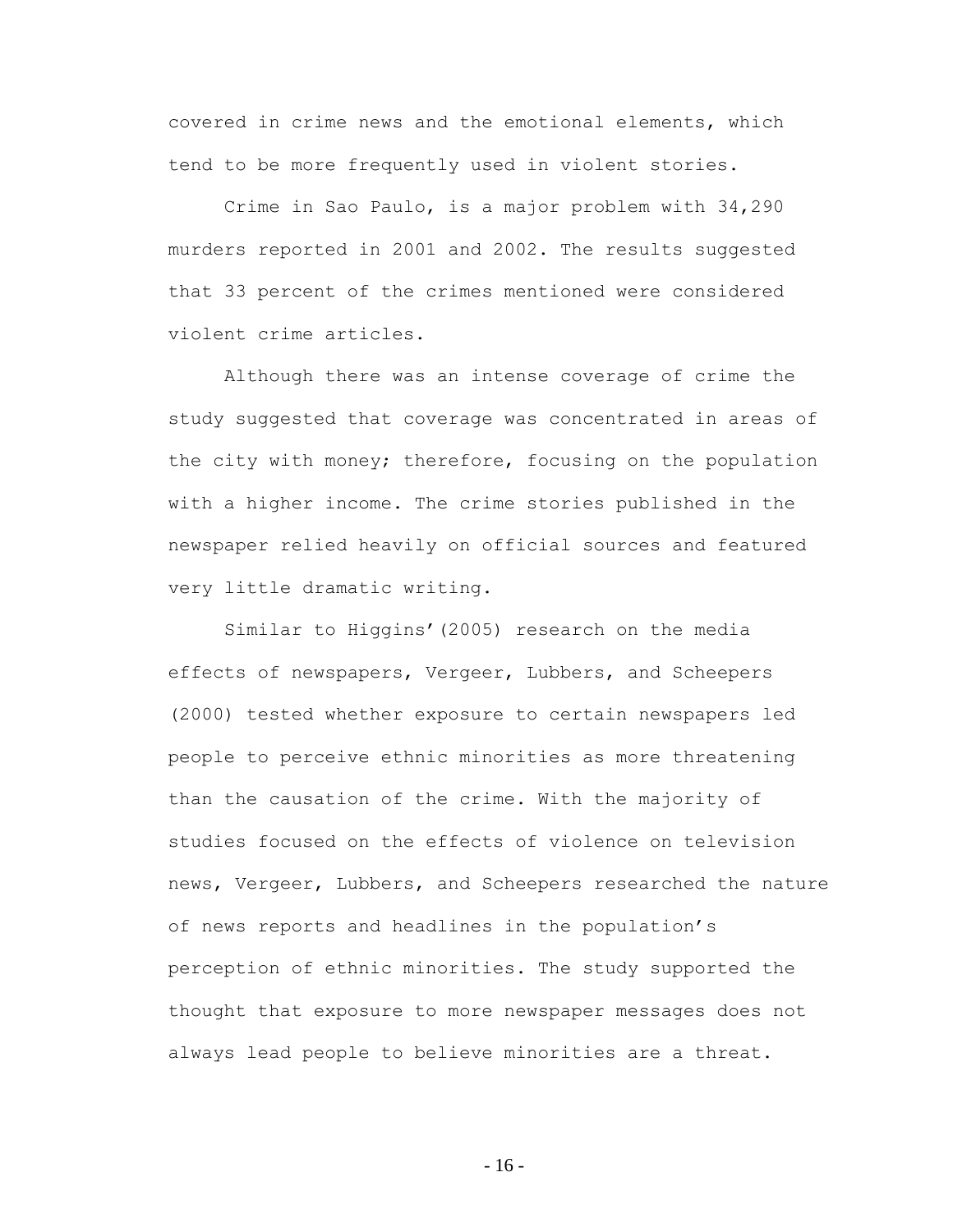This study led to interest in the primary researcher to further explore the cultivation theory as it pertains to print media. The researcher established two hypotheses to test the application of the cultivation theories in print media:

**H1: Readers of violent news articles published in print media, will perceive their world as more violent than readers of neutral and non-violent news articles.**

**H2: Readers of violent news articles published in print media will be more fearful of their world than readers of neutral and non-violent news articles.**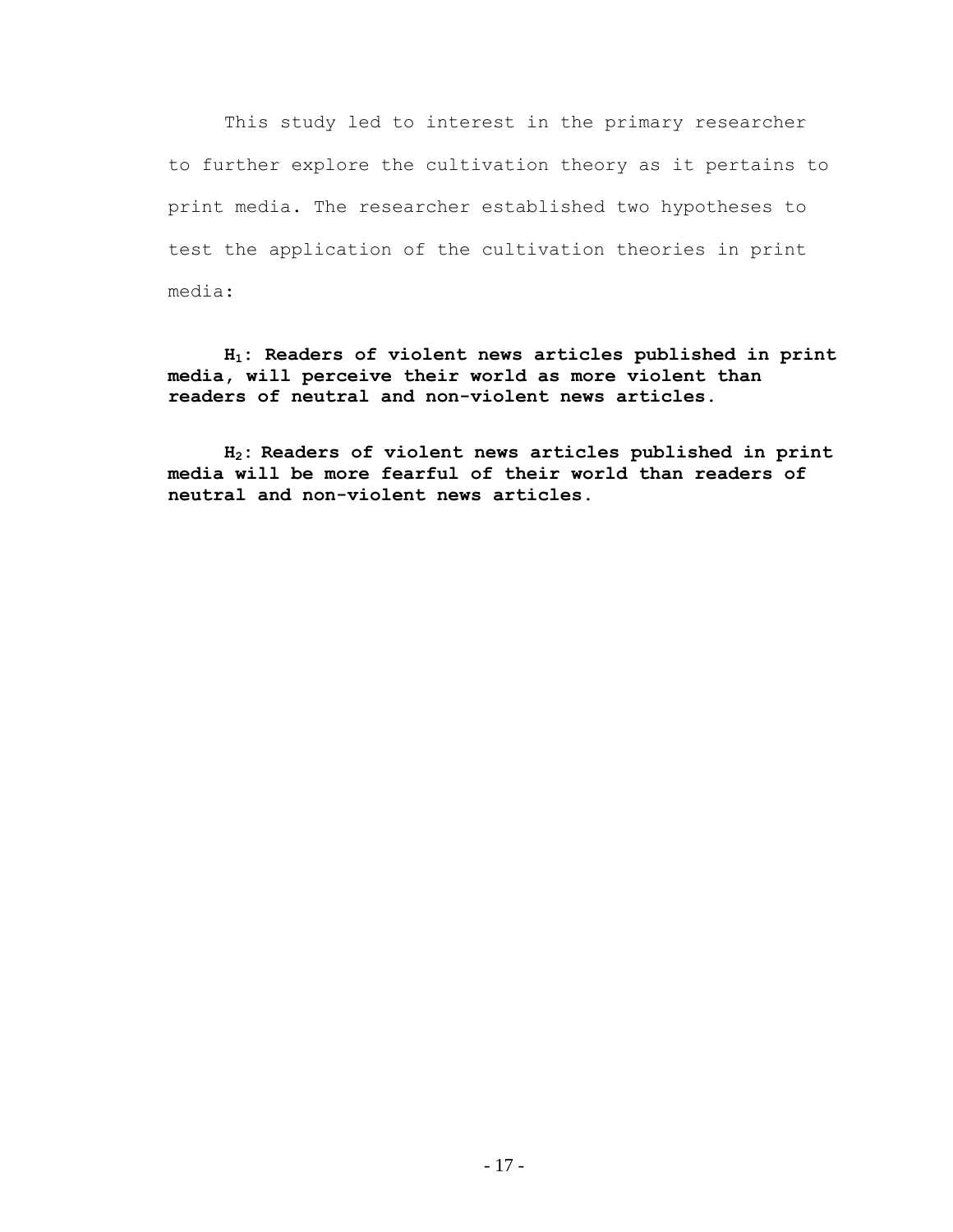#### CHAPTER III

### METHOD

The method performed in this research study was a quasi-experimental survey analysis. The quasi-experimental design was applied because the researcher did not have access to a database that would provide a true random sample.

The cultivation theory mainly focused on human attitude and behavior. By using this method the researcher was able to assess the subjects' behavior and/or change in behavior when exposed to crime in print media.

The independent variables in this study were three crime articles read by subjects after a pre-test survey and before a post-test survey. The pre and post test surveys measured the reader"s change in attitude and/or behavior. The dependent variable is the reader's perception of increased local crime and their fear of crime in reality.

To analyze the effects newspaper articles have on the subject's perception of increased crime, a random sample of subjects from the researcher's network of friends and colleagues was studied.

A sample of middle-class to upper-class subjects ages 18-65 was tested in this study. Subjects were divided into

- 18 -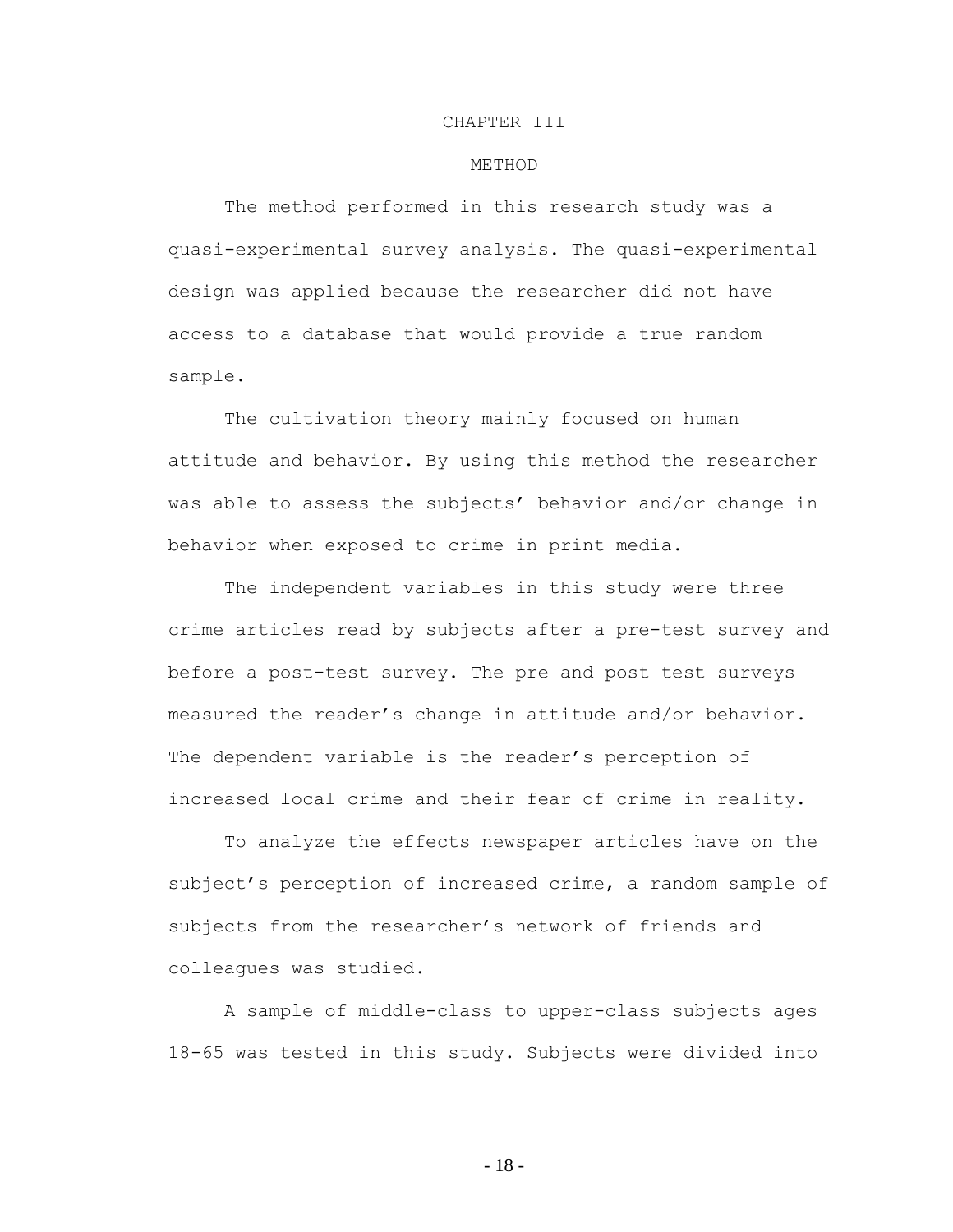two groups: control group and experimental group. Groups were divided according to their last name. Those with a last name beginning with A through N were placed in the control group. Those with a last name beginning with O through Z were placed in the experimental group.

Subjects were contacted by email and encouraged to complete two questionnaires: pre-test and post-test. Both questionnaires were divided into three sections. The survey questions and format were derived from review of corresponding studies and survey research performed by the principle investigator.

The first section of both surveys included six questions designed to measure the subjects" preferred type of media outlet and the frequency they viewed that media. For example, subjects were asked to choose from a provided list; which media outlet they utilized most, how often they utilized this media and what sections they read the most.

The second section varied slightly by survey; both questionnaires provided a series of statements to explore the subject"s perception, opinion, frequency, and fear of local crime. The pre-test survey asked subjects about their perception of crime in print media**,** and if crime was more of an issue because of the material written in the media.

- 19 -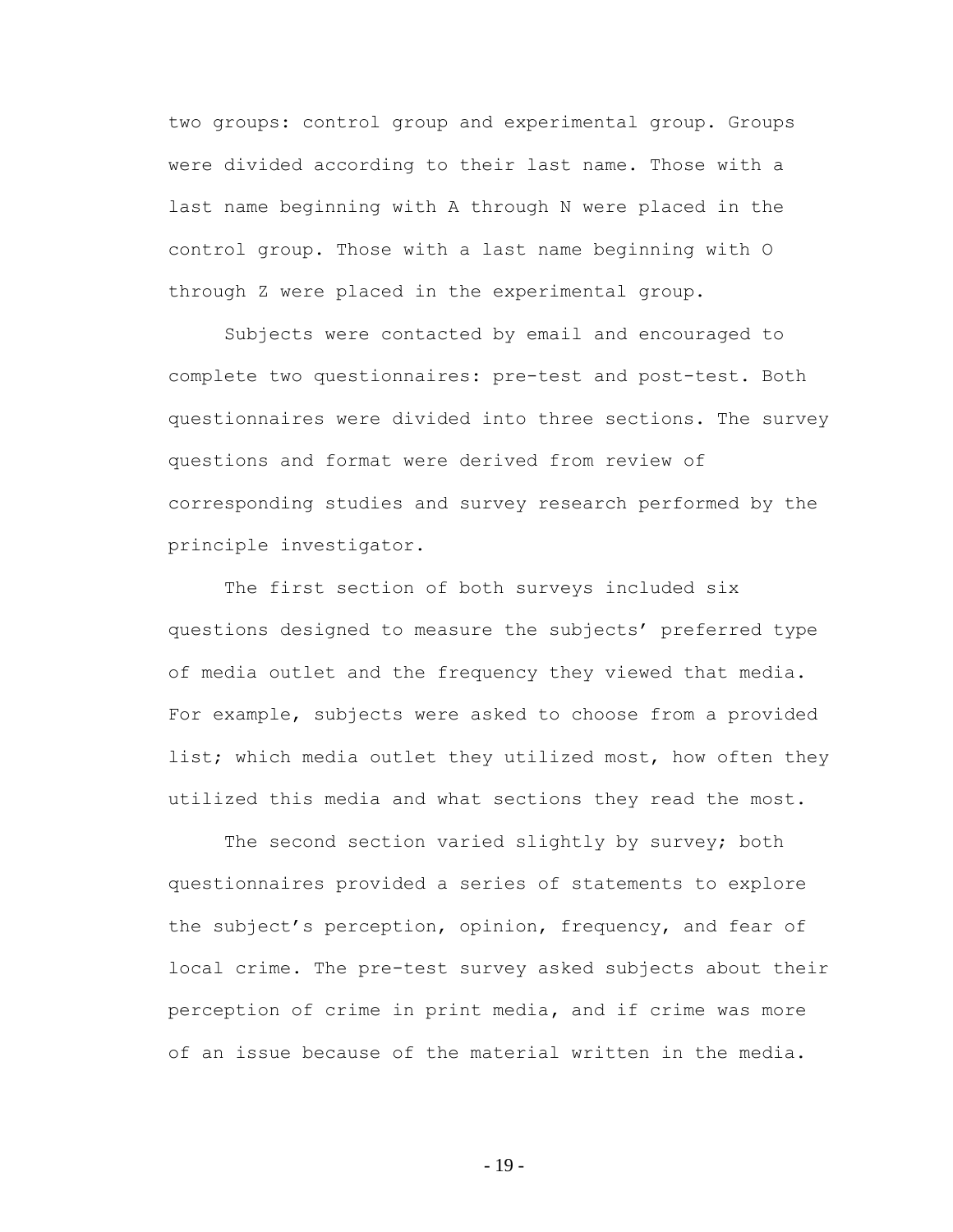This section of the pre-test survey also asked questions concerning the subjects' perception of personal safety. Subjects were asked to mark their level of agreement (strongly agree to strongly disagree) for the following statements: majority of news articles in the local newspaper focus on local crime; rate your feelings of safety in your community (very safe to very unsafe).

The post-test survey asked subjects to rank similar questions after they read the provided news articles to measure change in perspective or attitude from the presurvey. Examples of statements include: after reading the provided articles, do you believe the majority of news articles in the local newspaper focus on local crime (strongly agree or strongly disagree); did your feelings of safety change after reading the news articles (yes, no, or undecided)? Finally, both surveys ended with demographic questions that asked subjects about their age, gender, and ethnic background.

Subjects were asked to complete the pre-test questionnaire, read three articles provided to them from the 2008 and 2009 editions of *The Indianapolis Star*, and then complete the post-test questionnaire.

 $-20-$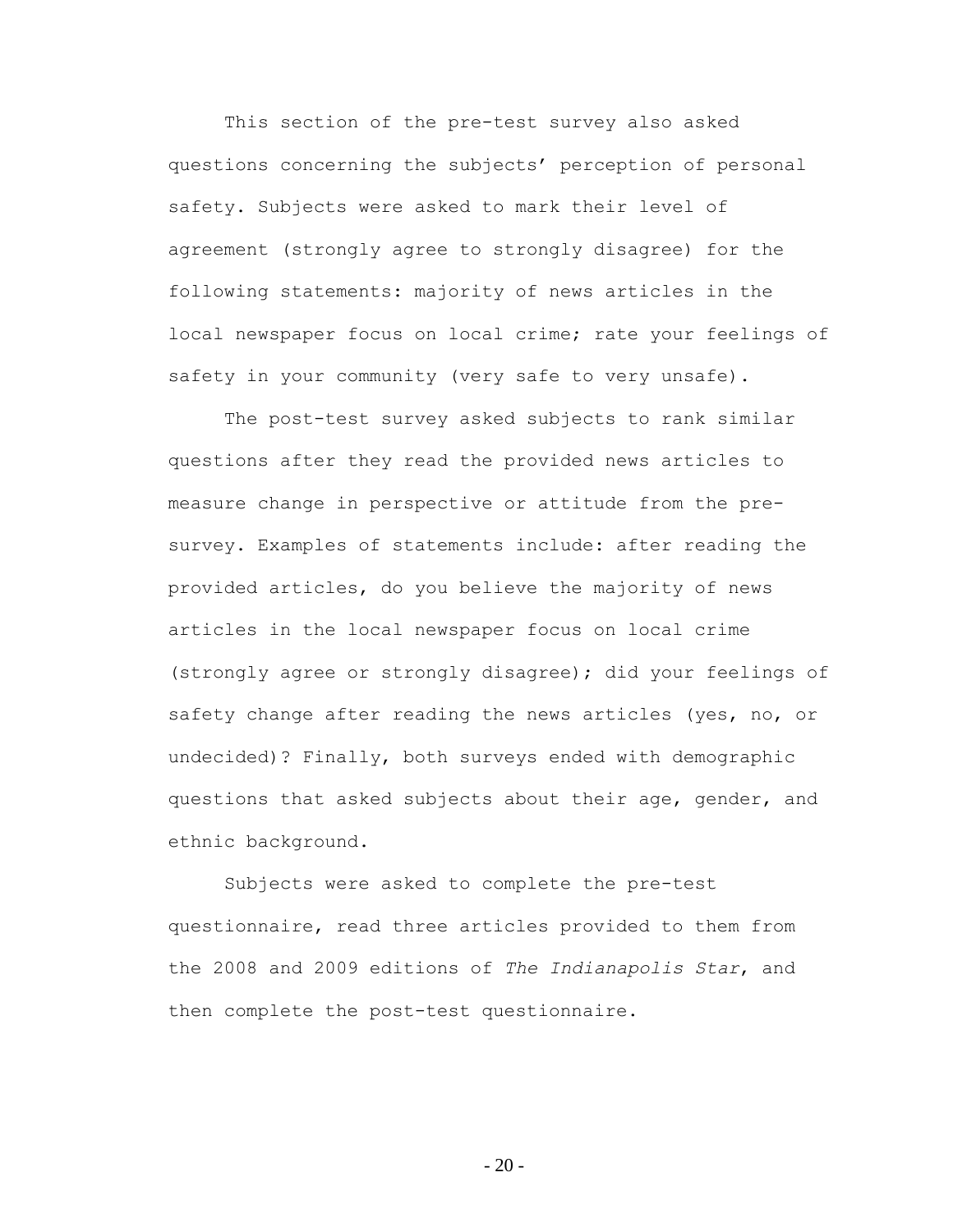The control group reviewed three articles that were classified as positive or neutral in crime content. The researcher defined positive or neutral crime articles as samples that depict local crime as improved.

Conversely, the experimental group was provided articles from recent editions of *The Indianapolis Star* that were heavily saturated with graphic details of local crime scenes and/or included heavy crime statistics. The study was conducted in this manner to measure the subject's perceptions and attitudes following the treatment.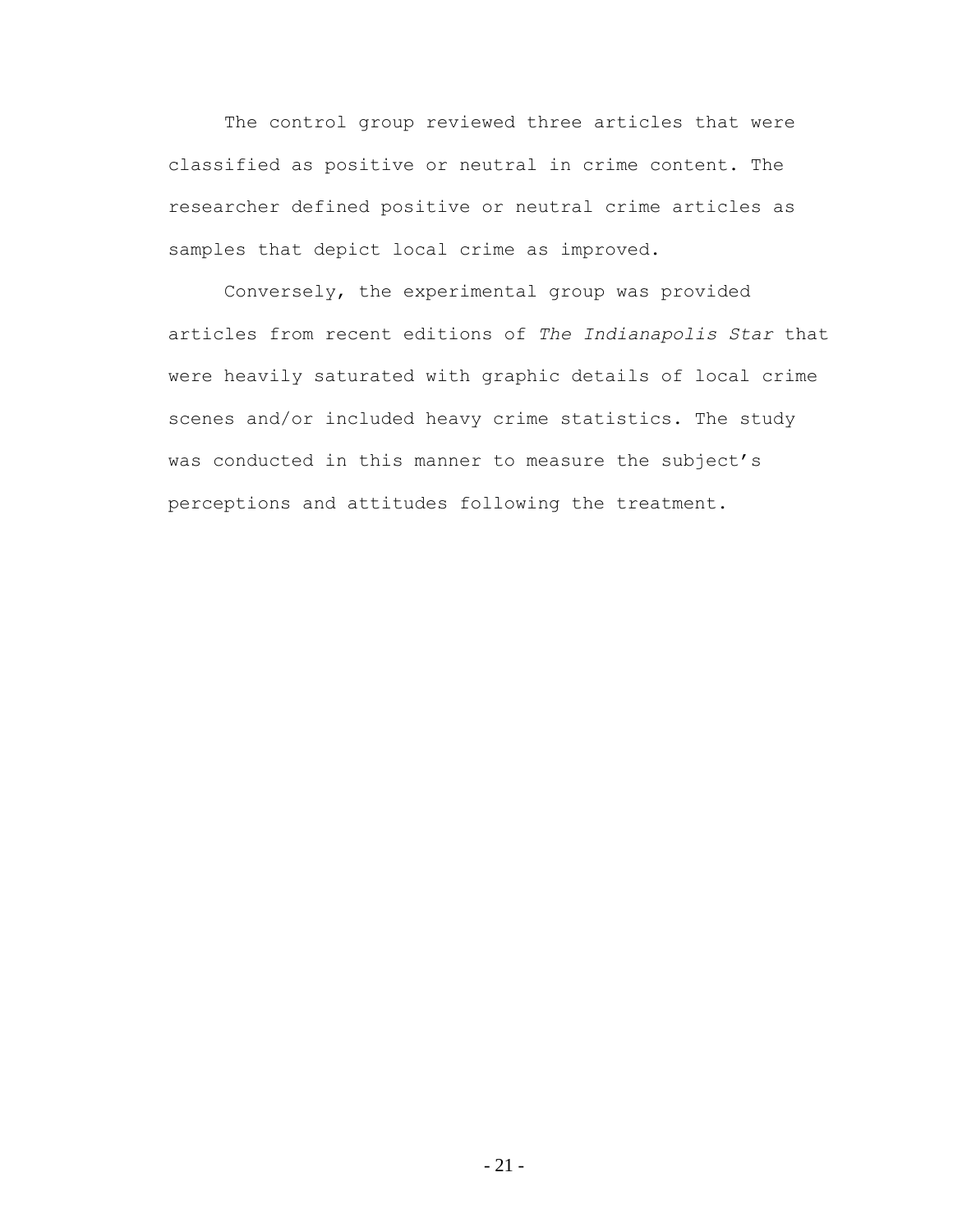### CHAPTER IV

# FINDINGS

The study's sample included the researcher's 50 friends and colleagues that were notified of this study via email. The pre-test and post-test questionnaires, as well as the six chosen news articles were sent to the aforementioned groups in July 2009. Out of 50 requests, the researcher received 40 responses. The study had an 80 percent response rate.

### *The Control Group*

The control group, comprised of 20 subjects was given a pre-test questionnaire, three positive and/or neutral articles from *The Indianapolis Star*, and asked to complete a post-test questionnaire to evaluate their perceptions and attitudes.

In determining which type of media, hardcopy newspaper or online version, subjects utilized and how often they received news information, 12 subjects (60 percent) utilized *local news television*. *Local newspaper* and *local entertainment radio* were both utilized by 3 subjects (15 percent). Seven subjects (35 percent) said they did read the newspaper *sometimes*.

- 22 -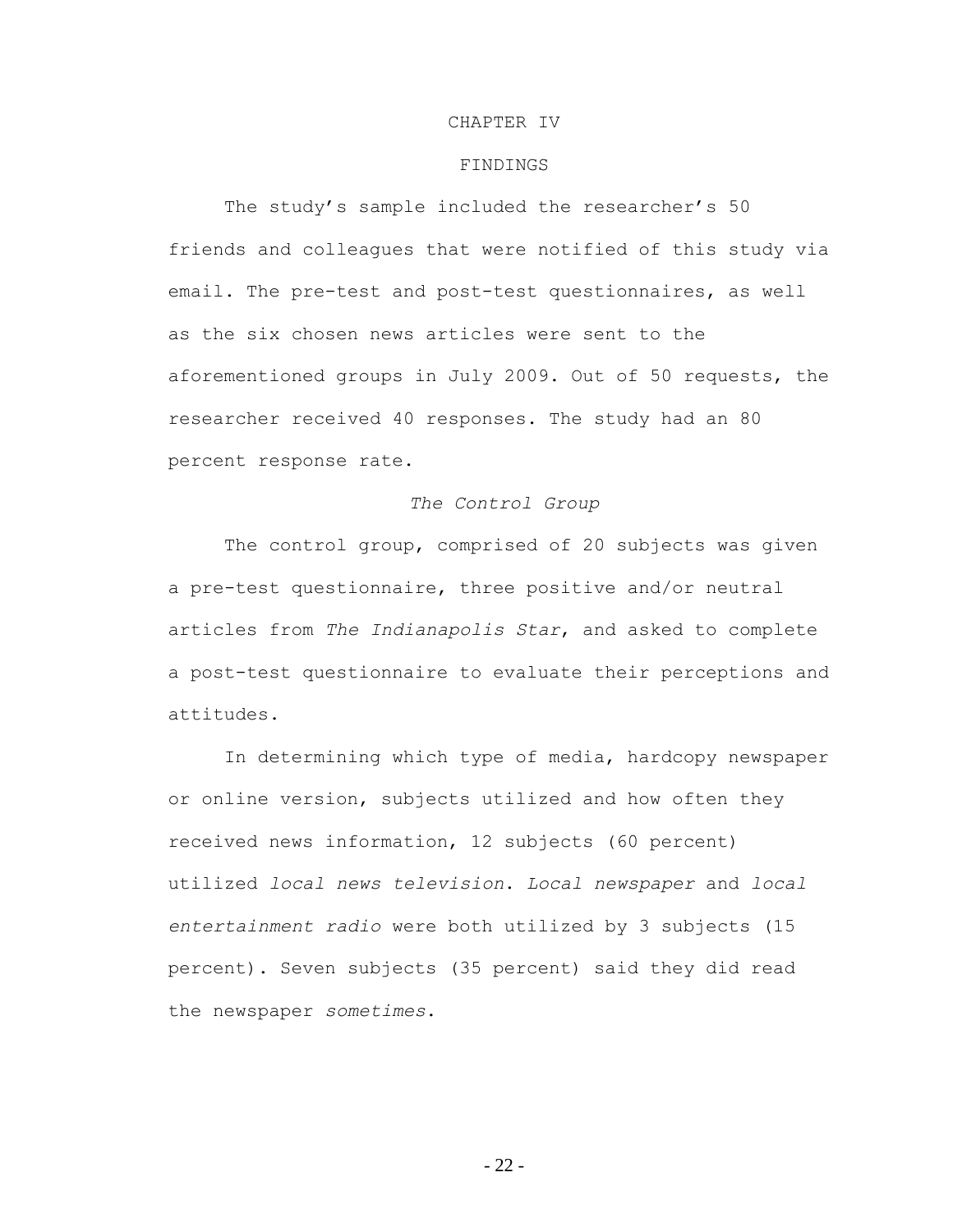The control group was comprised of professionals between the ages of 18 and 65: 14 females (70 percent) and 6 males (30 percent). Seventy-five percent of subjects (19) were classified as *White or Caucasian* with 1 (5 percent) subject classified as *Other*. The majority of subjects resided in Indianapolis; however, Greenwood, Brownsburg and McCordsville were also listed.

Subjects overwhelmingly felt *very safe* (6 subjects, 30 percent)or *somewhat safe* (13 subjects, 65 percent)in their communities. Seventy-five percent of the subjects (15) tested had not been personally affected by local crime; however, 65 percent (13 subjects) did say they had a close friend or family member affected by crime.

Finally, there was a split result when subjects were asked if they believed they would personally be affected by crime in the future; 35 percent (6 subjects) of the group *agreed*, and 35 percent (6 subjects) *disagreed*.

When asked if the majority of news articles in the local newspaper focused on crime, 8 subjects (40 percent) *agreed* and 6 subjects (30 percent) *disagreed* according to the pre-test results. The post-test survey reported 9 subjects (45 percent) *agreed* and 1 (8 percent) person *disagreed*.

- 23 -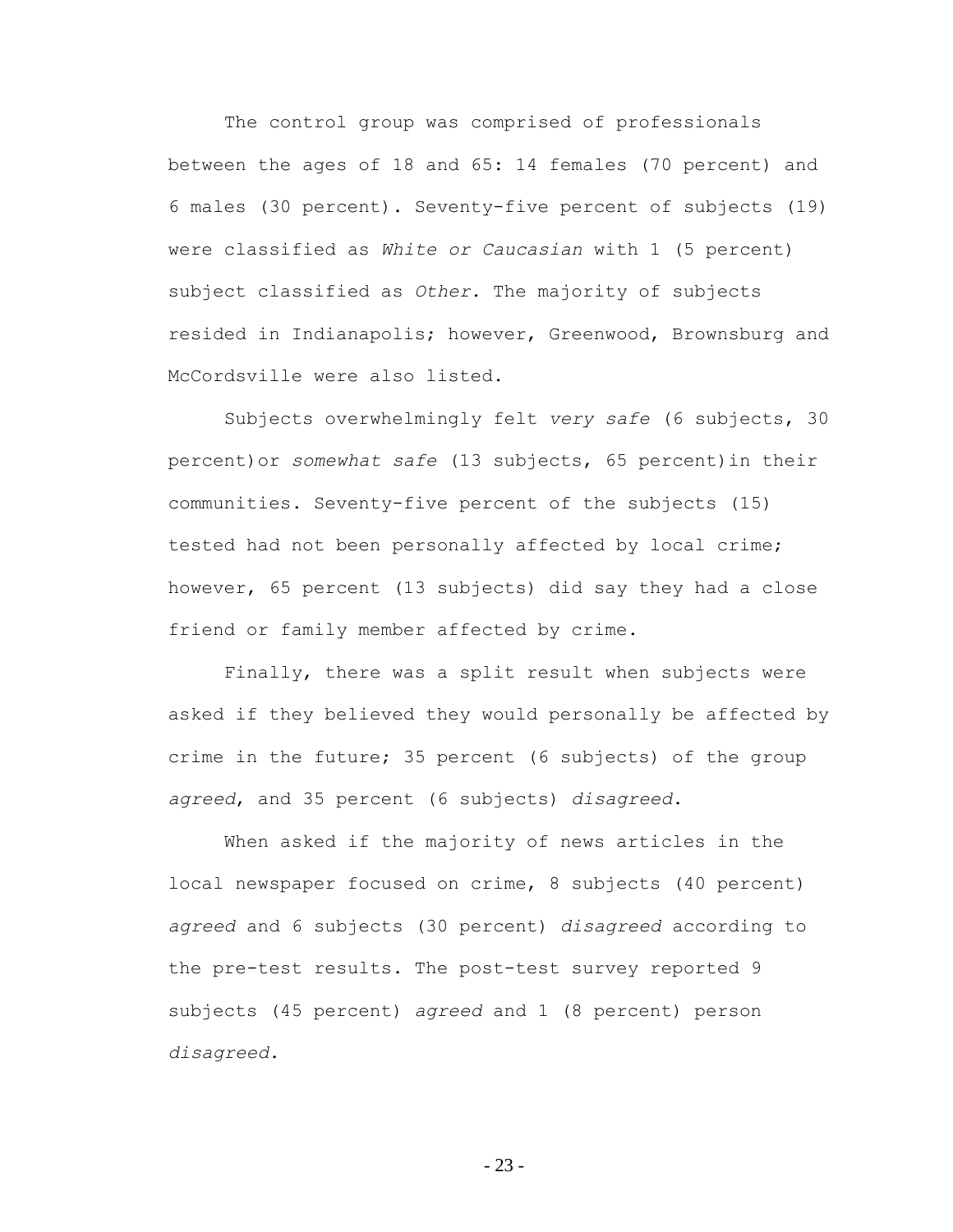When asked if the subject felt local newspapers focused on national crime news, 4 subjects (20 percent) *agreed* and 10 subjects (50 percent) *disagreed* on the pretest; however, the post test reported 11 subjects (55 percent) *agreed* and 4 subjects (20 percent) *disagreed* with the statement.

Subjects *agreed* (10, 50 percent) and zero *disagreed* with the statement that there had been an increase in local crime in the past two years. The post- test reported different news, 3 subjects (15 percent) *agreed* and 14 subjects (70 percent) *disagreed* with this statement.

The majority of control group subjects *agreed* (12, 60 percent) that petty crime, classified as home invasion, check fraud, etc. occurred most locally on both the pre and post test surveys.

Subjects in the control group *disagreed* (11 subjects, 55 percent) with the statement that major crime, classified as homicide, rape, etc. did not occur locally. The posttest showed 13 subjects (65 percent) *disagreed* with this statement.

Finally, the last four questions of the survey focused on perception of the media and its influence on personal safety. Fifteen subjects(75 percent) reported their feeling

- 24 -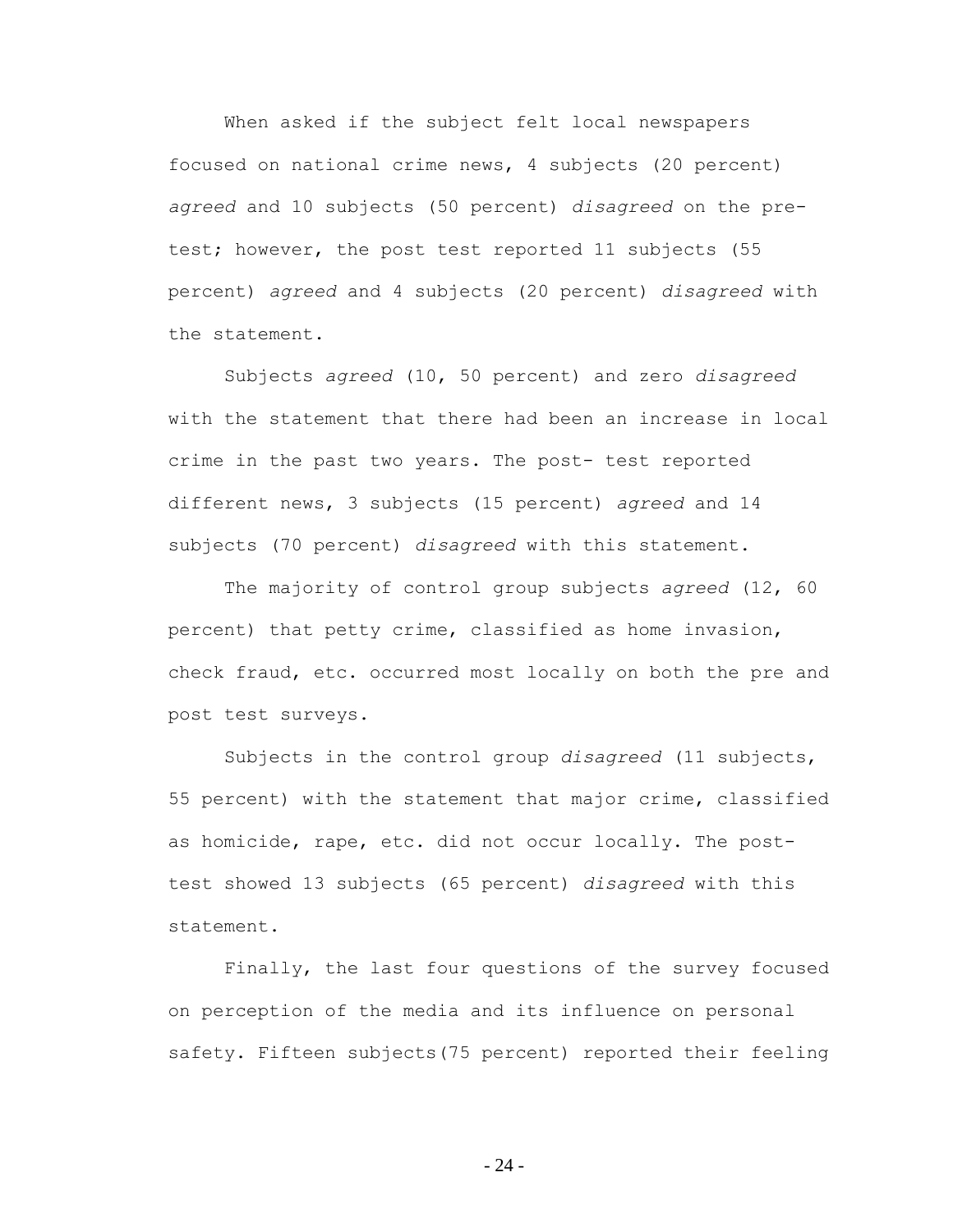of safety did not change after reading the articles; however, 13 subjects (65 percent) *agreed* that heavy news readers are more fearful of crime in their area, and 13 subjects (65 percent) *agreed* that heavy news watchers are more fearful of crime. Finally, 8 subjects (40 percent) *agreed* that media contributed to an unnecessary fear of crime.

### *The Experimental Group*

The experimental group, a group also comprised of 20 subjects was given a pre-test questionnaire; three newspaper articles heavily saturated in crime statistics from *The Indianapolis Star*, and asked to complete a posttest questionnaire to evaluate their perceptions and attitudes following the treatment.

In determining which type of media, hardcopy newspaper or online version, subjects' utilized and how often they receive news information, 9 subjects (45 percent) utilize *local news television*. *Local newspaper website* was utilized by 4 subjects (20 percent). Nine subjects (45 percent) said they did read the newspaper on a regular basis, but only 5 subjects (20 percent) said they read the newspaper frequently.

- 25 -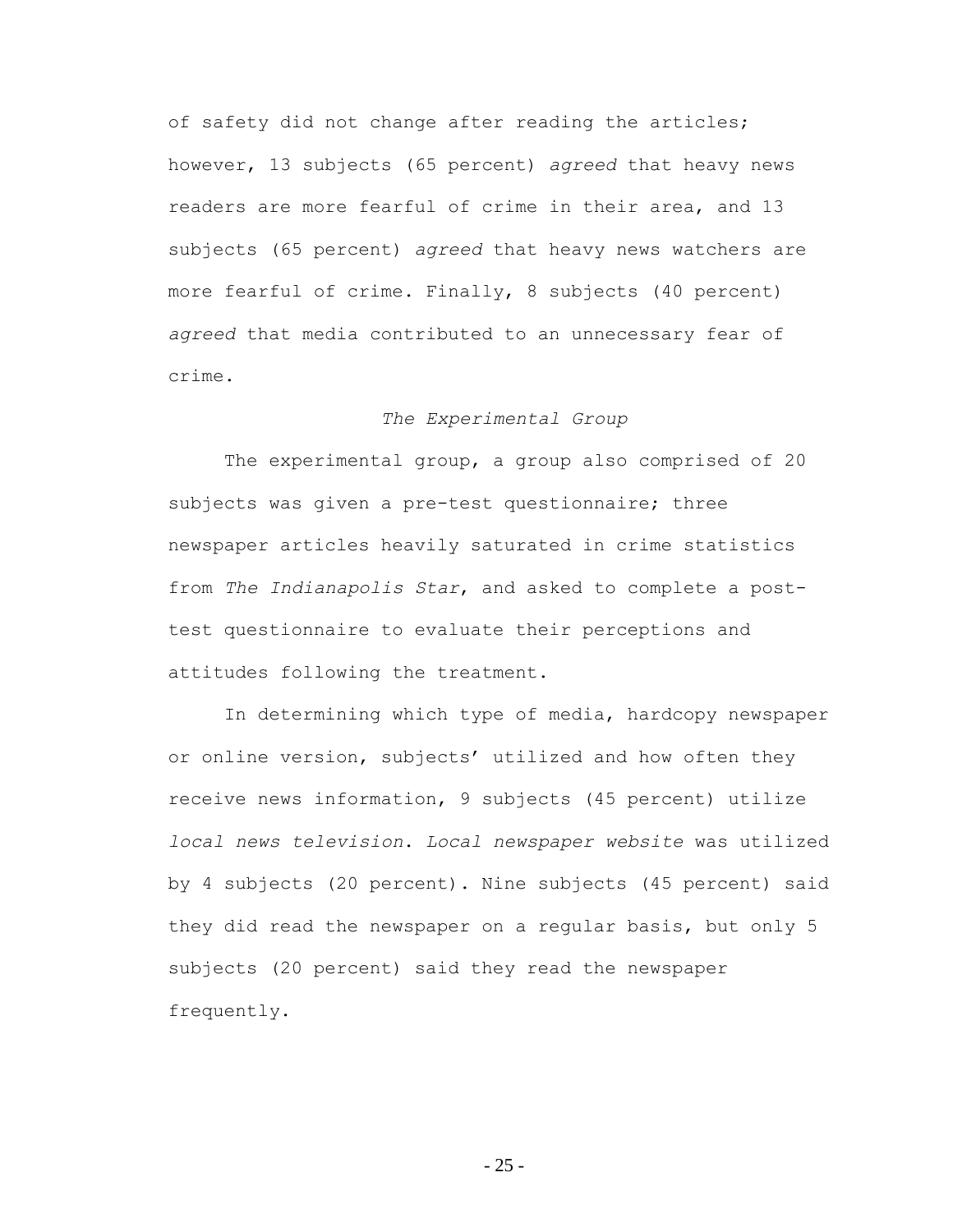The experimental group was comprised of professionals between the ages of 18 and 65:17 females (85 percent) and 3 males (15 percent). One hundred percent of the subjects were classified as *White or Caucasian*. The majority of subjects resided in Indianapolis; however, Plainfield, Brownsburg, Fishers, and Franklin were also listed.

Subjects overwhelming felt *very safe* (25 subjects, 30 percent) and *somewhat safe* (13 subjects, 65 percent). Twelve subjects (60 percent) had not been personally affected by local crime; however, 12 subjects (60 percent) did say they had a close friend or family member affected by crime. Seven subjects (35 percent) were *undecided* when asked if they believed they would personally be affected by crime in the future; 5 subjects (25 percent) *agreed*, and 4 (20 percent) *disagreed* with this statement.

When asked if the majority of news articles in the local newspaper focused on crime on the pre-test, the experimental group *agreed* (11 subjects, 55 percent) with this statement; however, the post-test reported 2 subjects (10 percent) *disagreed*, and 12 subjects (60 percent) *agreed*.

When ask if the subjects felt local newspapers focused more on national crime news on the pre-test, 2 subjects (10

- 26 -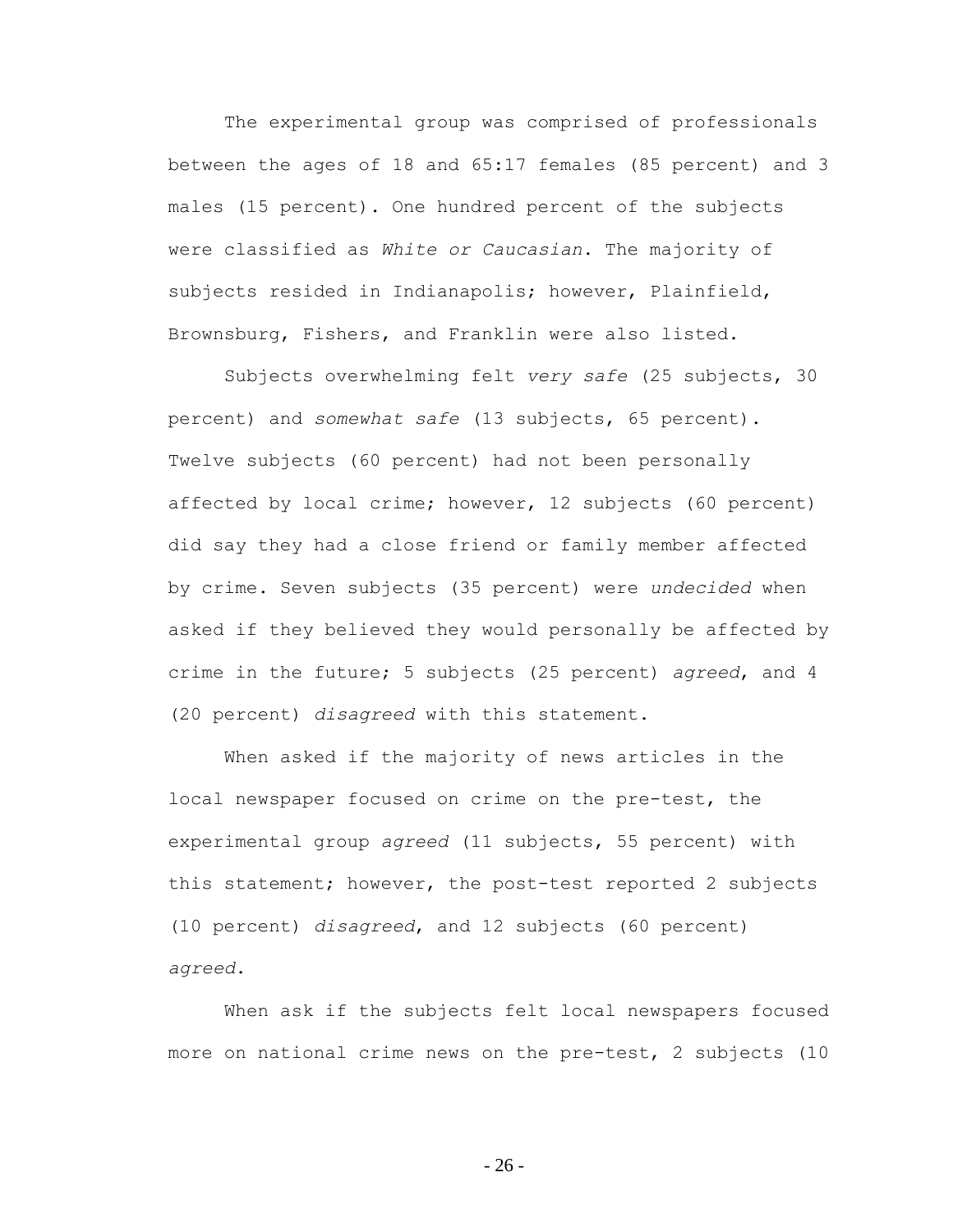percent) *agreed* and 7 subjects (35 percent) *disagreed*; however, the post-test reported 11 subjects (55 percent) agreed and 3 subjects (15 percent) disagreed.

Ten subjects, (50 percent) *agreed* and 3 (15 percent) disagreed that there had been an increase in local crime in the past two years. The post- test reported a difference, 1 subject (5 percent) *agreed* and 15 subjects (75 percent) *disagreed*.

The majority of experimental group subjects on the pre-test *agreed* (13 subjects, 65 percent) that petty crime, classified as home invasion, check fraud, etc. occurred most locally. Ten subjects (50 percent) *agreed* on the posttest 5 subjects (25 percent) *disagreed* with the statement.

The majority of subjects in the experimental group *disagreed* (7 subjects, 35 percent) with the statement that major crime, classified as homicide, rape, etc. did not occur locally. The post-test showed 9 subjects (45 percent) *disagreed* with this statement.

The experimental group *disagreed* (9 subjects, 45 percent) when asked if their view on crime had changed after reading the provided news articles. Eleven subjects (55 percent) *disagreed* when asked if crime had increased in their area after reading the articles.

- 27 -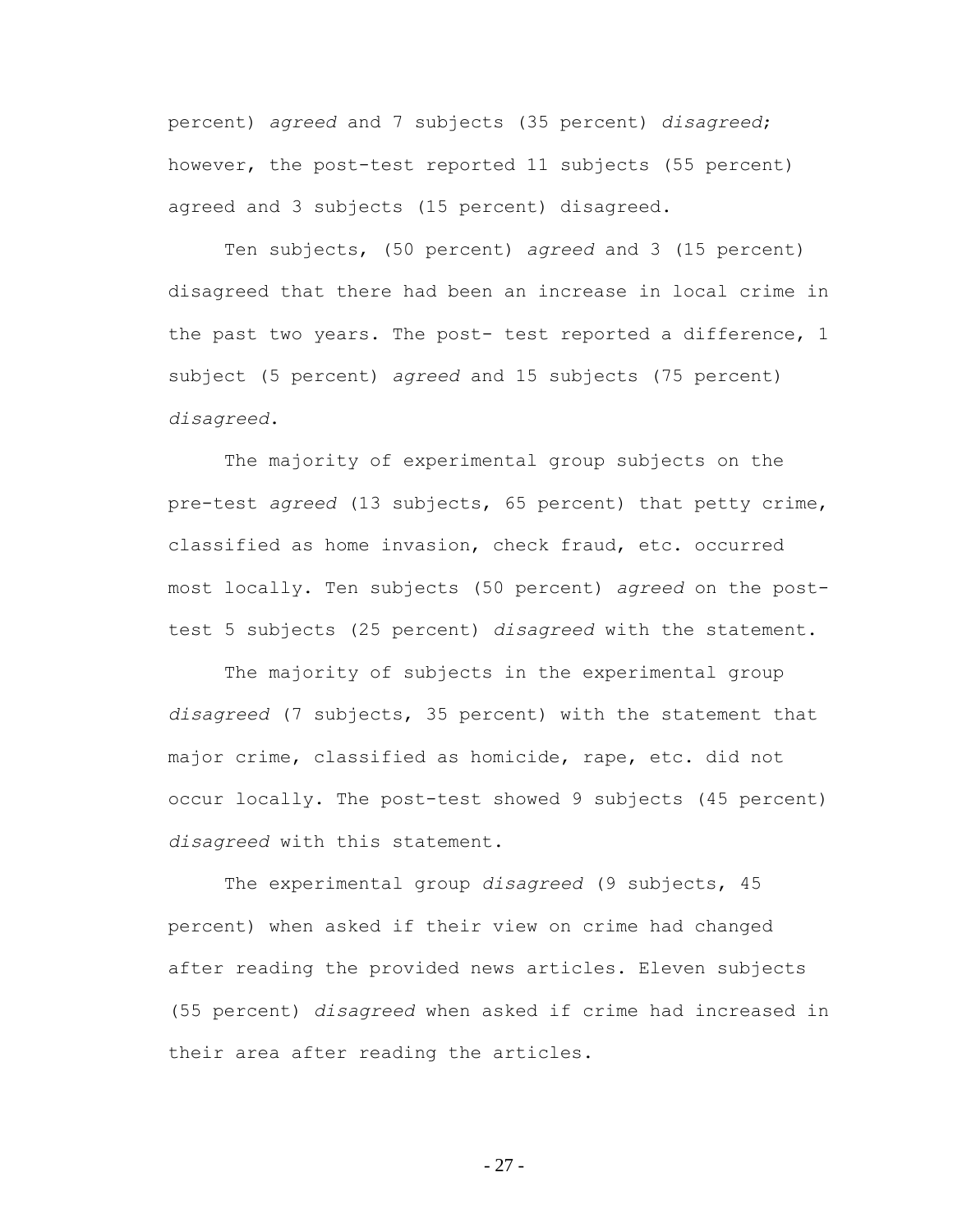The experimental group's post-test survey included profile questions, like the control group, to gage perception of crime in local media.

Sixteen subjects (85 percent) did not experience a change in safety concerns after reading the news articles; however, 9 subjects (45 percent)*agreed* that heavy news readers are more fearful of crime in their area. Ten subjects (50 percent) *agreed* that heavy news watchers are more fearful of crime in their area. When asked if the media contributed to the unnecessary fear of crime, 6 subjects (30 percent) *agreed* and 6 subjects (30 percent) were *undecided*.

Hypothesis one stated that readers of violent articles published in print media will perceive their world as more violent than readers of neutral and non-violent new articles. According to survey results, the experimental group believed there was less violence after their treatment.

The experimental group's pre-test survey reported 10 subjects (50 percent) felt "local crime had increased the past two years," and 7 subjects (35 percent) *agreed* that major crimes occur the most locally. The post-test survey found that after reading three heavily saturated local

- 28 -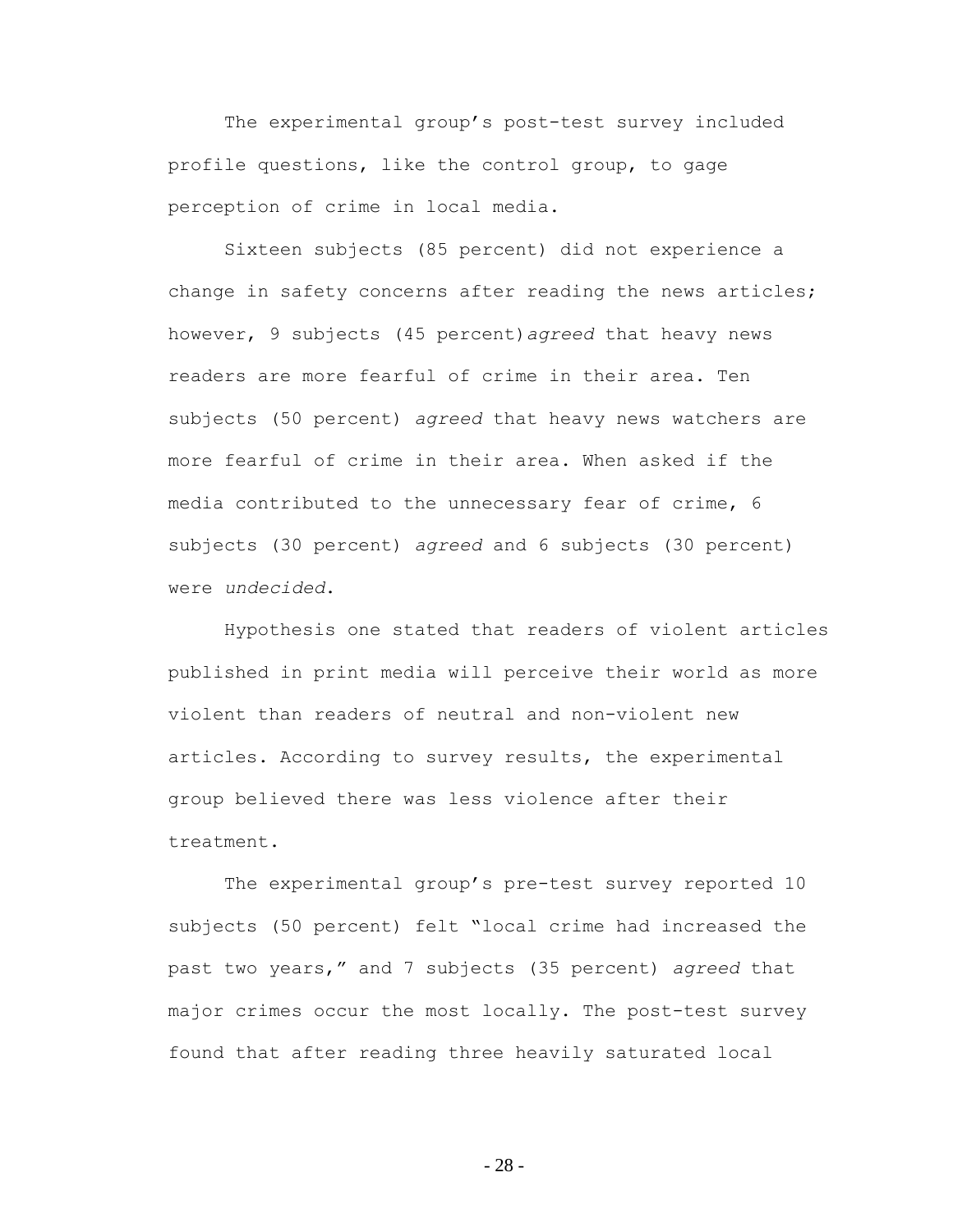crime articles, 15 subjects (75 percent) *disagreed* with the statement "crime had increased in the past two years", and 9 subjects (45 percent) felt major crimes were less likely to occur than locally petty crimes.

The control group experienced similar results. According to the control group"s pre-test survey, 10 subjects (50 percent) *agreed* that local crime had increased over the past two years, but thought petty crimes were more prevalent in local media versus major crimes. However, after reading three positive/neutral local crime articles, subject's attitudes changed according to the post-test results.

Fourteen subjects (70 percent) *disagreed* that crime had increased the past two years and petty crime occurred more locally than major crimes.

After evaluation, the researcher concluded that hypothesis one: Readers of violent news articles published in print media will perceive their world as more violent than readers of neutral and non-violent news articles, was not supported.

Hypothesis two stated that readers of violent news articles published in print media will be more fearful of the world than readers of non violent new articles.

- 29 -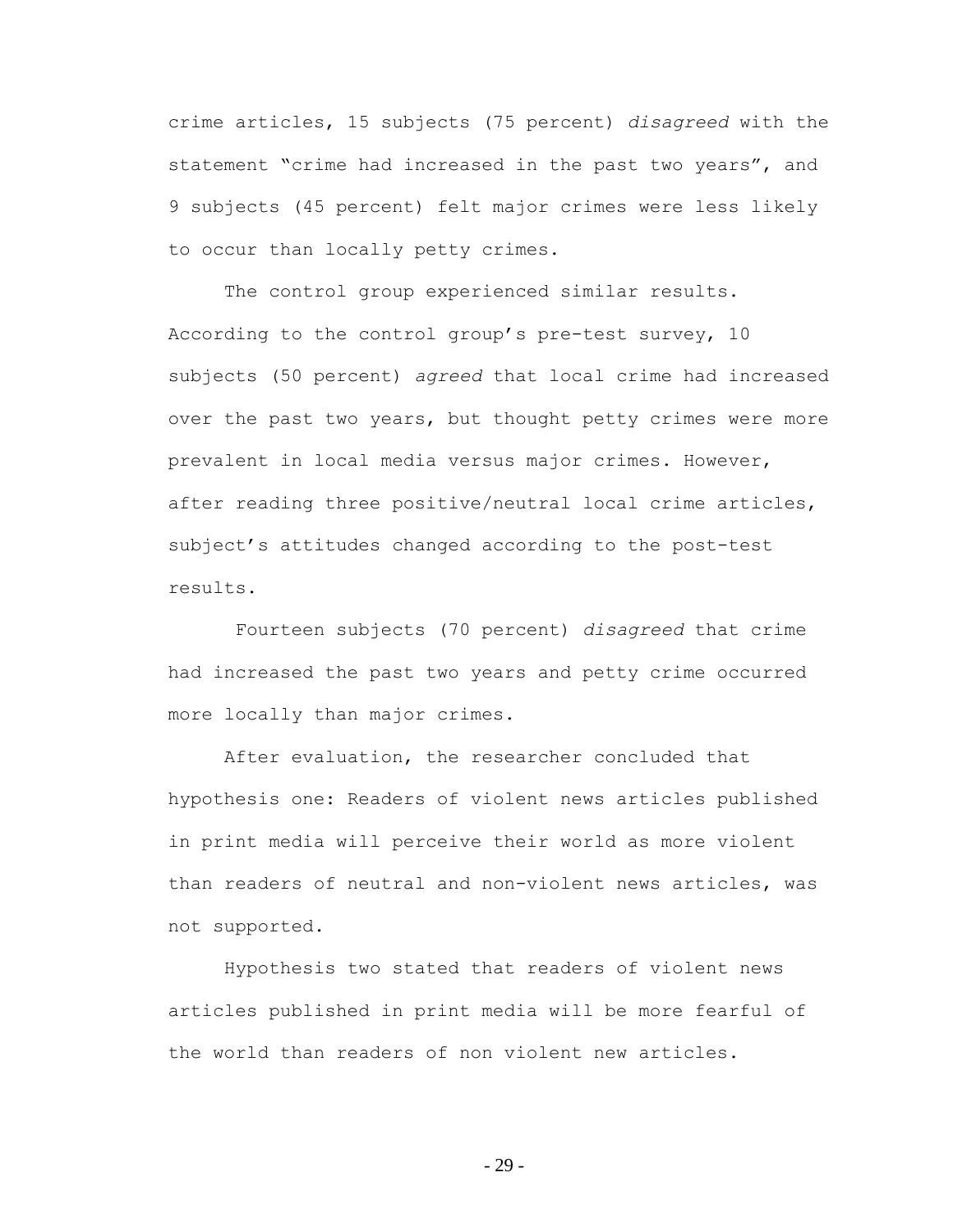According to survey results, both groups had similar attitudes regarding print media and local crime. The majority of both groups agreed the articles in the local newspaper focused on local crime; control group 9 subjects (45 percent), and experimental group 12 subjects (60 percent).

Nine subjects (45 percent) in the experimental group *disagreed* when asked if reading the heavily saturated crime articles changed their view of local crime. Eight subjects (40 percent) *disagreed* when asked if they were concerned about being personally affected by crime, and 11 subjects (55 percent)*disagreed* when asked if crime had increased in their area. Twelve subjects (60 percent) in the experimental group said their feelings of safety did not change after reading the articles.

Therefore after evaluation, the researcher has concluded hypothesis two: readers of violent news articles published in print media will be more fearful of their world than readers of neutral and non-violent news articles, was not supported.

Table 1 on page 32 illustrates and compares the results from the control and experimental group"s pre-test questionnaires. Table 2 on page 33 illustrates and compares

- 30 -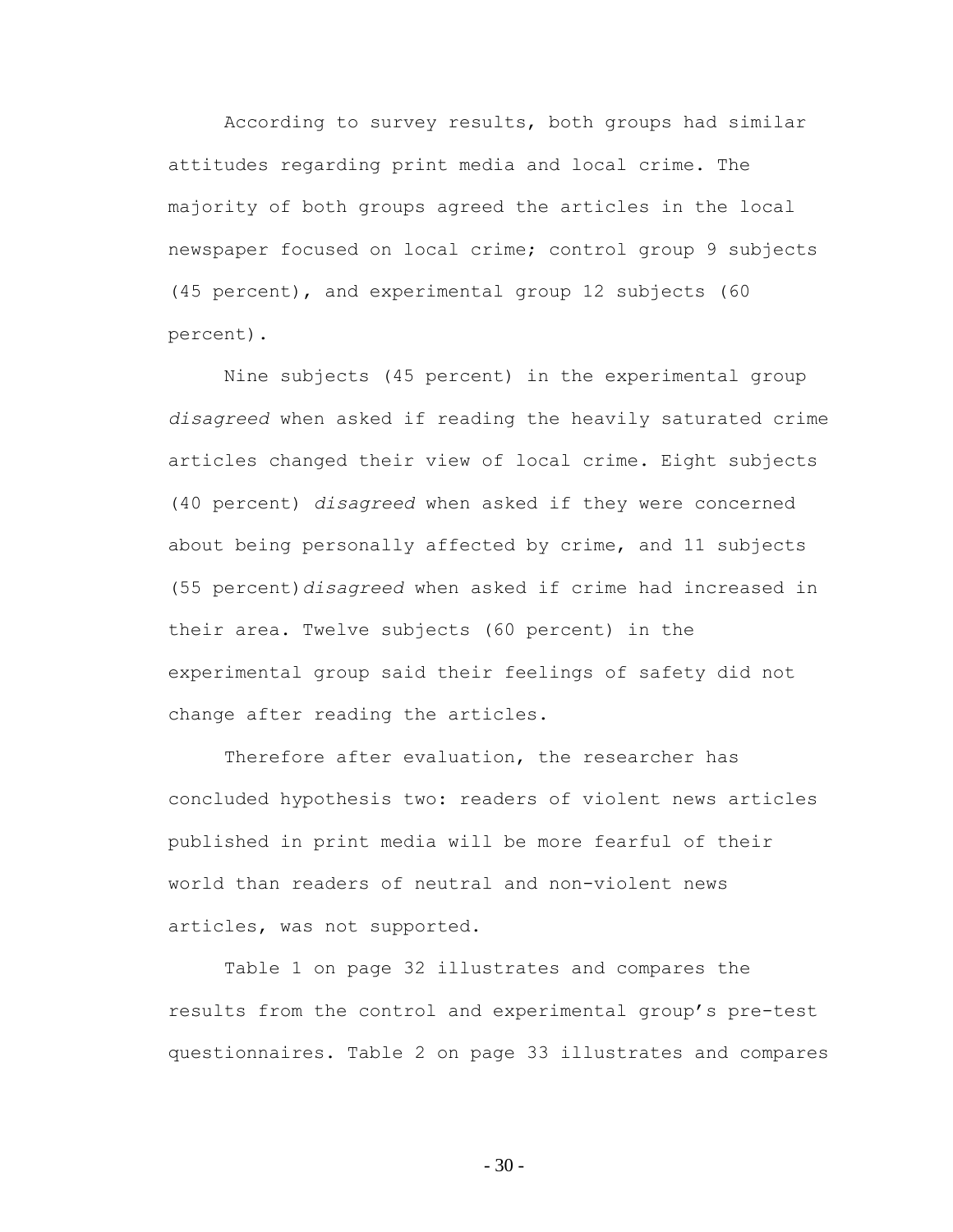the control and experimental group"s post-test attitude survey questions.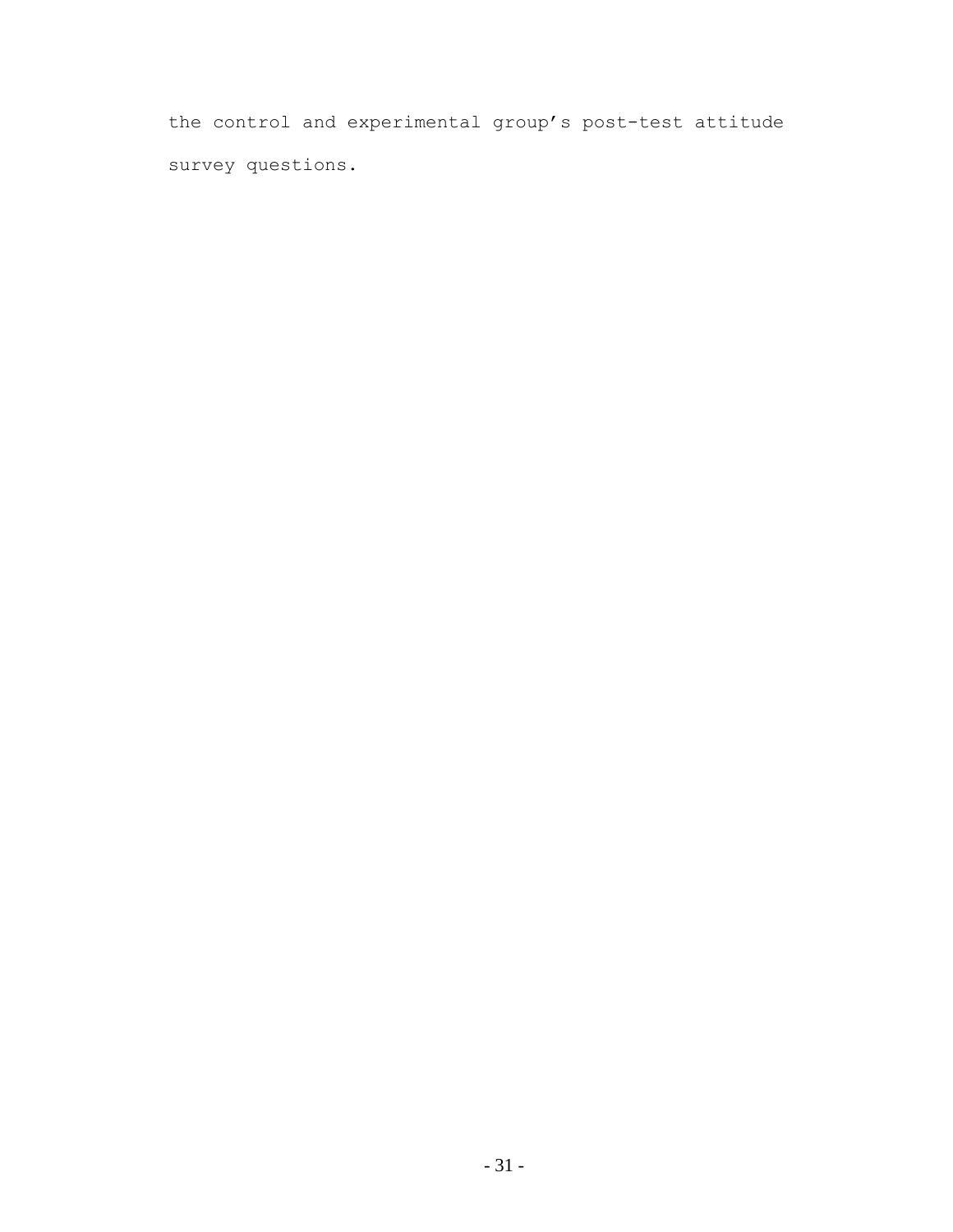| Control Group Pre-Test Questions &                                                              |                          | Experimental Pre-Test Questions &                                                               |                       |  |  |
|-------------------------------------------------------------------------------------------------|--------------------------|-------------------------------------------------------------------------------------------------|-----------------------|--|--|
| Responses                                                                                       |                          | Responses                                                                                       |                       |  |  |
| The majority of news articles in                                                                |                          | The majority of news articles in the                                                            |                       |  |  |
| the local newspaper focus on local                                                              |                          | local newspaper focus on local                                                                  |                       |  |  |
| crime.                                                                                          |                          | crime.                                                                                          |                       |  |  |
| Strongly Agree                                                                                  | 3(15%)                   | Strongly Agree                                                                                  | 1(5%)                 |  |  |
| Agree                                                                                           | $8(40\%)$                | Agree                                                                                           | 11(55%)               |  |  |
| Undecided                                                                                       | 3(15%)                   | Undecided                                                                                       | 7(35%)                |  |  |
| Disagree                                                                                        | $6(30\%)$                | Disagree                                                                                        | 1(5%)                 |  |  |
| Strongly disagree                                                                               |                          | Strongly disagree                                                                               |                       |  |  |
| The majority of news articles in<br>the local newspaper focus on<br>national crime.             |                          | The majority of news articles in the<br>local newspaper focus on national<br>crime.             |                       |  |  |
| Strongly Agree                                                                                  | $\overline{\phantom{0}}$ | Strongly Agree                                                                                  |                       |  |  |
| Agree                                                                                           | $4(20$ $)$               | Agree                                                                                           | $2(10$ <sup>8</sup> ) |  |  |
| Undecided                                                                                       | 5(25%)                   | Undecided                                                                                       | $10(50\%)$            |  |  |
| Disagree                                                                                        | $10(50\%)$               | Disagree                                                                                        | 7(35%)                |  |  |
| Strongly disagree                                                                               | 1(5)                     | Strongly disagree                                                                               | 1(5)                  |  |  |
| There has been an increase in<br>local crime the past two years.                                |                          | There has been an increase in local<br>crime the past two years.                                |                       |  |  |
| Strongly Agree                                                                                  | 3(15%)                   | Strongly Agree                                                                                  |                       |  |  |
| Agree                                                                                           | $10(50\%)$               | Agree                                                                                           | $10(50\%)$            |  |  |
| Undecided                                                                                       | 7(35)                    | Undecided                                                                                       | 7(35%)                |  |  |
| Disagree                                                                                        |                          | Disagree                                                                                        | 3(15%)                |  |  |
| Strongly disagree                                                                               |                          | Strongly disagree                                                                               |                       |  |  |
| Petty crimes (i.e. car thefts,<br>home invasion, check fraud, etc.)<br>occurs the most locally. |                          | Petty crimes (i.e. car thefts, home<br>invasion, check fraud, etc.) occurs<br>the most locally. |                       |  |  |
| Strongly Agree                                                                                  | 3(15%)                   | Strongly Agree                                                                                  | $-$                   |  |  |
| Agree                                                                                           | $12(60\%)$               | Agree                                                                                           | 13(65%)               |  |  |
| Undecided                                                                                       | $4(20$ $)$               | Undecided                                                                                       | $6(30\%)$             |  |  |
| Disagree                                                                                        | 1(5%)                    | Disagree                                                                                        | 1(5%)                 |  |  |
| Strongly disagree                                                                               | $\overline{\phantom{0}}$ | Strongly disagree                                                                               |                       |  |  |
| Major crimes (i.e. homicide, rape,<br>etc.) occurs the most locally.                            |                          | Major crimes (i.e. homicide, rape,<br>etc.) occurs the most locally.                            |                       |  |  |
| Strongly Agree                                                                                  |                          | Strongly Agree                                                                                  |                       |  |  |
| Agree                                                                                           | 3(15%)                   | Agree                                                                                           | 7(35%)                |  |  |
| Undecided                                                                                       | $6(30\%)$                | Undecided                                                                                       | $6(30\%)$             |  |  |
| Disagree                                                                                        | 11 (55%)                 | Disagree                                                                                        | 7(35%)                |  |  |
| Strongly disagree                                                                               | -                        | Strongly disagree                                                                               |                       |  |  |

Table 1.Control & Experimental Group Pre-Test Comparison.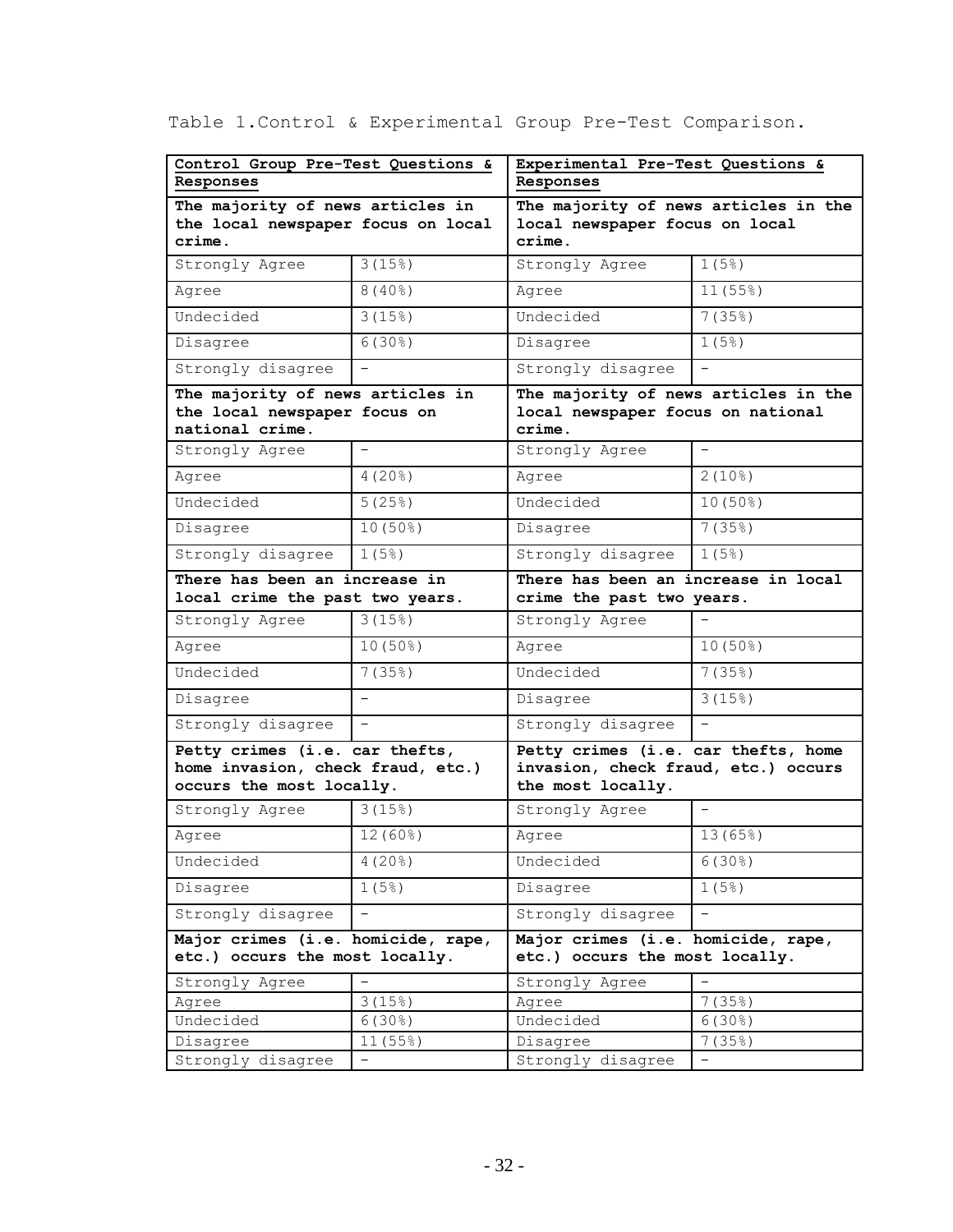| Control Group Post-Test Questions & |                                            | Experimental Group Post-Test         |                                    |  |  |
|-------------------------------------|--------------------------------------------|--------------------------------------|------------------------------------|--|--|
| Responses                           |                                            | Questions & Responses                |                                    |  |  |
| I believe the majority of articles  |                                            | I believe the majority of articles   |                                    |  |  |
| in the local newspaper focus on     |                                            | in the local newspaper focus on      |                                    |  |  |
| local crime.                        |                                            | local crime.                         |                                    |  |  |
| Strongly Agree                      | $3(15\%)$                                  | Strongly Agree                       |                                    |  |  |
| Agree                               | 9(45%)                                     | Agree                                | $12(60\%)$                         |  |  |
| Undecided                           | $2(10\%)$                                  | Undecided                            | $6(30\%)$                          |  |  |
| Disagree                            | 1(8 <sup>°</sup> )                         | Disagree                             | $2(10\%)$                          |  |  |
| Strongly disagree                   | $\equiv$                                   | Strongly disagree                    |                                    |  |  |
| The majority of news articles in    |                                            | The majority of news articles in the |                                    |  |  |
| the local newspaper focus on        |                                            | local newspaper focus on national    |                                    |  |  |
| national crime.                     |                                            | crime.                               |                                    |  |  |
| Strongly Agree                      | $2(10\%)$                                  | Strongly Agree                       |                                    |  |  |
| Agree                               | 11(55%)                                    | Agree                                | 11(55%)                            |  |  |
| Undecided                           | $2(10\%)$                                  | Undecided                            | $6(30\%)$                          |  |  |
| Disagree                            | $4(20\%)$                                  | Disagree                             | 3(15%)                             |  |  |
| Strongly disagree                   | 1(5)                                       | Strongly disagree                    |                                    |  |  |
| I believe there has been an         |                                            | I believe there has been an increase |                                    |  |  |
| increase in local crime the past    |                                            | in local crime the past two years.   |                                    |  |  |
| two years.                          |                                            |                                      |                                    |  |  |
| Strongly Agree                      | $\overline{\phantom{0}}$                   | Strongly Agree                       | $\overline{\phantom{0}}$           |  |  |
| Agree                               | 3(15%)                                     | Agree                                | 1(5)                               |  |  |
| Undecided                           | 3(15%)                                     | Undecided                            | 4(20)                              |  |  |
| Disagree                            | $14(70\%)$                                 | Disagree                             | 15(75%)                            |  |  |
| Strongly disagree                   |                                            | Strongly disagree                    |                                    |  |  |
| I believe petty crimes (i.e. car    |                                            | I believe petty crimes (i.e. car     |                                    |  |  |
| thefts, home invasion, check fraud, |                                            | thefts, home invasion, check fraud,  |                                    |  |  |
| etc.) occurs the most locally.      |                                            | etc.) occurs the most locally.       |                                    |  |  |
| Strongly Agree                      | $2(10$ <sup>8</sup> )                      | Strongly Agree                       | $2(10$ <sup>8</sup> )              |  |  |
| Agree                               | 12 (65%)                                   | Agree                                | $10(50\%)$                         |  |  |
| Undecided                           | 1(5)                                       | Undecided                            | 3(15%)                             |  |  |
| Disagree                            | 5(25%)                                     | Disagree                             | 5(25%)                             |  |  |
| Strongly disagree                   |                                            | Strongly disagree                    |                                    |  |  |
| I believe major crimes (i.e.        |                                            | I believe major crimes (i.e.         |                                    |  |  |
| homicide, rape, etc.) occurs the    |                                            | homicide, rape, etc.) occurs the     |                                    |  |  |
| most locally.                       |                                            | most locally.                        |                                    |  |  |
| Strongly Agree                      | $\qquad \qquad -$<br>$4(20$ <sup>8</sup> ) | Strongly Agree                       | $\overline{\phantom{a}}$<br>5(25%) |  |  |
| Agree<br>Undecided                  | 3(16%)                                     | Agree<br>Undecided                   | $6(30\%)$                          |  |  |
| Disagree                            | 13(65%)                                    | Disagree<br>$9(45\%)$                |                                    |  |  |
|                                     | $\overline{\phantom{0}}$                   |                                      | $-$                                |  |  |
| Strongly disagree                   |                                            | Strongly disagree                    |                                    |  |  |

Table 2.Control & Experimental Group Post-Test Comparison.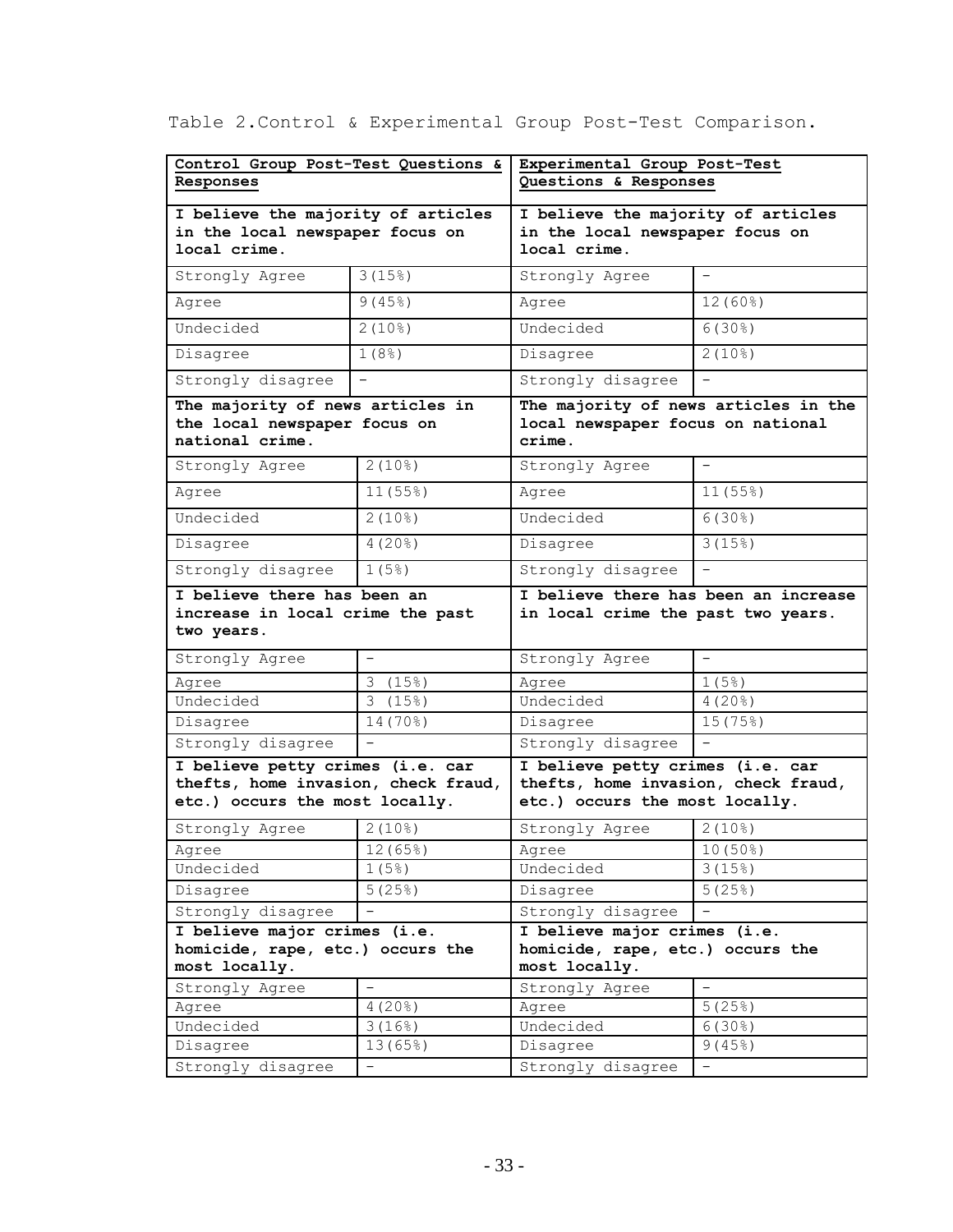#### CHAPTER V

# SUMMARY AND CONCLUSION

Gerbner"s cultivation theory and media effects are well-researched concepts. There are numerous facets to this theory; using this theory, one can understand how television and the mass media effect the population"s perception of crime, the elderly dependence on the mass media, and shared fear for personal safety.

Even though there is a vast amount of data that supports the cultivation and media effects theories, the research explored in this study did not exactly support effects of cultivation theory in print media.

The researcher's findings were contrary to the results that were expected. For example, when asked if the control group subjects felt the majority of news articles focused on crime, the pre-test results showed 40 percent *agreed* and 30 percent *disagreed* with this statement.

On the contrary, after reading three positive/neutral local newspaper articles, the post-test reported 45 percent *agreed* and one percent *disagreed* with the statement.

Why did those who disagreed before reading the articles become undecided after reading positive/neutral media? The researcher believed awareness or lack of

- 34 -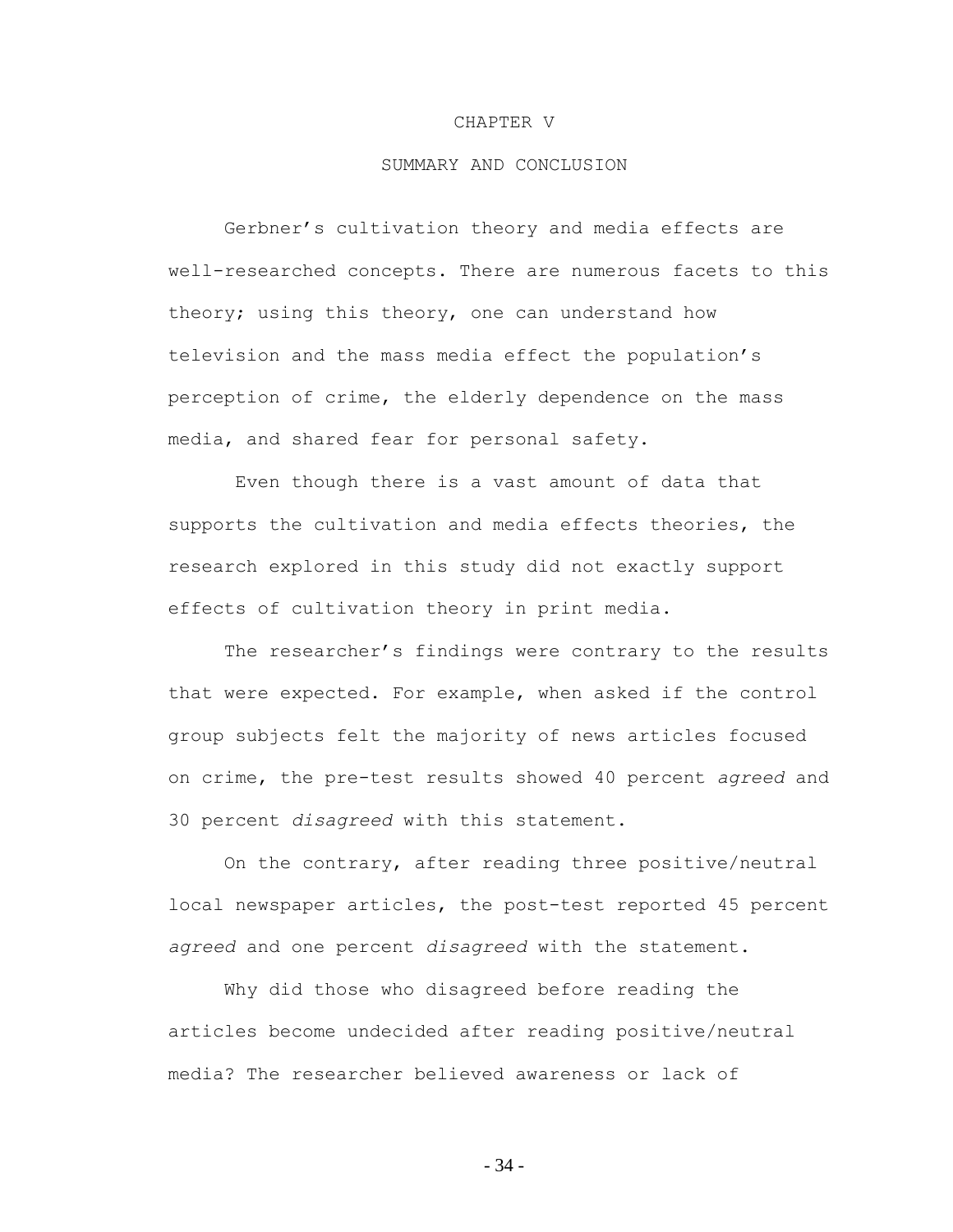awareness of crime in local media played a part in this discovery.

The researcher felt that when subjects completed the pre-test, awareness of crime was not forethought; however, after reading the three articles, although categorized as positive/neutral, subjects began thinking and analyzing the amount of crime in local media; thus, this topic became a major concern and the subjects' attitudes were modified.

Another interesting discovery derived from the study included measuring the prevalence of national crime news in local media. Both the control group and experimental group findings were unexpectedly similar in nature.

The control group pre-test reported 20 percent of subjects *agreed* and 5 percent *disagreed* that local newspapers focused on national crime news. However, the control group post-test reported that 55 percent *agreed* and 20 percent *disagreed* with the statement. The experimental group pre-test reported 10 percent *agreed* and 35 percent *disagree* with the statement; however, the post-test reported the opposite. Fifty-five percent *agreed* and 15 percent *disagreed* that the majority of newspapers focused on national crime news after treatment.

- 35 -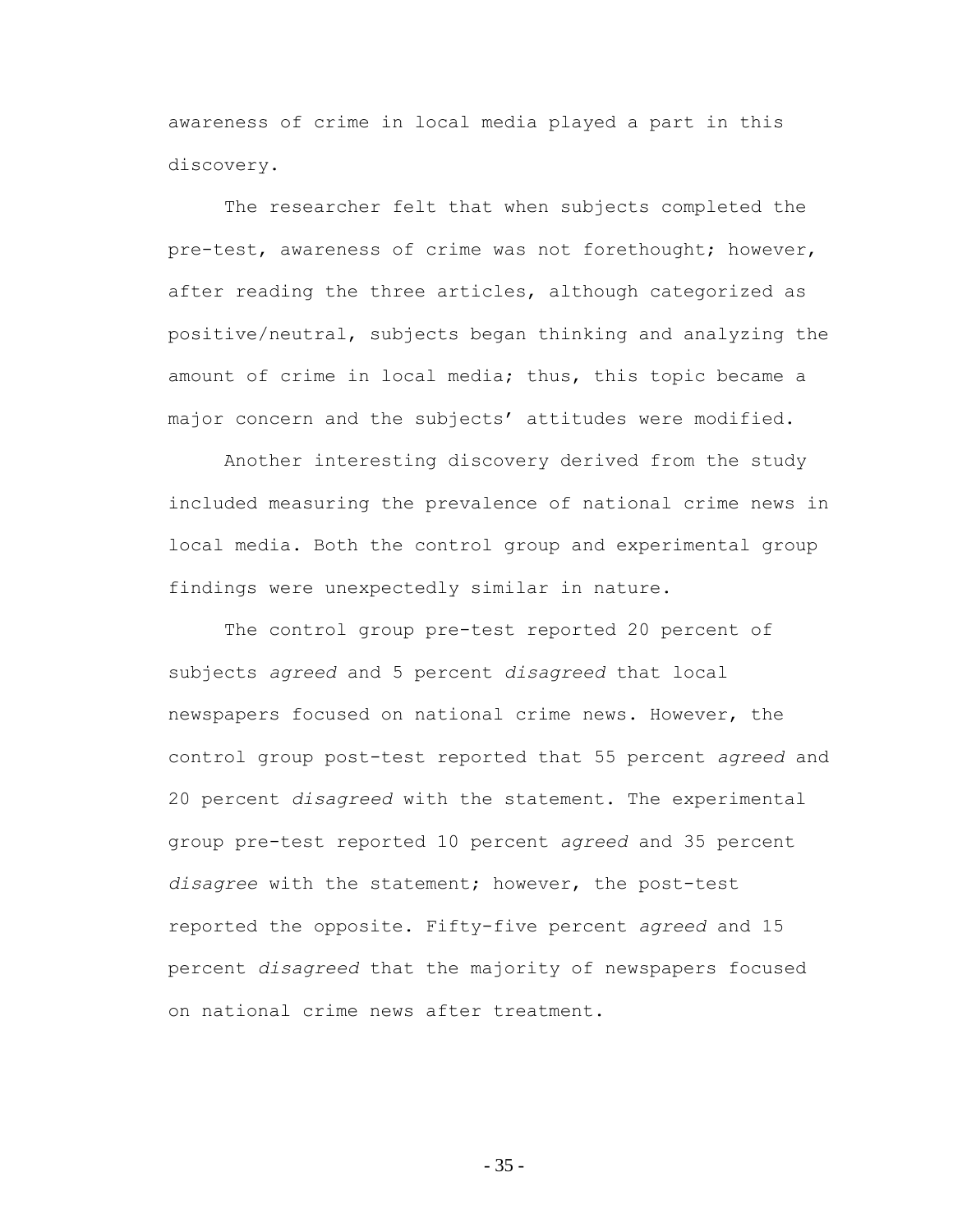Why did the subjects' opinion of national news in local media differ greatly between the pre and post tests? The researcher believed that the chosen articles were the factor that changed the subjects' attitudes.

After evaluation, the researcher would have included crime articles from national newspapers or national crime articles from local newspapers. The subjects did not receive enough information; a fuller scope of literature would have improved consistency and may have produced a more desired outcome.

Another discovery from both groups was the unexpected difference in attitude when asked if local crime had increased the past two years.

Control group pre-test results reported 50 percent *agreed* and zero percent *disagreed* when asked if local crime increased over the past two years. However, post-test results reported that 15 percent *agreed* and 70 percent *disagreed* with the statement. Experimental group pre-test results were similar. It was reported that 50 percent *agreed* and 15 percent *disagreed*; however, the post-test reported 5 percent *agreed* and 75 percent *disagreed* that local crime had increased the past two years.

- 36 -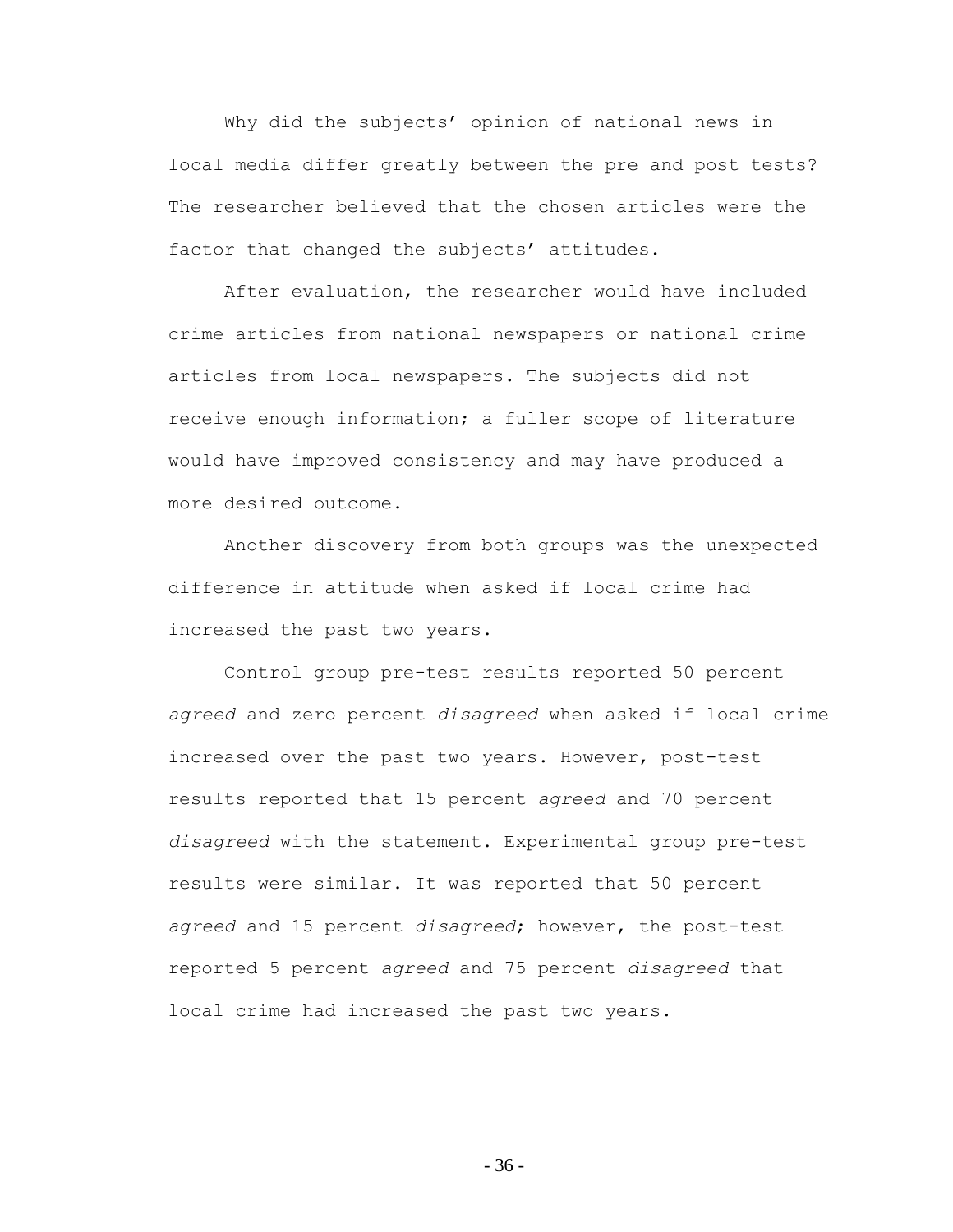These findings were interesting because the control group was subjected to articles that were positive/neutral in content, and the experimental group reviewed articles that were heavily saturated in crime statistics. The results were opposite of what the researcher expected.

The researcher expected the control group to believe crime had decreased in nature after reading articles that reported new law enforcement requirements and government programs focused on reducing crime in Indianapolis.

The researcher expected the experimental group to have a heighten perception of crime because subjects were exposed to articles with graphic language and filled with crime statistics. According to results, the experimental group changed their attitudes after treatment. The experimental group felt crime had decreased after reading crime news articles.

The researcher had a few opinions concerning this surprise finding. It is a concern that the articles utilized in this study had an adverse effect on subjects" perception of local crime. The articles the researcher perceived as positive or negative news, subjects perceived the opposite; therefore, providing a false assessment of safety or attitude towards crime in print media.

- 37 -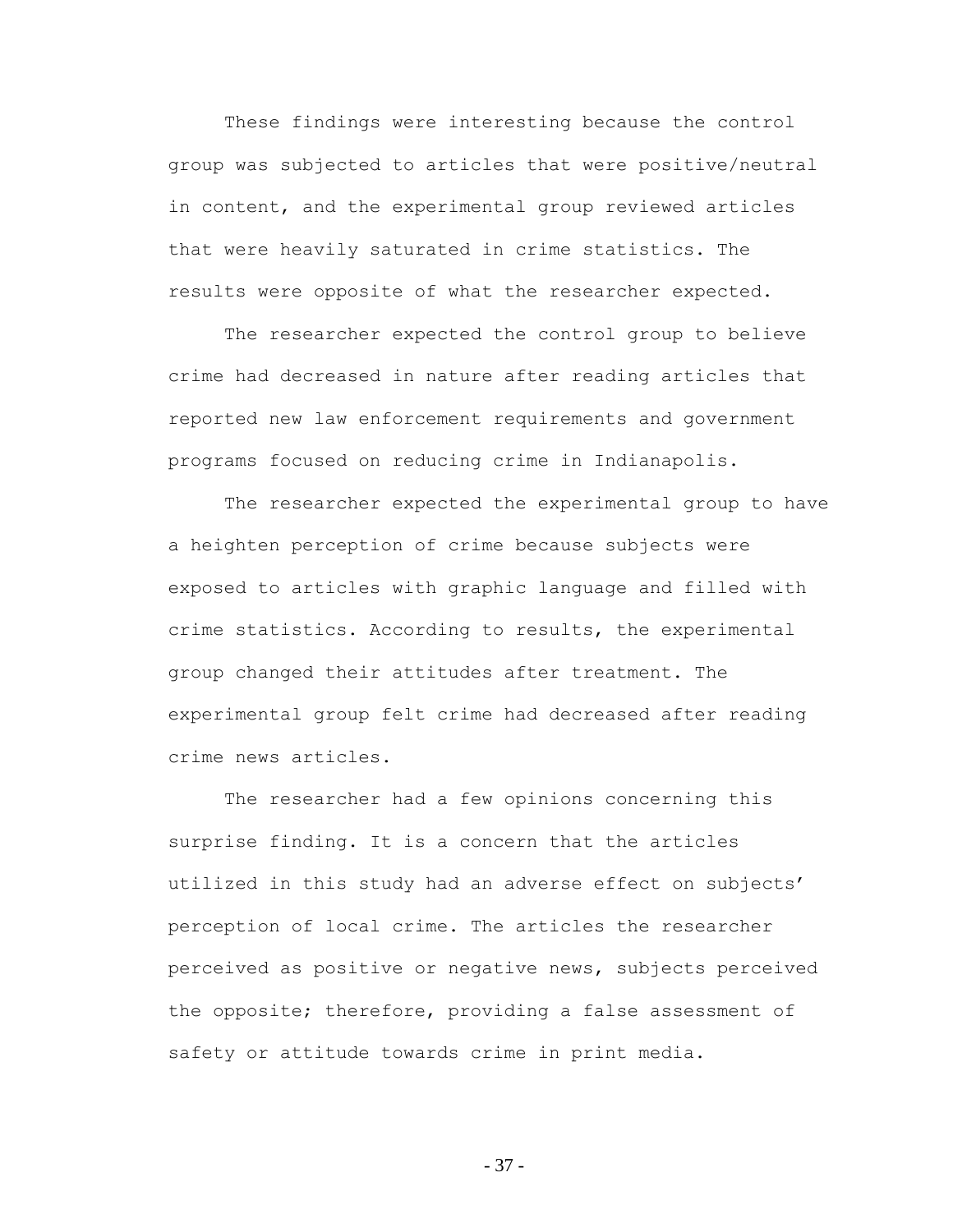The researcher also thought awareness or lack of awareness of local crime played a role in the subjects' attitudes. When the subject took the first survey, crime would not have been in the forefront of their mind, but after reading the articles and taking the post-test, their awareness of local crime, no matter the article's nature, was heightened and may have caused an adverse result.

After reviewing the data, the researcher also realized that even though the proposed hypotheses were not supported by the conducted surveys, research results suggested that subjects supported the cultivation theory in the general public.

According to the profile questions for each group"s post-test, their individual feelings of safety, or perception of crime did not waiver after reading the provided news articles.

For example, 65 percent of experimental group pre-test subjects answered *somewhat safe* when asked to rate their feelings of safety in their community. The experimental group"s post-test results revealed 55 percent of subjects felt *somewhat safe* and 20 percent were *undecided* after reading the news articles.

- 38 -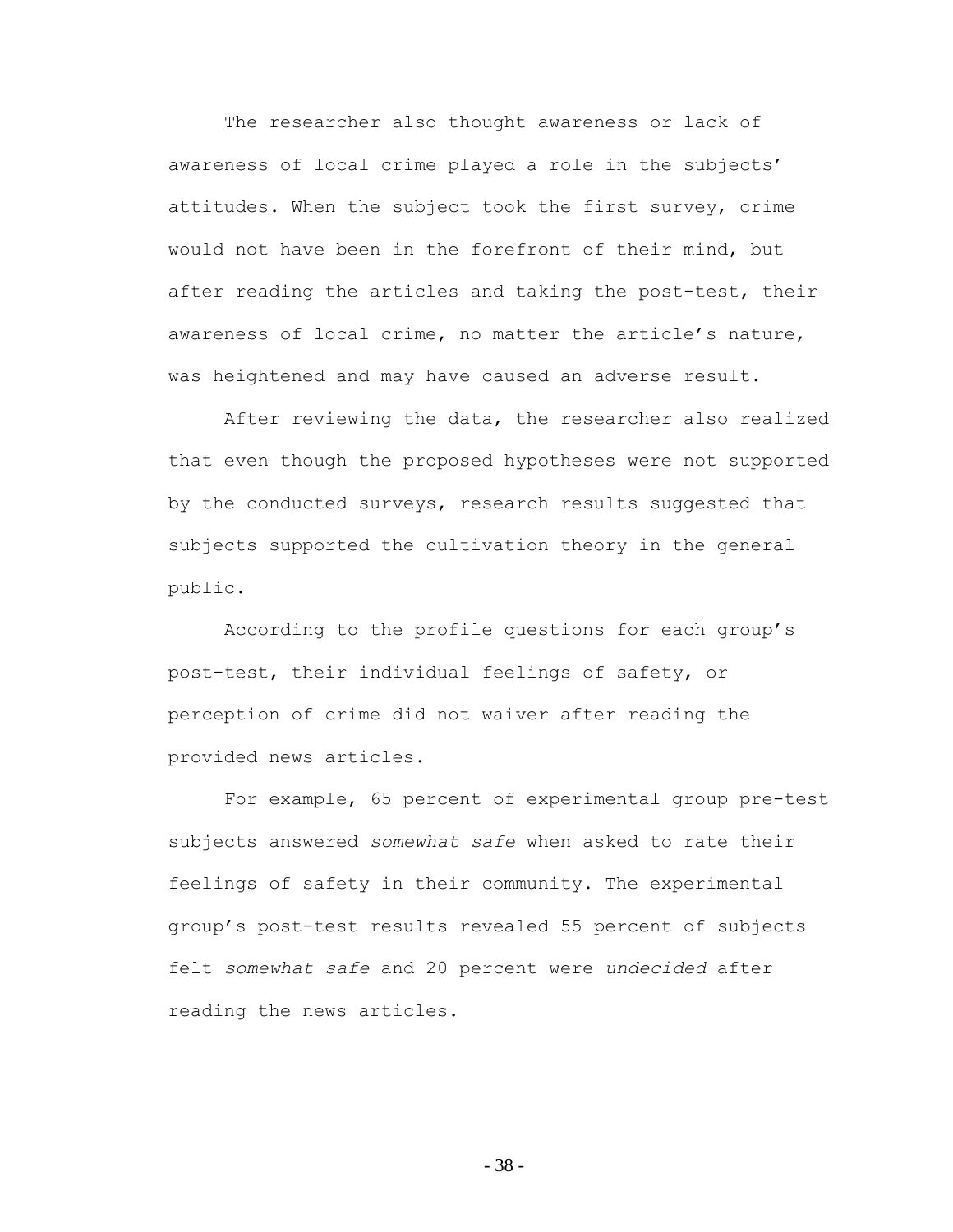In contrast, when asked if heavy news readers or television news viewers are more fearful of crime 45 and 50 percent of subjects *agreed*. Twenty percent of the subjects reported they were heavy news readers, but they weren't affected by the crime articles.

The subjects believed the theories were prevalent, but they didn"t believe they were affected; they were the exception. The researcher found this concept very interesting. This discovery leads the researcher to realize the lack of education, social-economical status, and demographic variations missing in this study.

# *Study Limitations*

This study presented some limitations in implementation and design. For future research, the sample size (40 participants) should utilize a larger database. The sample of subjects for this study were chosen from a small database of colleagues and friends of the researcher. Employing a larger sample in a future study would result in better representation of views on crime and its effects in print media.

An additional limitation was the survey was voluntary and an incentive was not offered. The survey was also distributed through email, as opposed to being sent through

- 39 -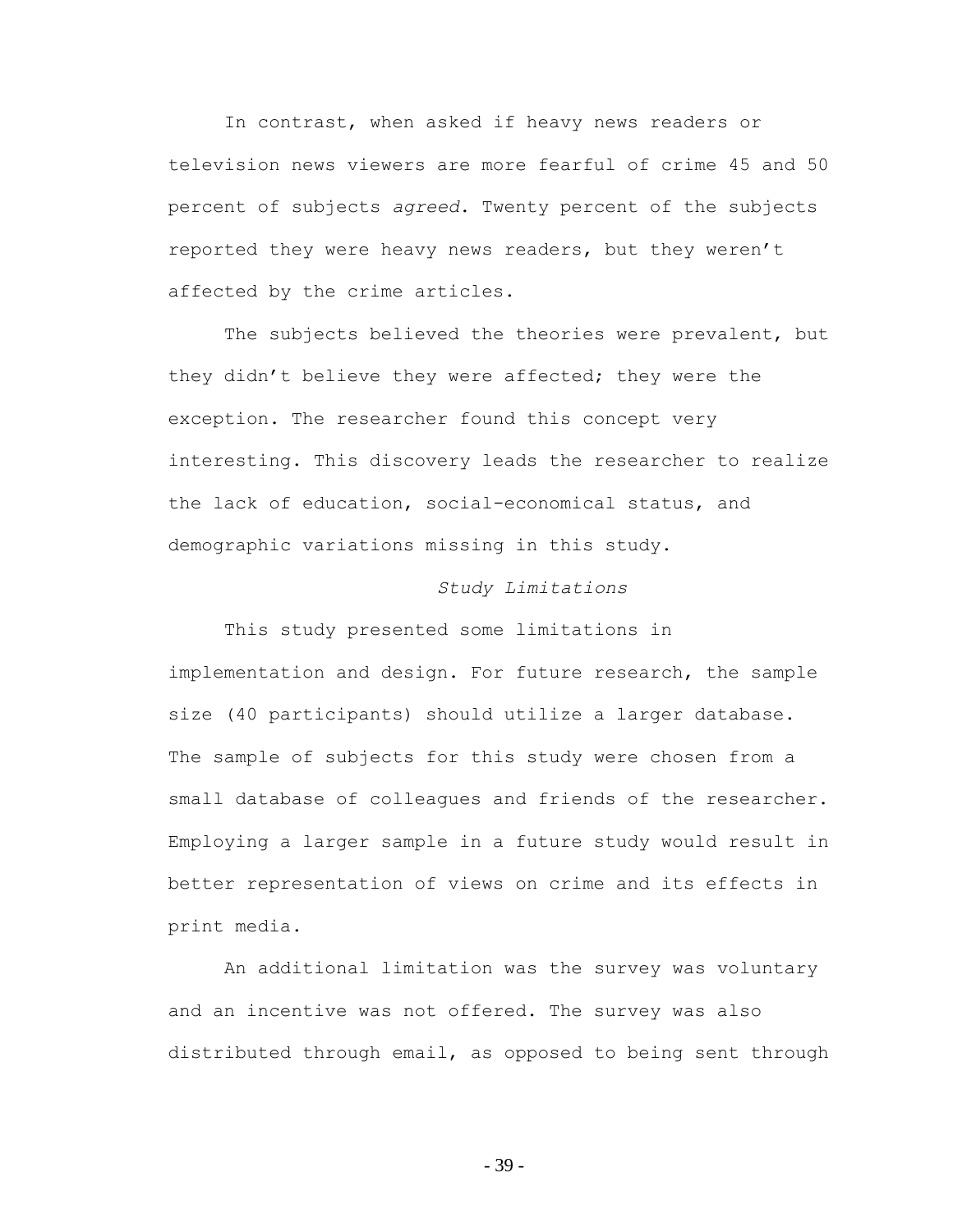the mail or administrating the survey in person. This gave the sample the option not to participate in the study.

The study could have included additional survey questions to obtain a better or different range of data. The researcher was very careful to omit loaded and leading survey questions; however, construction of the questions could have lead to different results.

Finally, the most significant change to this study would be to re-evaluate the articles. In hindsight, the researcher would have chosen articles from both national and local newspaper bureaus, as well as, composed a more random method of article selection. The researcher would have also chosen crime articles from different time frames to increase the number of articles for each group to review.

# *Suggestions for Further Research*

Future research in the cultivation theory and media effects would benefit from adjusting a study according to the aforementioned limitations. In addition, future research should include a funding component. This would be beneficial to improve in-depth exploration and additional opportunities to probe individuals through focus groups or in-depth interviews.

 $-40-$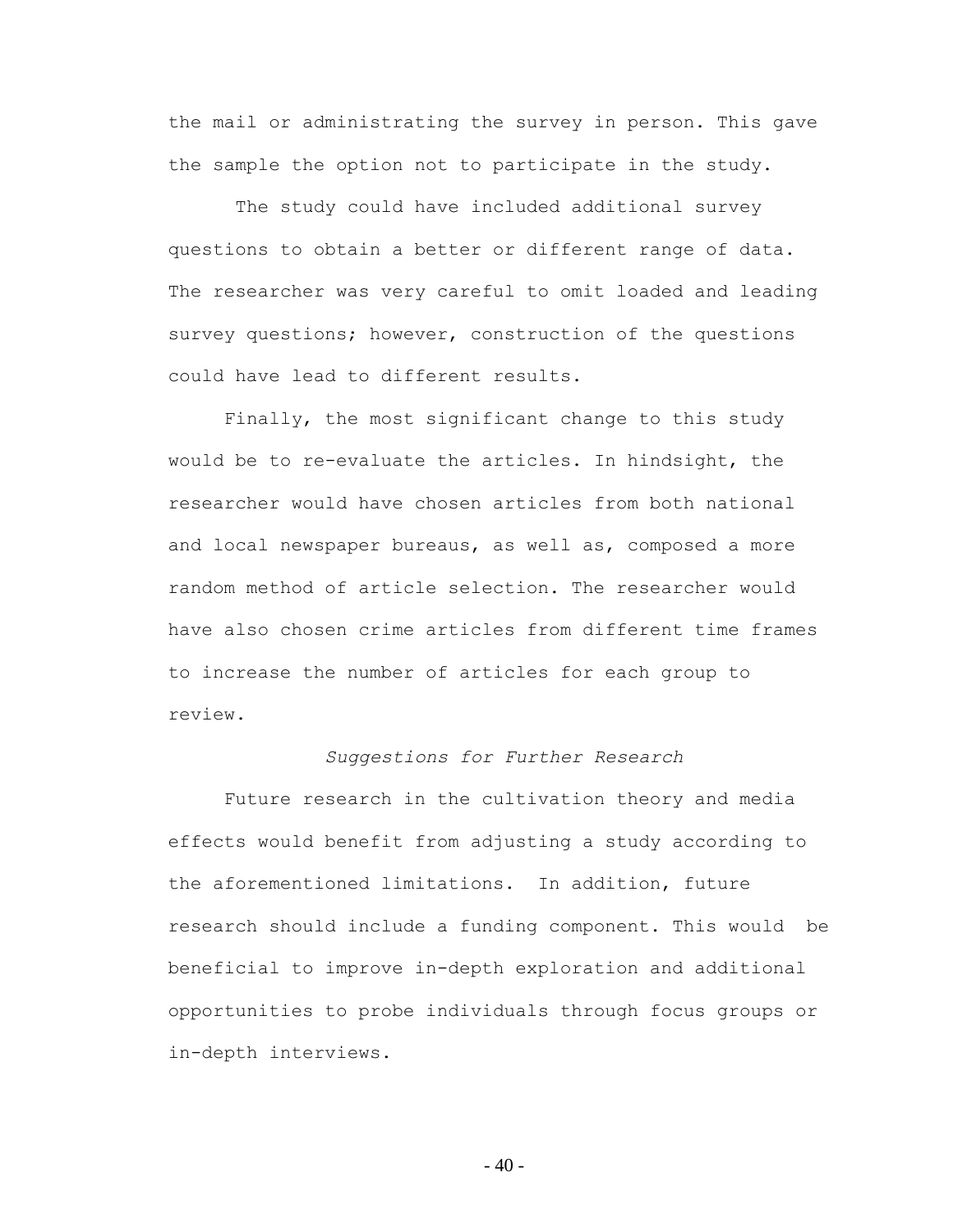To add to the cultivation theory"s body of knowledge, it would be important to research its effects on other communication theories like the third person theory.

Results from this study showed that subjects did not feel they were affected by the cultivation theory, but felt the general public was affected by this theory. This would be an interesting exploration to find a correlation between the two theories and how it affects the public relations profession.

Another suggestion for future research is to explore the cultivation theory as it effects more than just people"s perception of violence. The researcher promotes additional research on the effects of television on young people and their skewed perception of relationships, sex, depression, and body image.

Further research would probe the question; are young adults that are heavy television viewers more likely to have relationship problems than those who watch moderate or no television? Or do young men or women who are heavy television viewers, feel pressured to engage in sexual intercourse at a younger age? It leads us to ask the question, how powerful is television? How powerful is the media, and what kind of effect does it have on us.

- 41 -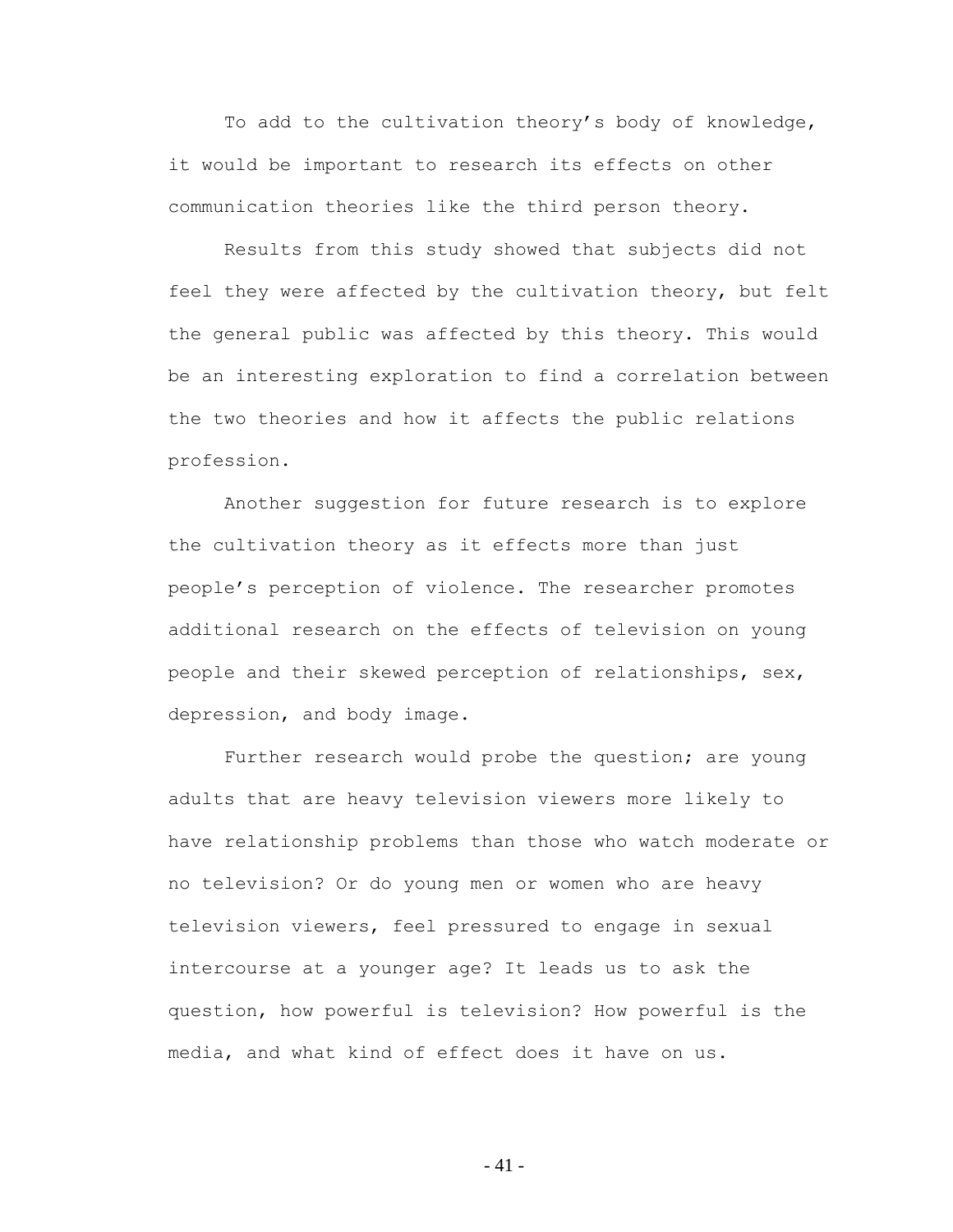### **Appendix A**

### **Recruitment Letter**

Good afternoon colleagues,

As many of you know, I am in the final stages of completing my master"s degree in public relations. I have finished the course work and I am currently working on my final independent research paper.

I have chosen to research and test the Cultivation Theory. This communication theory suggests that those who are heavy television viewers, especially heavy television *news*  viewers, are more likely to have a skewed sense of reality and real fear of crime. I have chosen to test the validity of this theory as it applies to print media (i.e. newspapers and online newspapers).

A section of my paper relies on some type of research method. I have chosen a survey method and would like to request your assistance in completing this task. This task would include two 30 minute surveys.

This survey is completely voluntary. If you are interested and available to participate in this task contact me directly, by phone or email, by July 15, 2009. If you do accept this request, please sign and fax or email a scanned copy of the attached consent form to me at the number or email below by July 20, 2009. If you choose not to accept this request, thank you so much for your time and consideration.

I appreciate your assistance with this project.

Sincerely,

Sherry Sutton [ssutton@rileykids.org](http://mail.rileykids.org/owa/redir.aspx?C=7644272be0654f4cbfced3f1b46d1167&URL=mailto%3assutton%40rileykids.org) C:317.519.4979 F: 317.634.4478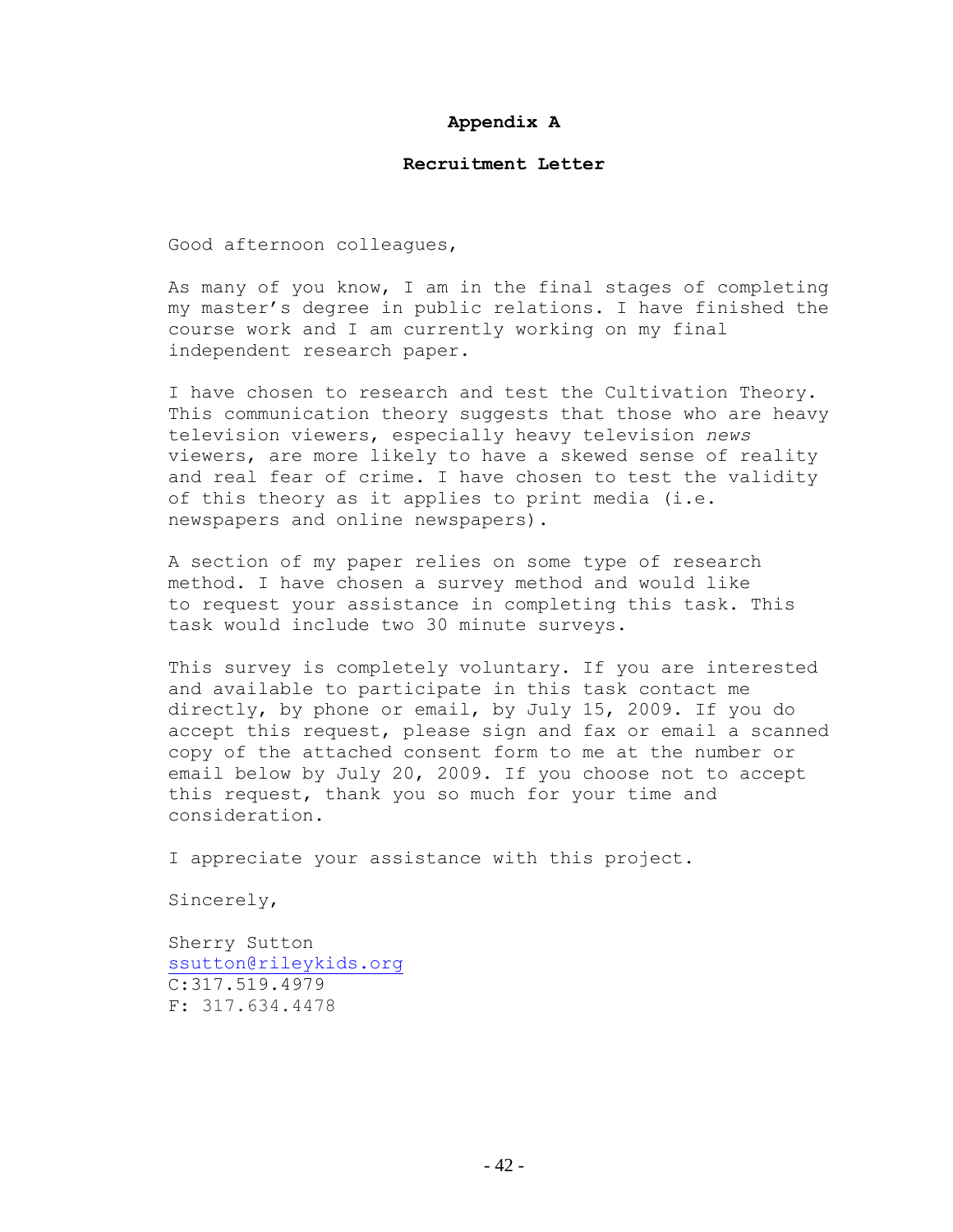# **Appendix B**

# **A Quasi-Experimental Study of Cultivation Theory in Print Media** *Pre-Test Questionnaire*

*Directions: Please place an X next to the answer that best completes the question or statement.*

#### **Organizational Questions**

**1. Which outlet do you utilize the most to receive local news: (Check all that apply)**

\_\_Local newspaper

Local newspaper Web site

\_\_Local news television

Local news television Web site

\_\_Local news radio

\_\_Local entertainment radio

\_\_I don"t read or listen to local news *(If you chose this statement, please skip to question #7)*

**2. Do you read the local newspaper?** *(If no, skip to question #4)*

\_\_Yes \_\_No \_\_Sometimes

**3. How often do you read the local newspaper?**

\_Very Often \_\_\_\_\_\_\_\_Often \_\_\_\_\_\_\_\_\_\_\_\_\_\_\_\_\_\_\_\_\_\_\_\_\_\_\_\_\_\_\_\_\_\_Once or Twice a Week \_\_Never

**4. Do you read the local newspaper online?** *(If no, skip to Question #7)*

Yes No Sometimes

**5. How often do you read the local newspaper online?**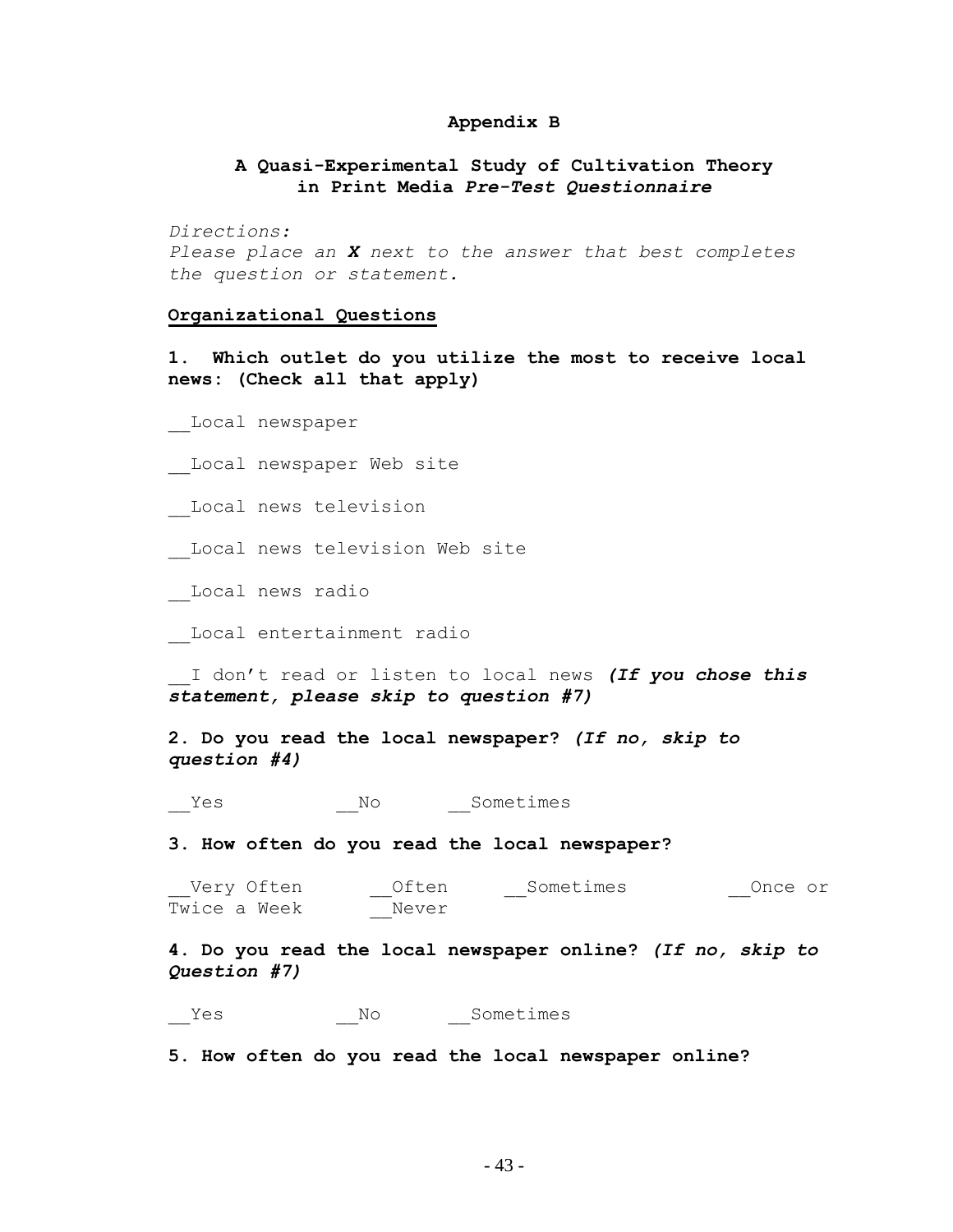| Very Often Often Sometimes<br>Once or<br>Twice a Week<br>Never                      |
|-------------------------------------------------------------------------------------|
| 6. Do you read the Crime & Courts section of the local<br>newspaper?                |
| Sometimes<br>N <sup>O</sup><br>Yes                                                  |
| Attitude Questions                                                                  |
| 7. How often have you read news articles stating increase<br>in local violence?     |
| Once or<br>Twice a Week<br>Never                                                    |
| 8. The majority of news articles in the local newspaper<br>focus on local crime.    |
| Strongly agree    Agree    Undecided    Disagree<br>Strongly Disagree               |
| 9. The majority of news articles in the local newspaper<br>focus on national crime. |
| Strongly agree    Agree    Undecided    Disagree<br>Strongly Disagree               |
| 10. There has been an increase in local crime the past two<br>years.                |

\_\_Strongly agree \_\_\_\_\_\_\_\_\_\_\_\_\_\_\_\_\_Undecided \_\_\_\_Disagree \_\_Strongly Disagree

**11. There has been a decrease in local crime the past two years.**

\_\_Strongly agree \_\_Agree \_\_Undecided \_\_Disagree Strongly Disagree

**12. Petty crimes (i.e. car thefts, home invasion, check fraud, etc.) occurs the most locally.**

\_\_Strongly agree \_\_Agree \_\_Undecided \_\_Disagree Strongly Disagree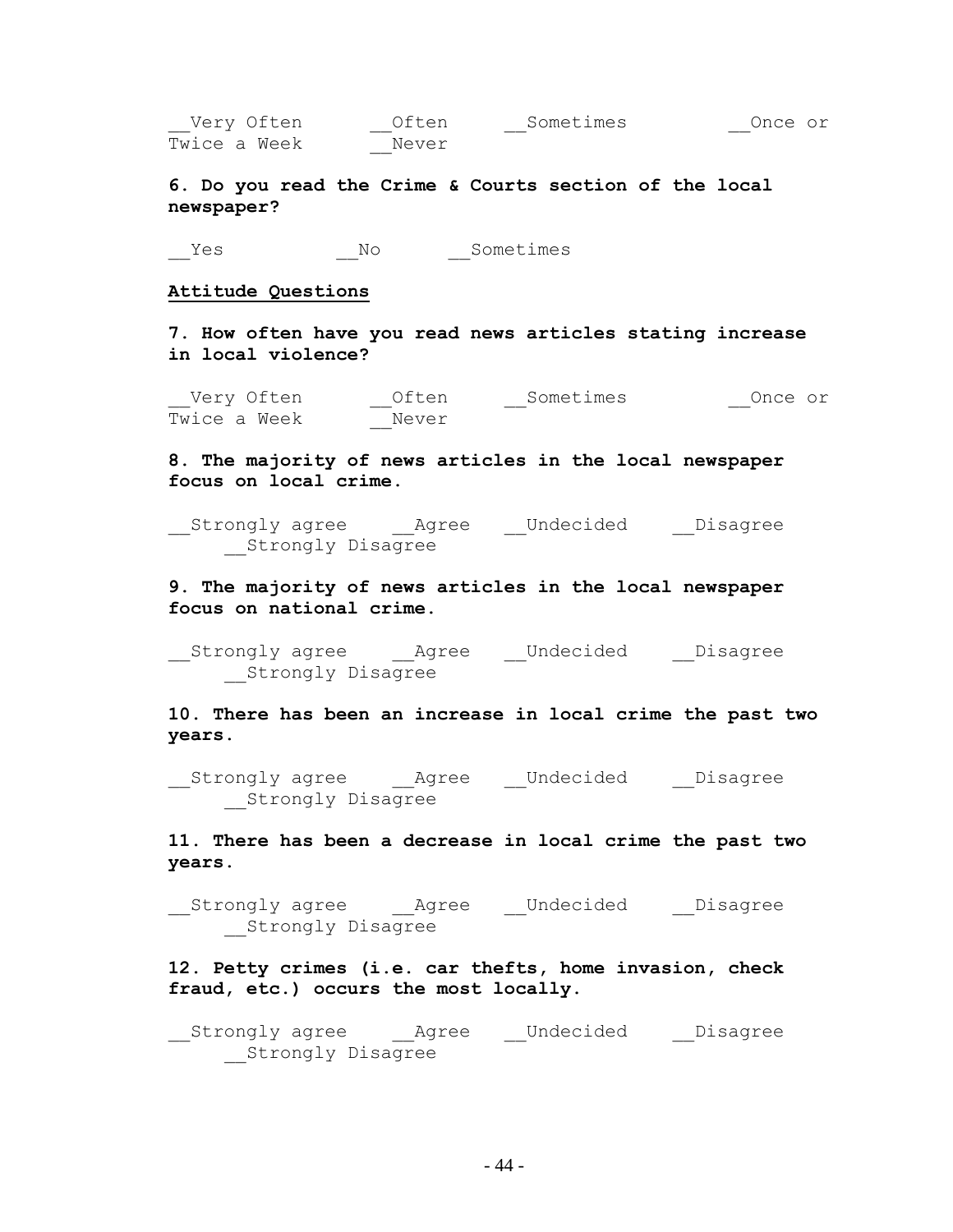**13. Major crimes (i.e. homicide, abduction, rape, etc.) occurs the most locally.**

\_\_Strongly agree \_\_Agree \_\_Undecided \_\_Disagree \_\_Strongly Disagree

**14. The United States is currently experiencing an increase in crime.**

\_\_Strongly agree \_\_Agree \_\_Undecided \_\_Disagree \_\_Strongly Disagree

**15. Which of the following best describe your feelings of safety in your community?**

\_Very Safe \_\_\_Somewhat Safe \_\_\_\_\_\_Neither \_\_Somewhat Unsafe \_\_Very Unsafe

### **Profile Questions**

**16. I have been personally affected by local crime?**

 $YES$  NO

**17. A close friend or family member has been personally affected by local crime?**

YES NO

**18. I believe I will be personally affected by crime in the future.**

\_\_Strongly agree \_\_Agree \_\_Undecided \_\_Disagree \_\_Strongly Disagree

# **19. What is your gender?**

\_\_Female

\_\_Male

# **20. How old are you?**

\_\_18-24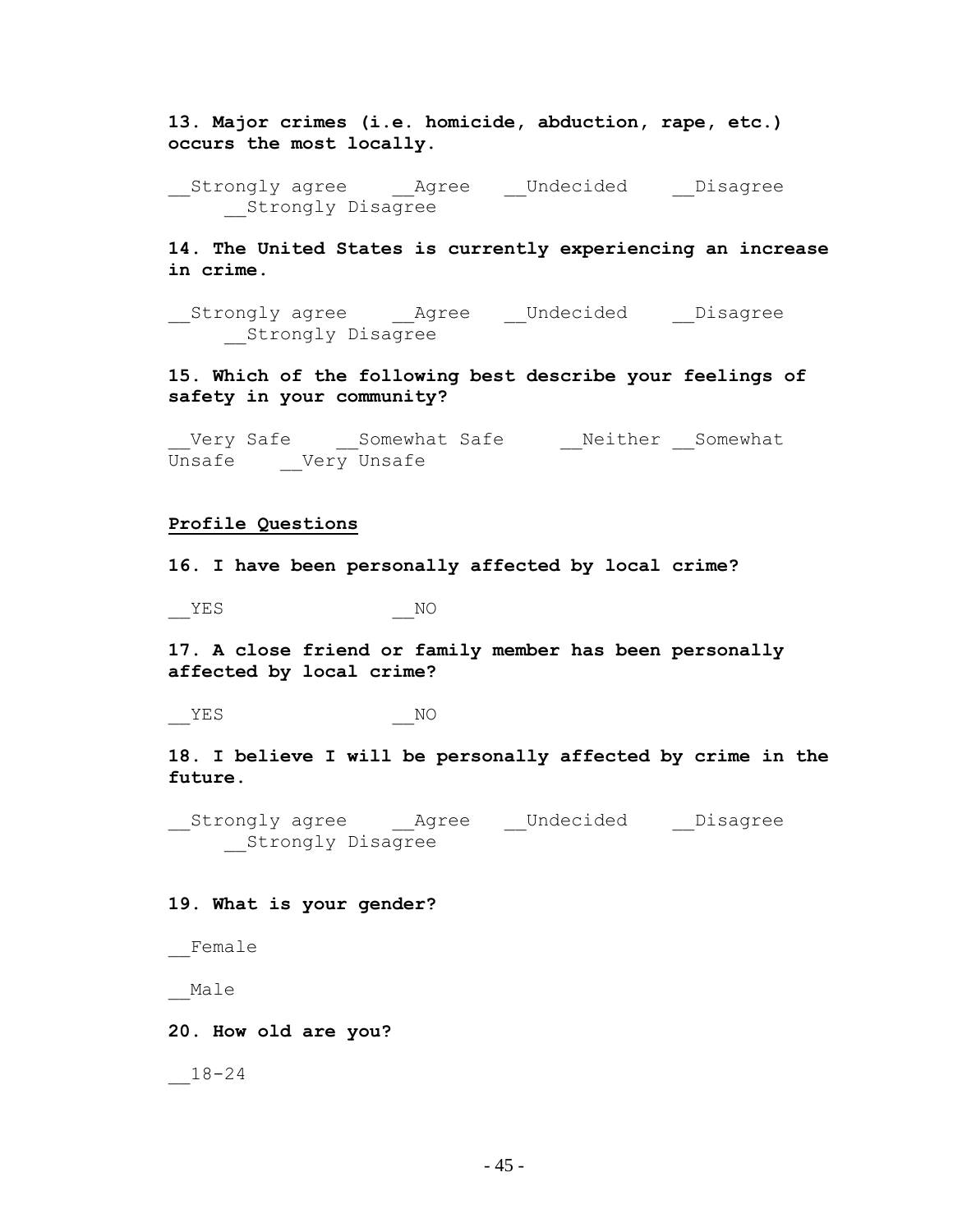\_\_25-34  $-35-44$  $-45-54$  $-55-65$ 

**21. Which describes your ethnic background?**

- White or Caucasian
- \_\_Hispanic or Latino

\_\_Black or African-American

\_\_Asian

\_\_Other

**22. Current city of residence:**

*Thank you for completing the pre-test questionnaire. Please read the attached articles and complete the post-test questionnaire.*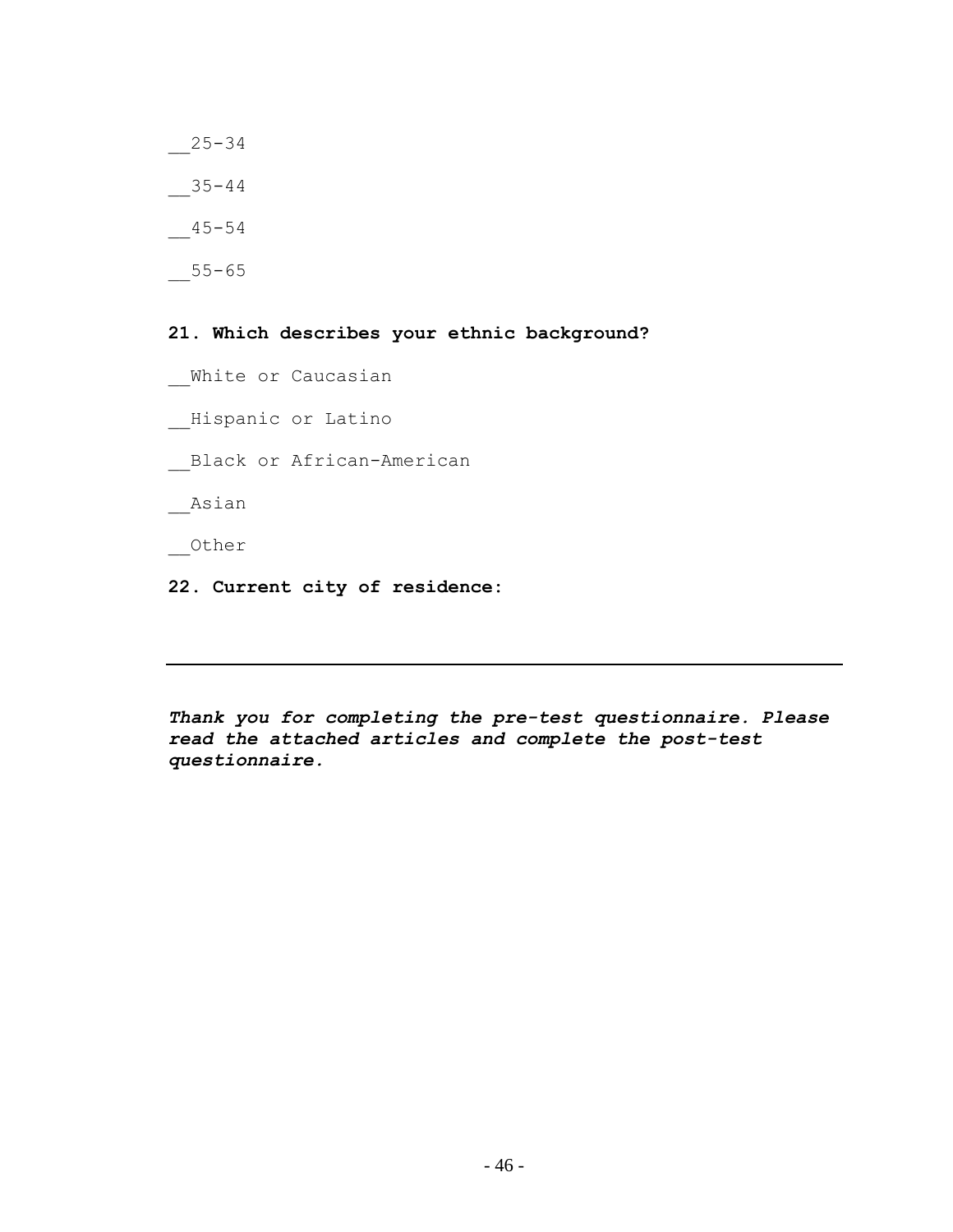# **Appendix C**

# **A Quasi-Experimental Study of Cultivation Theory in Print Media** *Post-Test Questionnaire*

*Directions: Please place an X next to the answer that best completes the question or statement.*

## **Organizational Questions**

**1. Which outlet do you utilize the most to receive local news: (Check all that apply)**

\_\_ Local newspaper

Local newspaper Web site

\_\_Local news television

- Local news television Web site
- \_\_Local news radio

\_\_Local entertainment radio

\_\_I don"t read or listen to local news *(If you chose this statement, please skip to question #7)*

**2. Do you read the local newspaper?** *(If no, skip to question #4)*

Yes No Sometimes

**3. How often do you read the local newspaper?**

| Very Often   | Often | Sometimes | Once or |
|--------------|-------|-----------|---------|
| Twice a Week | Never |           |         |

**4. Do you read the local newspaper online?** *(If no, skip to question #7)*

\_\_Yes \_\_No \_\_Sometimes

**5. How often do you read the local newspaper online?**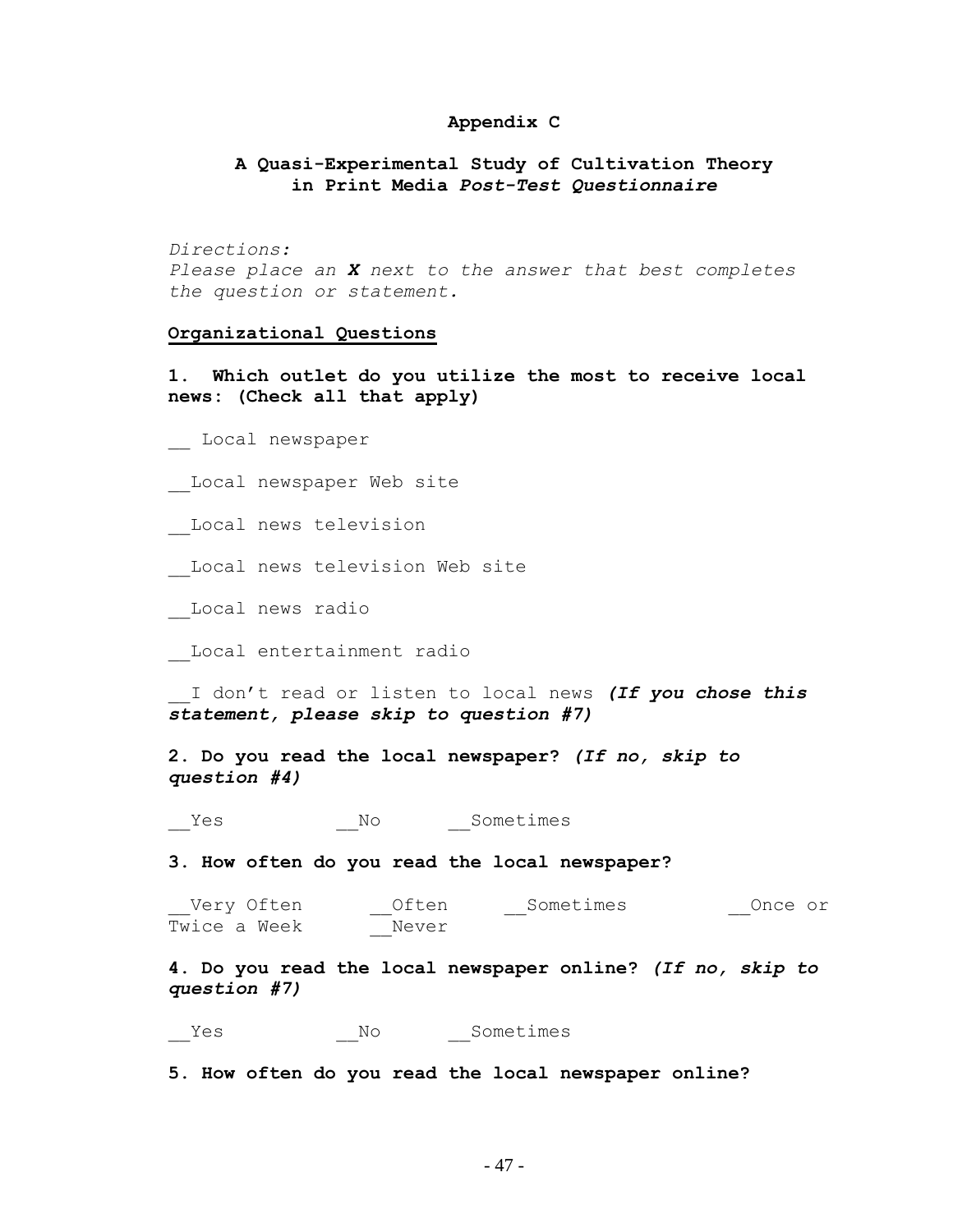Very Often deten and Sometimes once or Twice a Week \_\_Never

**6. Do you read the Crime & Courts section of the local newspaper?**

\_\_Yes \_\_\_\_\_\_\_\_\_No \_\_\_\_\_Sometimes

### **Attitude Questions**

**7. After reading the provided news articles, which of the following best describe your feelings of safety in your community?**

\_\_Very Safe \_\_\_Somewhat Safe \_\_\_\_\_\_\_Neither \_\_Somewhat Unsafe Very Unsafe

**8. After reading the provided news articles, my view on crime in my area has changed.**

\_\_Strongly agree \_\_Agree \_\_Undecided \_\_Disagree Strongly Disagree

**9. After reading the provided news articles, I am concerned I will be personally affected by crime.**

\_\_Strongly agree \_\_Agree \_\_Undecided \_\_Disagree \_\_Strongly Disagree

**10. After reading the provided news articles, I believe crime has increase in my area.**

\_\_Strongly agree \_\_Agree \_\_Undecided \_\_Disagree \_\_Strongly Disagree

**11. After reading the provided news articles, I believe the majority of articles in the local newspaper focus on local crime.**

\_\_Strongly agree \_\_Agree \_\_Undecided \_\_Disagree \_\_Strongly Disagree

**12. After reading the provided news articles, I believe there has been an increase in local crime the past two years.**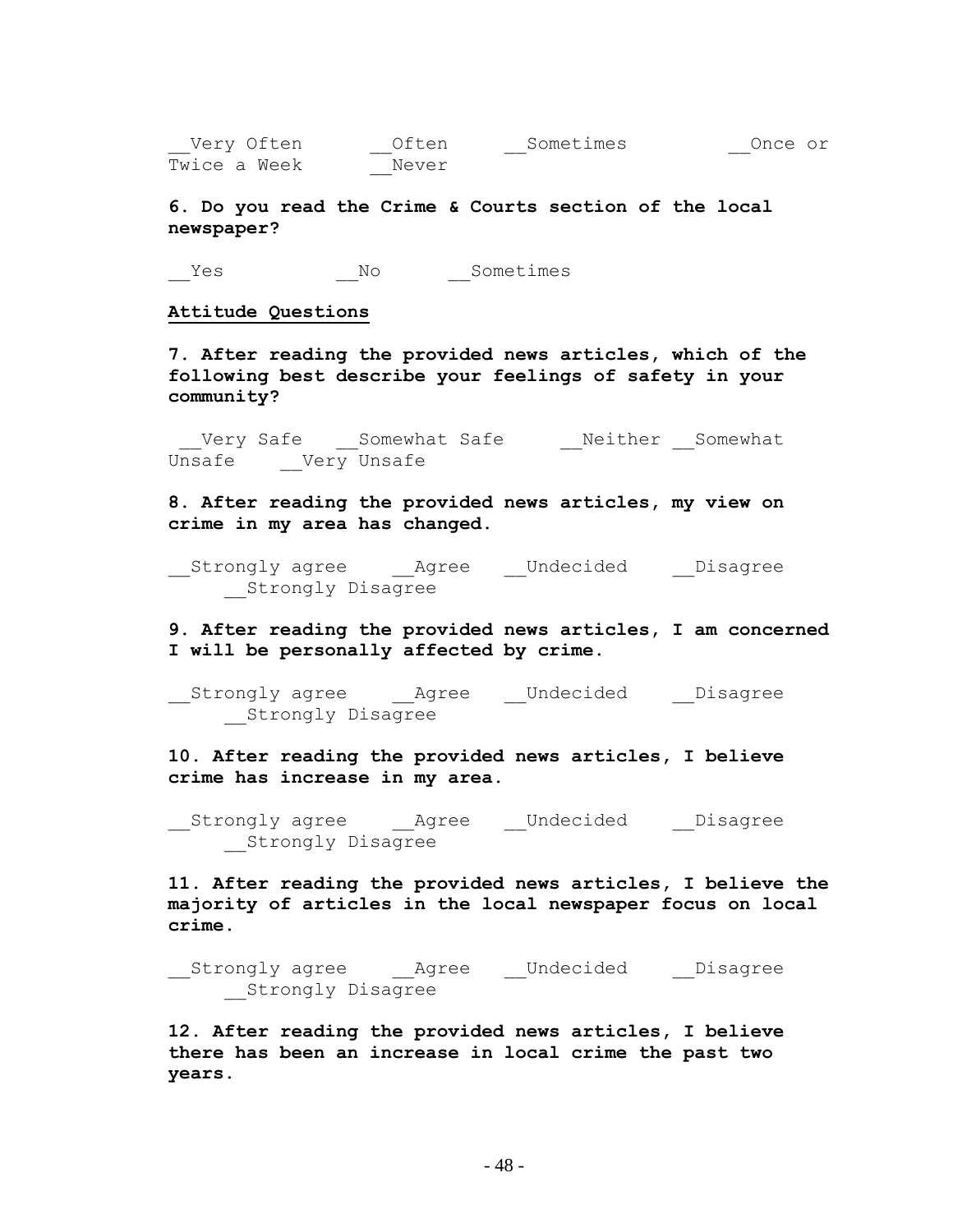\_\_Strongly agree \_\_Agree \_\_Undecided \_\_Disagree \_\_Strongly Disagree

**13. After reading the provided news articles, I believe there has been a decrease in local crime the past two years.**

\_\_Strongly agree \_\_Agree \_\_Undecided \_\_Disagree \_\_Strongly Disagree

**14. After reading the provided news articles, I believe petty crimes (i.e. car thefts, home invasion, check fraud, etc.) occurs the most locally.**

\_\_Strongly agree \_\_Agree \_\_Undecided \_\_Disagree \_\_Strongly Disagree

**15. After reading the provided news articles, I believe major crimes (i.e. homicide, abduction, rape, etc.) occurs the most locally.**

\_\_Strongly agree \_\_Agree \_\_Undecided \_\_Disagree \_\_Strongly Disagree

**16. Did your feelings of safety change after reading the new articles?**

Yes No Undecided

**17. Heavy news** *readers* **(i.e. newspapers and online news) are more fearful of crime in their area.**

\_\_Strongly agree \_\_Agree \_\_Undecided \_\_Disagree \_\_Strongly Disagree

**18. Heavy news** *viewers* **(i.e. local and national news broadcasts) are more fearful of crime in their area.**

\_\_Strongly agree \_\_Agree \_\_Undecided \_\_Disagree \_\_Strongly Disagree

**19. I think media contributes to unnecessary fear of crime.**

\_\_Strongly agree \_\_Agree \_\_Undecided \_\_Disagree Strongly Disagree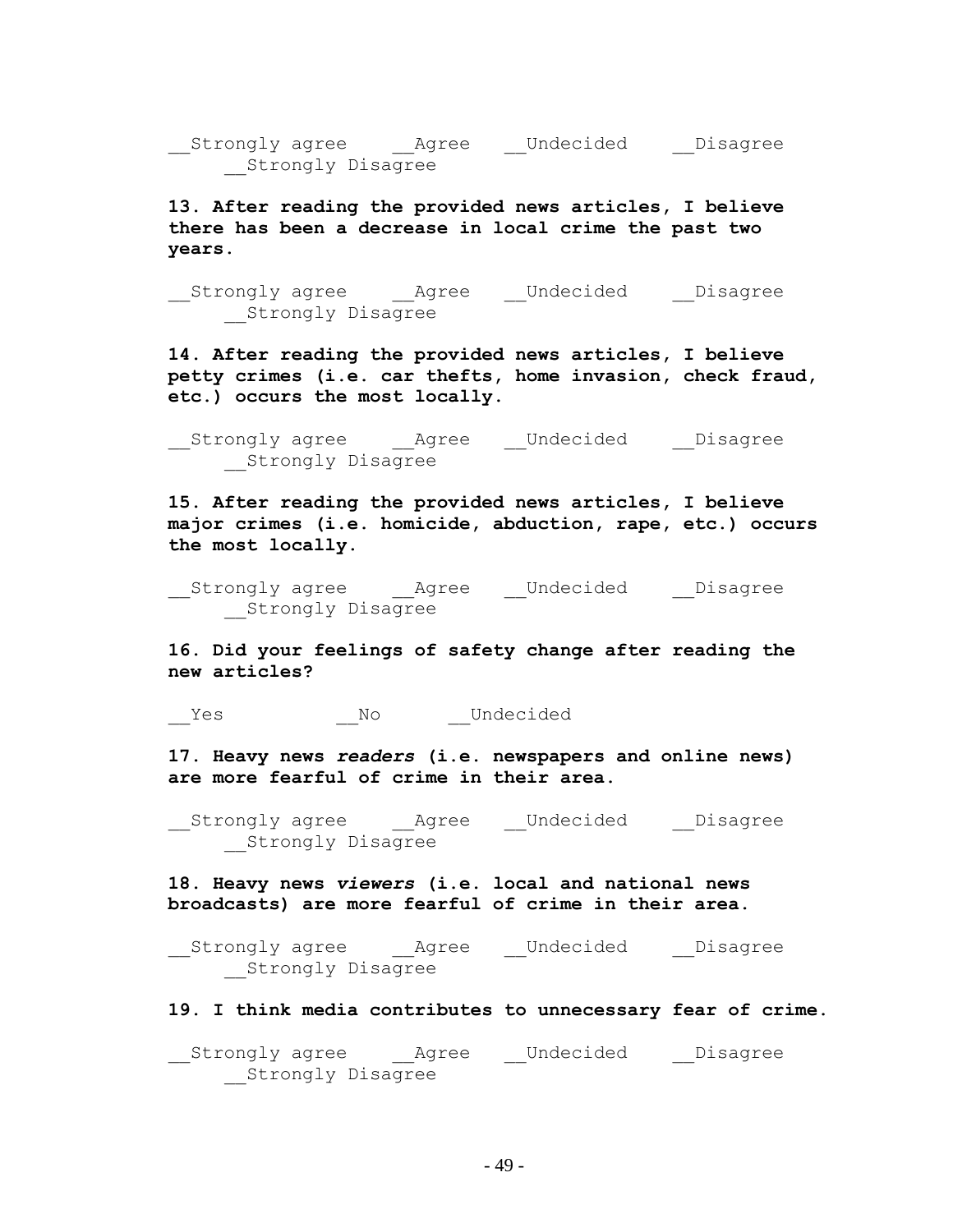# **Profile Questions**

**What is your gender?**  \_\_Female \_\_Male **How old are you?**  $-18-24$ \_\_25-34  $-35-44$  $-45-54$  $-55-65$ 

# **Which describes your ethnic background?**

White or Caucasian \_\_Hispanic or Latino \_\_Black or African-American \_\_Asian \_\_Other

**Current city of residence:**

*Thank you for assistance with this project.*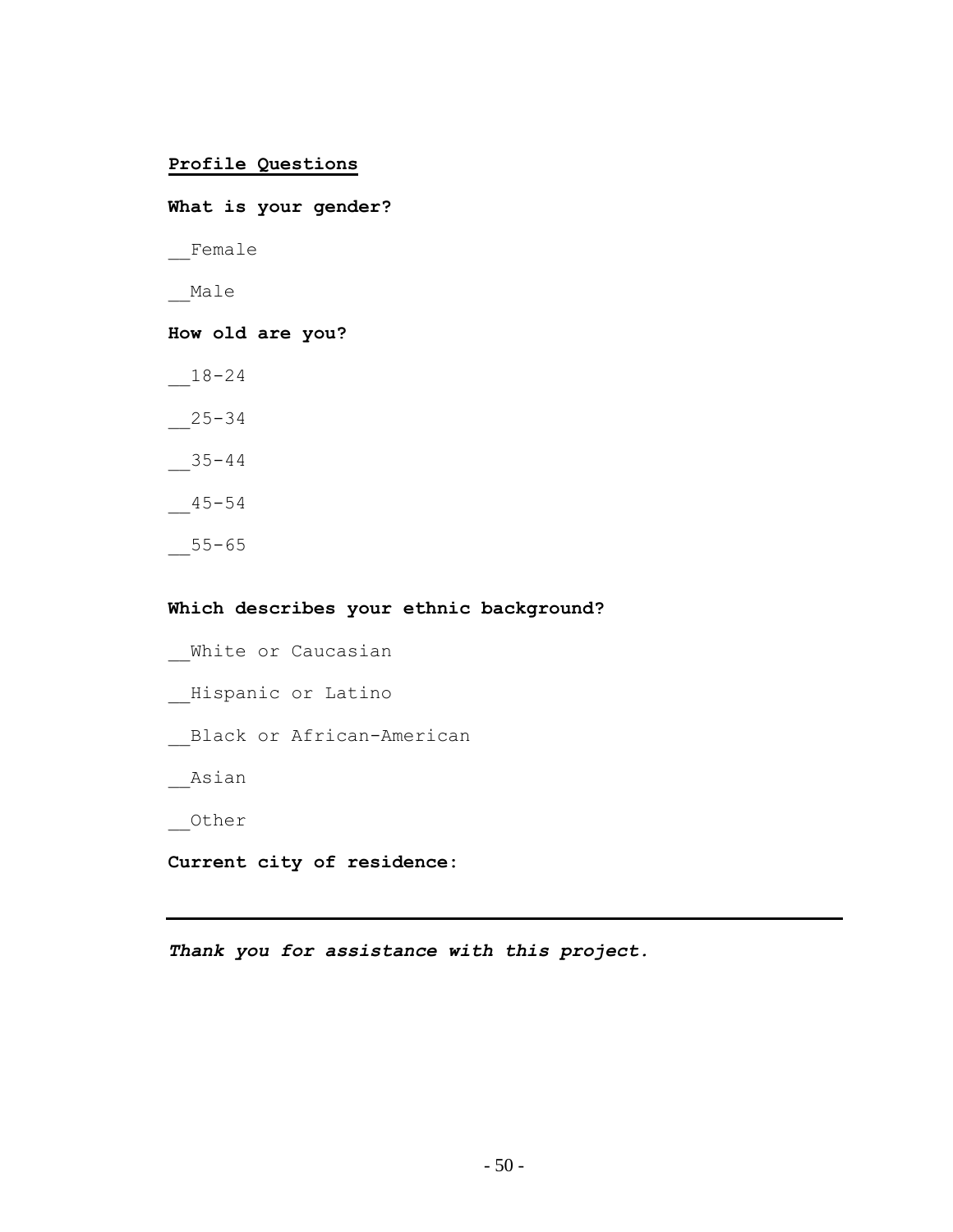# **Appendix D**

### **Control Group Article #1**

# **City's bold goal: Stem the killing**

*Vic Ryckaert and Francesca Jarosz* January 12, 2009

Marion County recorded 123 homicides in 2008, one fewer than the previous year but not nearly enough of a drop to satisfy a city administration that came to power with promises of reducing crime.

Public Safety Director Scott Newman and Police Chief Michael Spears have set an ambitious goal to reduce the number of homicides to fewer than 100. How ambitious? The county has not had a double-digit total in any year since The Star began tracking homicides in 1997.

A key to achieving that goal will be increasing the number of police officers and ensuring they're used effectively.

The previous administration had promised to use tax increases to pay for an additional 100 officers, but the Ballard administration insists the city needs the money to pay existing police whose salaries had been covered by federal grants.

Instead, the city expects to spend about \$1 million this year to hire 38 public assistance officers who could take reports by phone on nonemergency crimes such as vandalism and petty theft. The plan is to give the city's roughly 1,600 sworn officers more time to fight crime.

In addition, Spears has said he hopes to recruit 50 to 75 more reserve officers -- part-time volunteers who work mostly on weekends and patrol no differently from full-time cops -- during the next 12 months, which would bring their number to nearly 200. The ultimate goal, Newman said, is to improve officers' ability to prevent crime, rather than simply respond to it.

"Officers are not just run-takers; they must try to impact crime rates," Newman said. "We have to stick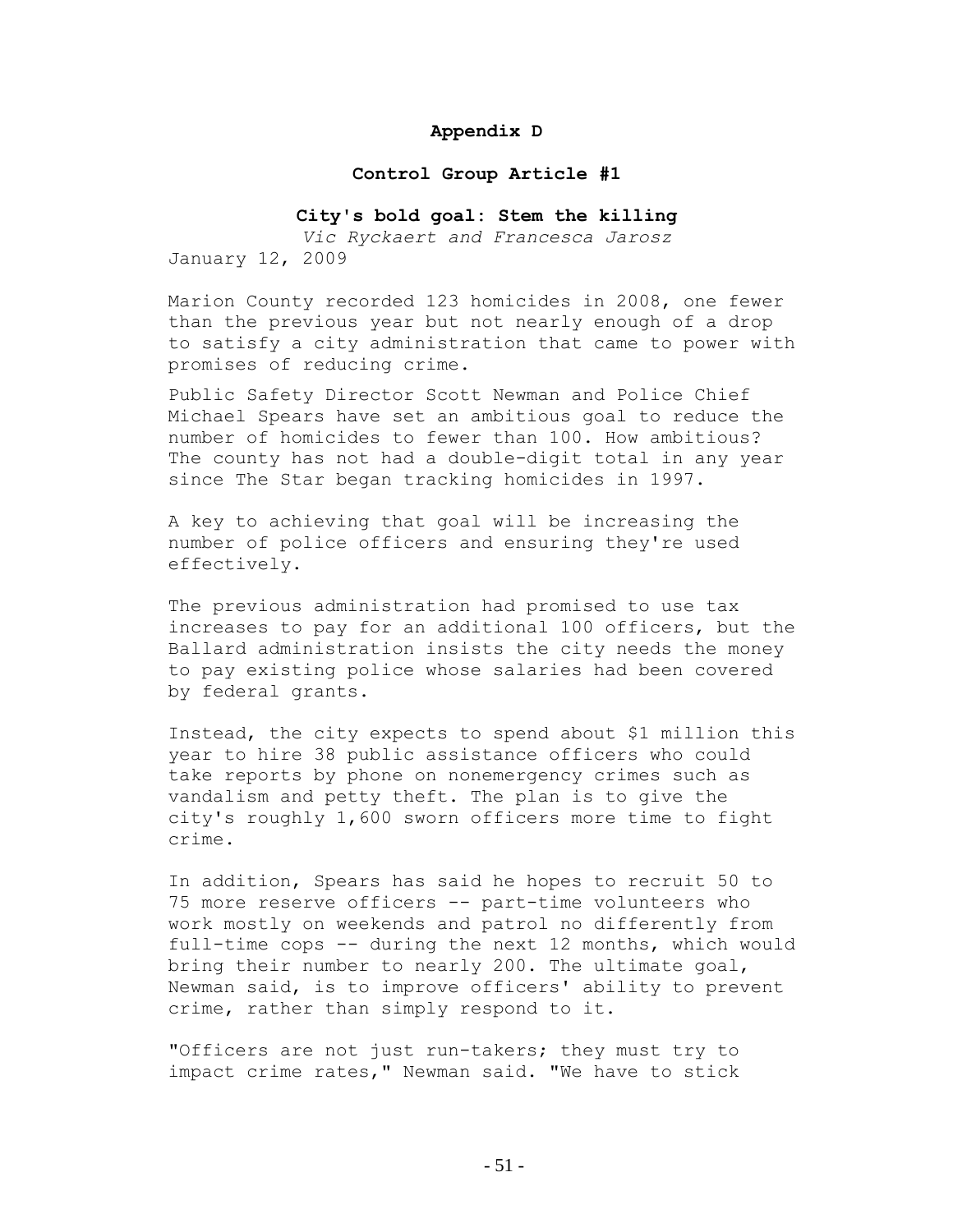around (crime scenes) to ask questions: 'What's happening?' not just 'What happened?' If officers are stretched too thin, they can't do that."

The city's strategy includes cracking down on drug buyers in open-air drug markets and combating burglaries, which often lead to homicides. The city also is looking at high-tech solutions such as Shot Spotter, a system of microphones that detects gunshots, in highcrime neighborhoods.

But community leaders say the solution has to go beyond putting more police on the streets and focus not only on catching the bad guys but also on dealing with the issues that cause crime.

They call for more efforts to help steer children away from bad influences and to re-integrate young men into society after they're released from prison.

That's essential in a sagging economy, when jobs can be scarce even for those without a criminal record.

The number of homicides in 2008 is well below the recent spike of 151 in 2006 and the record of 162 in 1998. Even so, the pattern is remarkably similar to that of previous years:

Most victims were young, black males who died of gunshot wounds. About 65 percent of the victims were black; 71 percent were age 34 or younger; nearly three-fourths died by gunshot.

Poverty, drugs and other social problems are devastating within the black community, Leslie said. Young black men, she said, can fall into a cycle of dropping out of school, running the streets, selling drugs and committing crimes.

Demographics of local homicides are similar to the nation's, said Kenna Quinet, a criminal justice professor at Indiana University-Purdue University Indianapolis. The high homicide rate among young black males wasn't the only familiar pattern in 2008.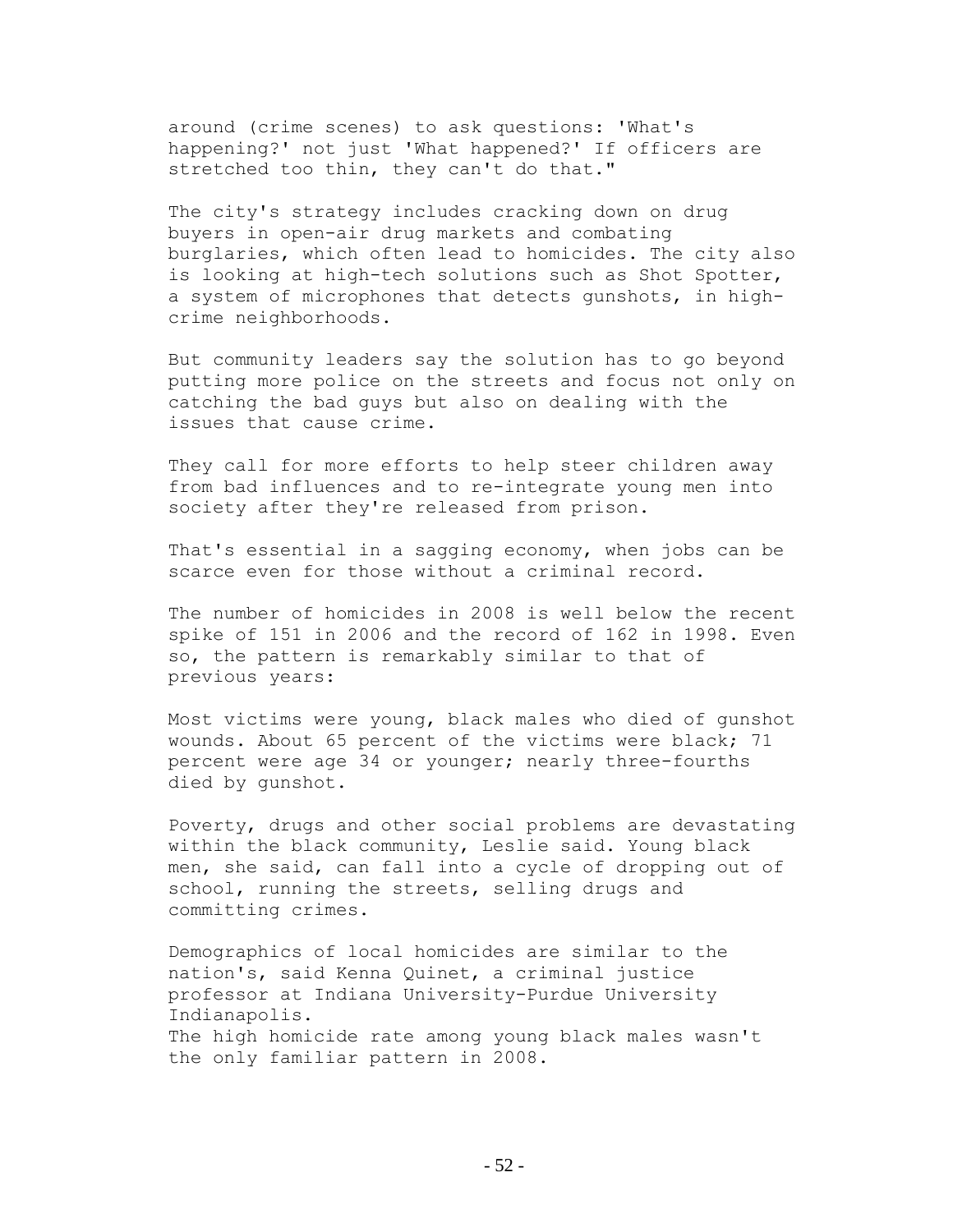As in past years, a disproportionate number of deaths occurred in a wide swath between 16th and 56th streets on the city's Near Northside and Northside. Quinet, who co-wrote a textbook on homicides, doesn't find that surprising. Crime tends to be concentrated in certain areas, she said, because criminals often repeat crimes there.

Jimmie Harrington said drug abuse and poverty are fueling crime in his Westside community. Harrington, 56, lives near 10th Street and Pershing Avenue, a neighborhood that also had four homicides last year.

Public safety officials say they plan to improve relationships with neighborhoods as part of their effort to bring down the homicide rate. Spears has been using crime trends to place officers where they are most needed and continues to strengthen IMPD's relationship with the community.

**Source:** *The Indianapolis Star,* **March 1, 2009**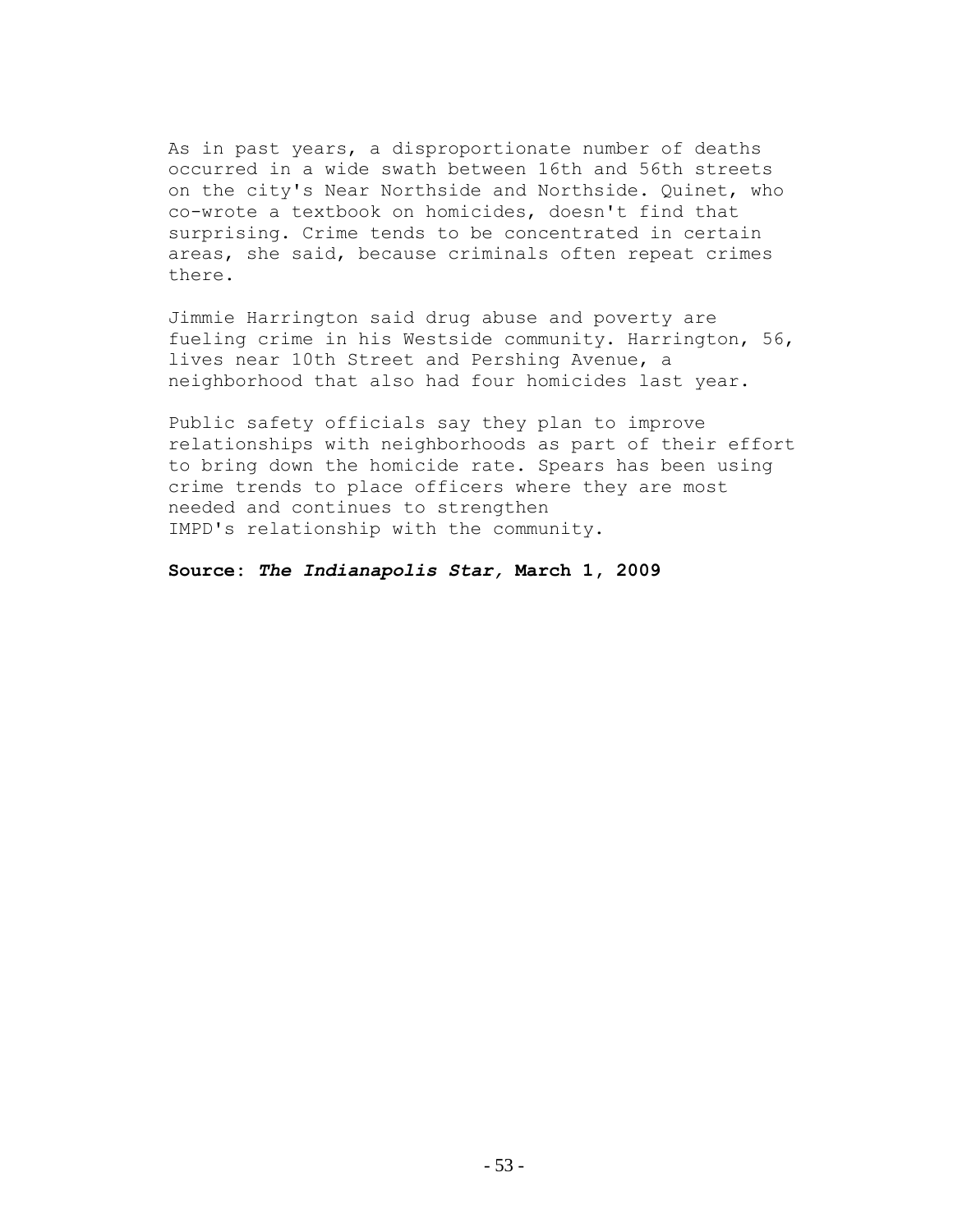# **Appendix E**

# **Control Group Article #2**

### **Fighting roots of crime takes collaborative effort**

August 3, 2008

Byron Alston works the toughest streets in the city, trying to reach children and teens and lure them back from the brink.

Alston, who runs the Save the Youth program near several violence plagued Eastside apartment complexes, was a first-hand observer last month as a surge of violence claimed 18 lives, the city's deadliest July in five years.

"Indy's just going nuts, man,'' he told The Star's Vic Ryckaert. "We can't blame the police no more. It's up to  $\overline{u}$ s.''

"Us," as in community, business and religious leaders supporting efforts to find jobs for ex-offenders and organize teams of mentors. "Us," as in ordinary people choosing to get involved in everything from tutoring programs to neighborhood Crime Watch.

Without that broad community effort, the city's push to reduce violent crime won't succeed over the long term. The city simply can't afford to hire and retain enough police officers, build enough jail cells and add enough judges and prosecutors to counter deteriorating social trends.

One sign of hope is the growing network of business, social and religious organizations that are attacking the roots of violence.

Alston runs one relatively small program that tries to reach at-risk youth. Larger organizations such as United Way and the Chamber of Commerce have launched initiatives that rely on hundreds of mentors to help students secure a good education. The mayor's office is working with churches and other faith-based organizations to help more families meet their physical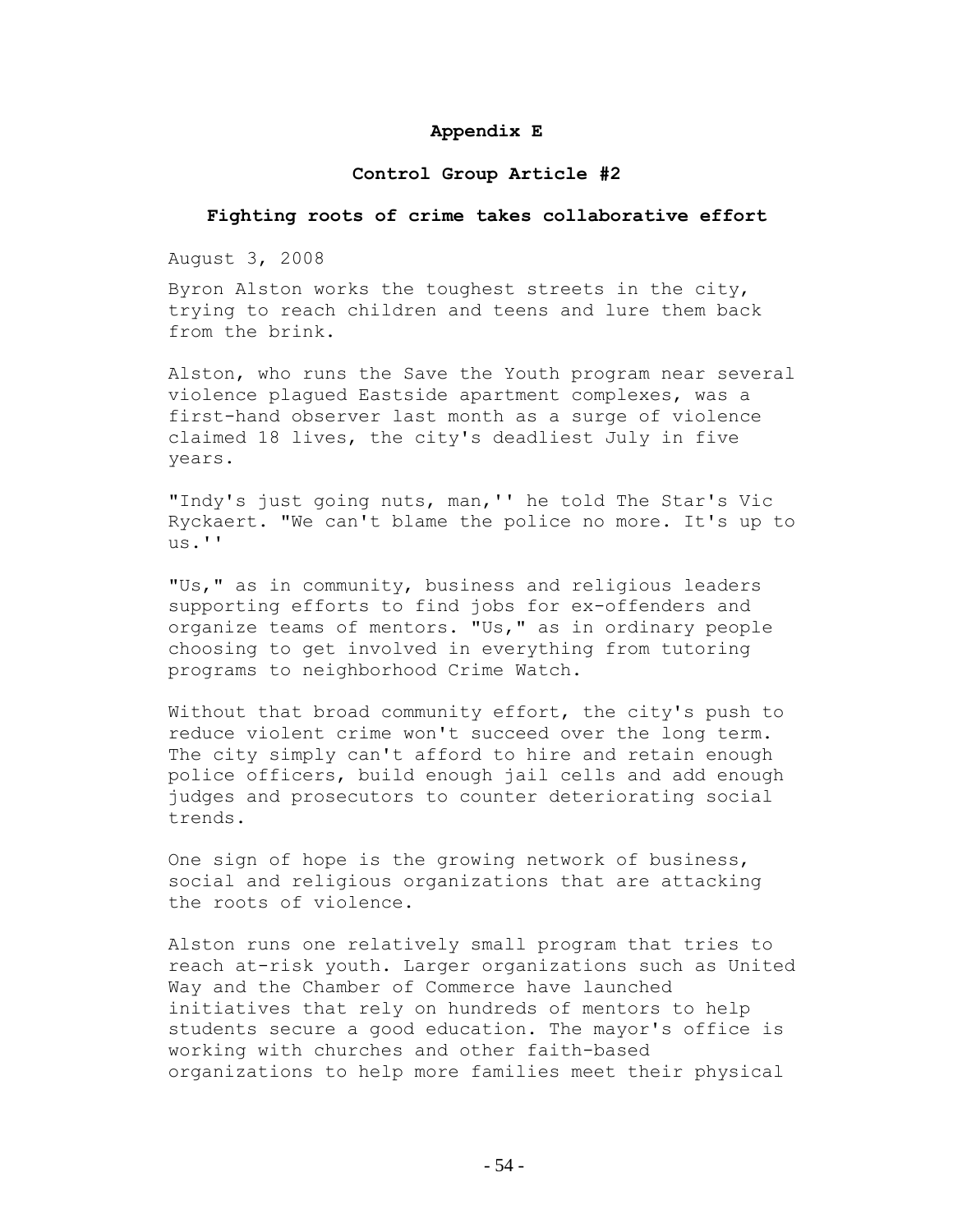and emotional needs.

Those efforts, as promising as many appear to be, will take time to make a difference. In the interim, it's left to the police to combat the current reality of rampant violence. There's fresh hope there as well.

Public Safety Director Scott Newman, in a recent meeting with Star staff members, outlined a thoughtful strategy to pour resources into the hardest-hit neighborhoods. As criminals are pushed out of those areas, police move on to other troubled neighborhoods while maintaining a heightened presence in the initial targeted zones. The formula has shown early signs of success.

Newman readily admits that crime "continues absolutely to be unacceptably high." But he also says that internal data indicate a recent drop in aggravated assaults and rapes. Homicides, however, continue to mount at a rapid rate, and property crimes continue largely unabated.

Newman said police also have started once again to use reverse stings to push drug dealers off the streets and scare off buyers who drive into the urban core from the suburbs.

A heightened police presence, as Newman noted, is critical to reducing the violence. So is a heightened presence from the community. As Byron Alston said, it really does take all of us.

**Source:** *The Indianapolis Star***, March 1, 2009**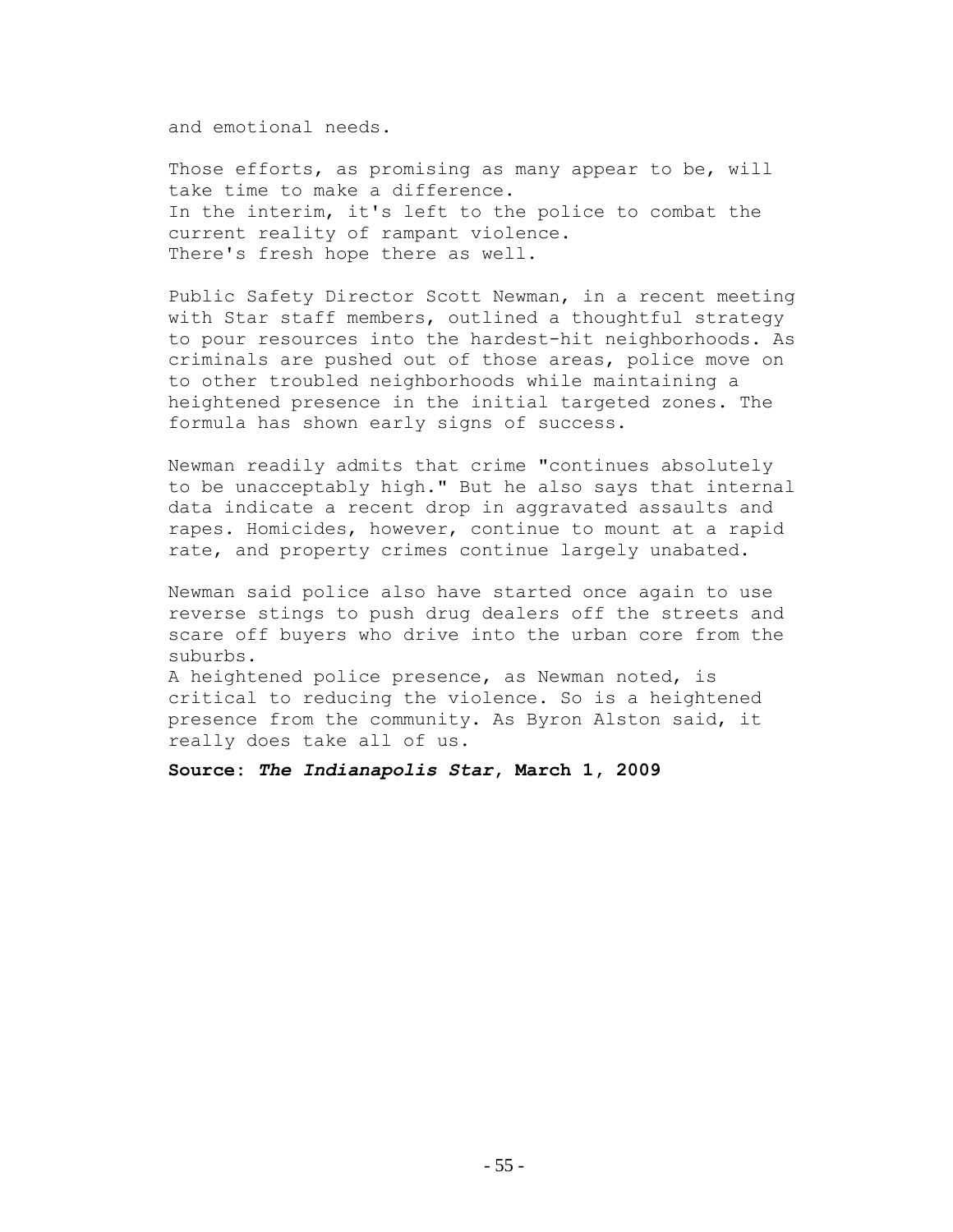# **Appendix F**

### **Control Group Article #3**

#### **Anti-crime push resonates at rally**

*VIC RYCKAERT*

March 22, 2008

Mayor Greg Ballard wants "Peace **in** the Streets" to become the city's new catchphrase **in** a marketing campaign he hopes will **reduce** crime.

Ballard joined clergy, business leaders and civic groups at Christamore House, 502 N. Tremont St., on Friday morning as he launched his new street-level crimefighting effort.

"Working together, as one community, we can bring about peace in the streets," Ballard told the crowd of about 200.

Ballard said law enforcement, government agencies and the community must work together with a shared vision for public safety. He urged citizens to band together and keep crime at bay in their neighborhoods.

The message resonated loudly for Karen Davis, who lives in the Haughville area.

"I'm very concerned with the violence, especially when it comes to the children," Davis said. "I'm here to fight for the children and our community." Davis shook the mayor's hand and took several "Peace in the Streets" yard signs.

"I'm hoping that we will be able to start getting the community together," she said. Homicides are down this year compared with the same time last year. Marion County has had 21 homicides in 2008, compared with 28 at this time last year.

Other violent crime is on the rise. In 2007, aggravated assaults jumped 38 percent, robberies increased 25 percent, and residential burglaries went up 21 percent.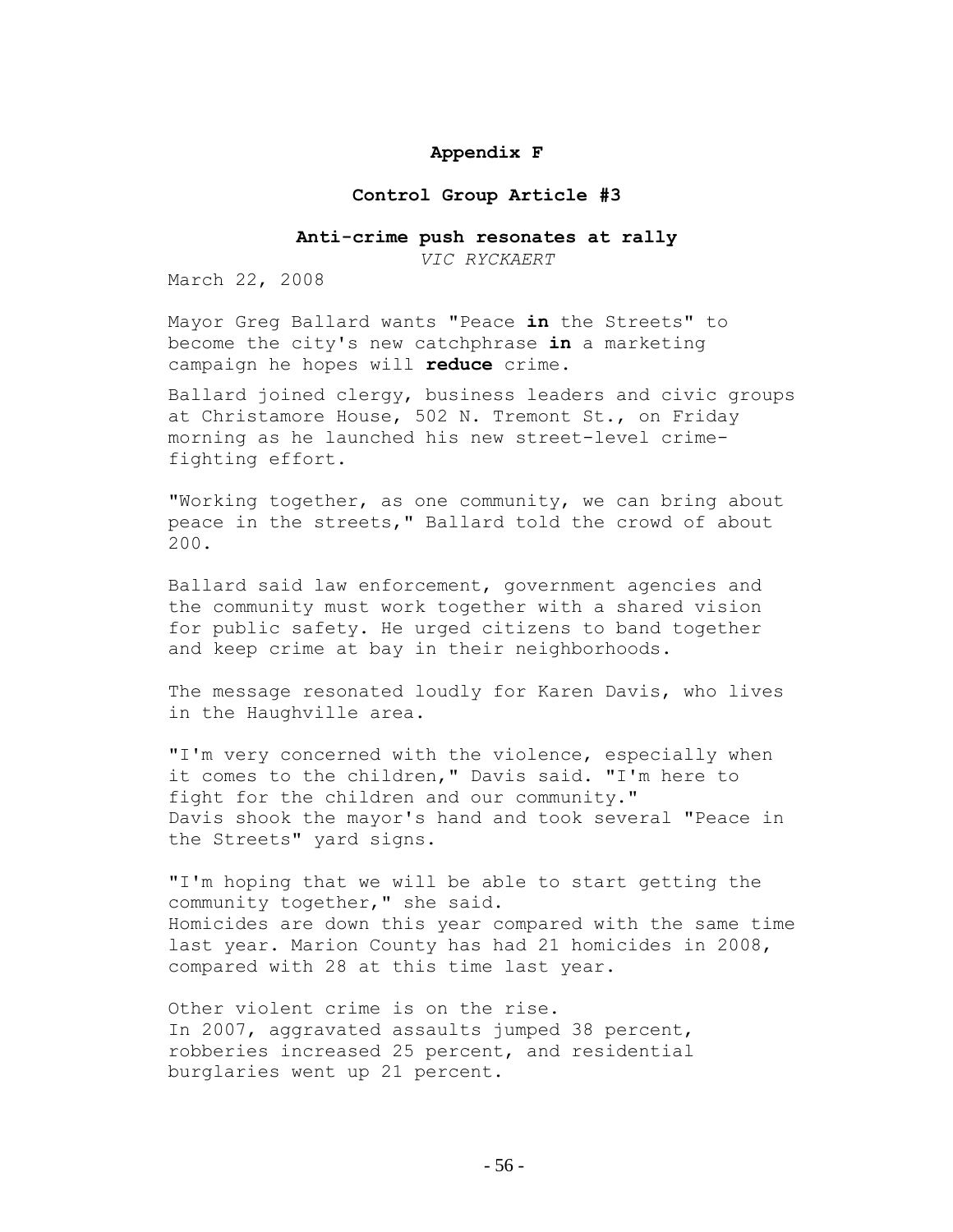Ballard said the changes he is making in the Indianapolis Metropolitan Police Department are just beginning to make a difference.

"I don't think what we've done has taken hold yet," he said. "This is the start. It's going to be a haul. It's going to be a protracted engagement."

**Source:** *The Indianapolis Star,* **March 1, 2009**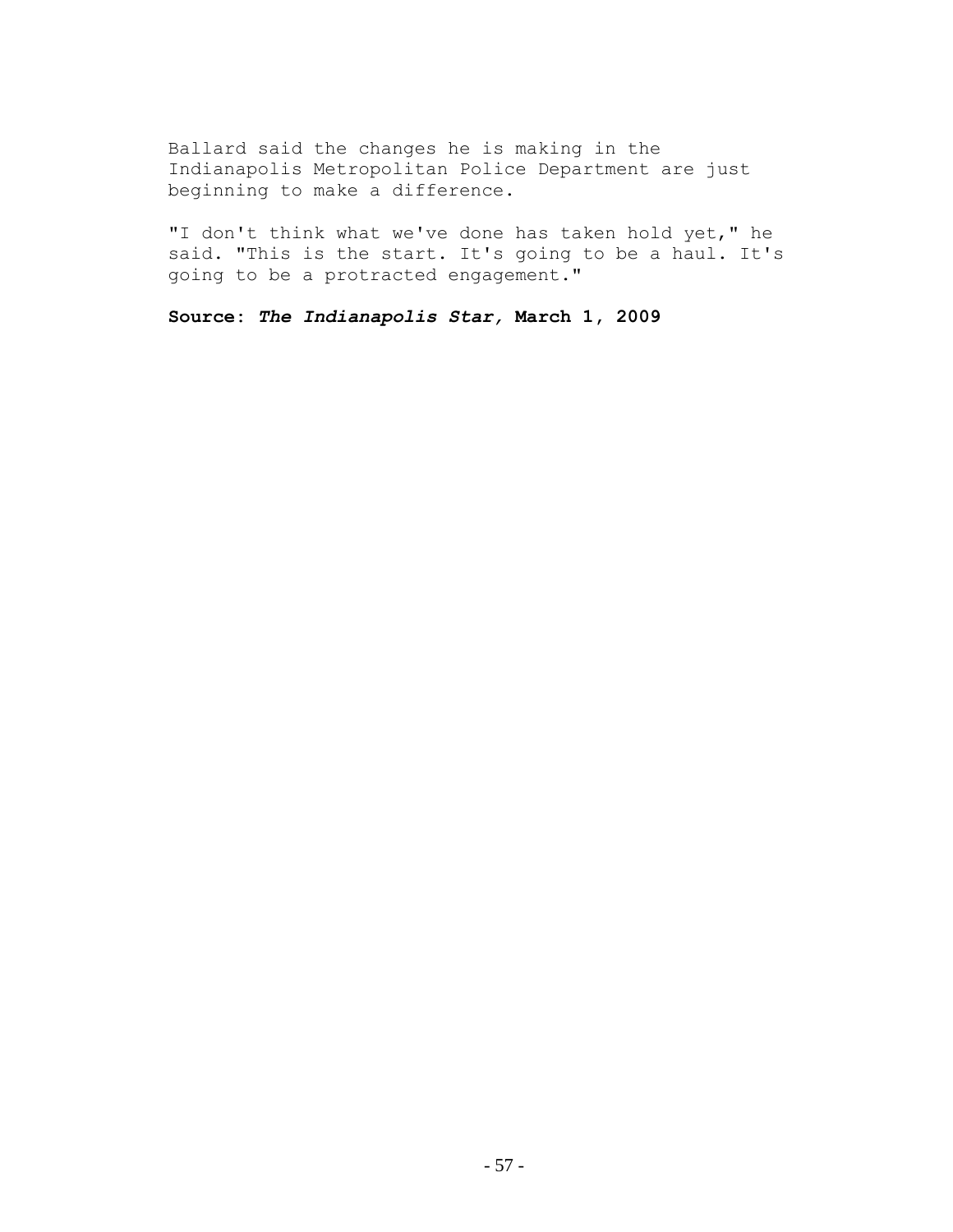# **Appendix G**

### **Experimental Group Article #1**

# **No easy answer explains city's wave of killings** *VIC RYCKAERT, JON MURRAY AND JEREMY HERB*

July 24, 2008

Indianapolis police are at a loss to explain what has spawned a wave of killings that will make July one of the deadliest months in at least two years, but they remain optimistic they can stem the violence.

In the past few months, department brass have started using daily crime report data to pick out emerging trends and flood trouble spots with officers, a strategy they expect to make a difference eventually. Also, come September, the city's public safety director expects to add 40 civilians to handle mundane tasks so more officers are free to tackle serious crime.

Scott Newman also wants to lease 200 more jail beds to make room for people rearrested while out on bail but often set free to avoid jail crowding. Still, the violence that has left 16 people dead this month -- the latest was a 67-year-old man found slain in a Far-Southside apartment late Tuesday -- may not signal crime is out of control.

"This is not a trend. It's a blip," said Kenna Quinet, a criminal justice professor at the School of Public and Environmental Affairs at Indiana University-Purdue University Indianapolis. "Homicide is a rare event and often clusters together. Later on, we'll see declines, and we shouldn't overdiagnose the decreases either." Blip or not, police say they are taking the situation seriously.

"It's just really been a rough month for the county and our investigators," said Indianapolis metropolitan police Deputy Chief William Benjamin. "We're not going to quit. We're going to keep man-hunting until we find every last killer."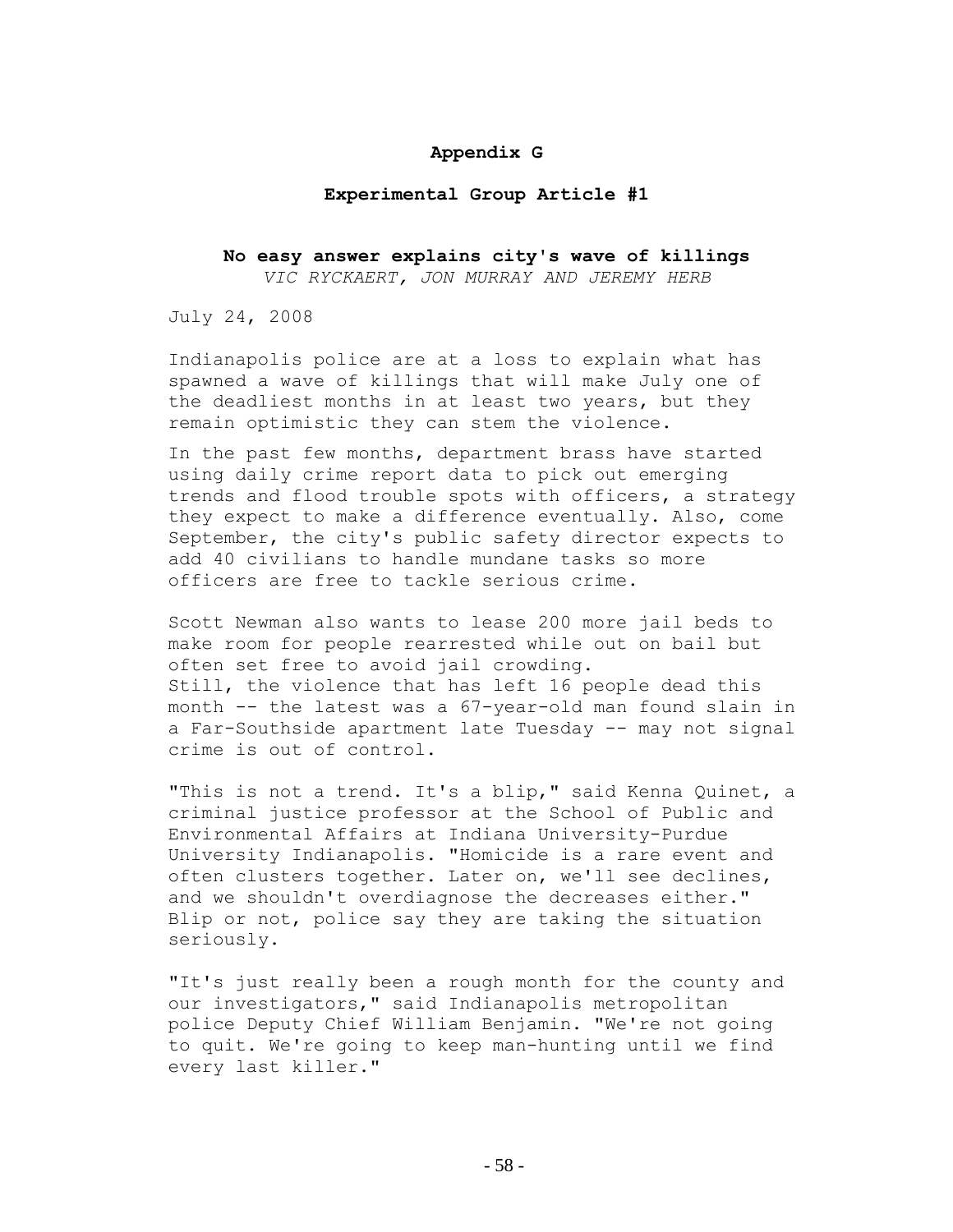He added that the department has continued initiatives it started in 2007 that may have helped reduce the pace of killing, including stepped-up undercover work and flooding high-crime neighborhoods with uniformed officers during the late night and early morning hours when criminals are most active.

Marion County has seen 69 homicides so far this year, up two from this time in 2007.

But reports of violent crime declined in Marion County for the first four months of this year. Killings dropped 11 percent, rapes declined 13 percent, and robbery dropped 2 percent from January to April.

July's spike in killings is reminiscent of the summer of 2006, when 48 people were killed in June, July and August. "Summer spikes happen," said James Alan Fox, a criminal justice professor at Northeastern University in Boston who tracks homicides across the country.

Summer often is the most volatile crime season, experts say, because people have more contact with strangers on the streets than they would at other times of the year. Family-related violence goes up around the December holidays, when families are cooped up together.

Fox and Quinet cautioned against reading too much into an uptick. Still, the numbers are hard to ignore, and several cities have shared Indianapolis' unease. The surges aren't across the board, Fox said, and they come in cycles.

Indiana criminals typically serve half the sentence a court hands them, earning good behavior credit at a rate of one day for every day they are imprisoned. Marion County Prosecutor Carl Brizzi long has argued that ending that practice would keep many potential killers off the streets. That could have made a difference in at least one case this month.

Calvin Foster, 37, charged in the July 7 domestic violence killing of Melissa Parksey, was sentenced to four years in prison by a Morgan County judge on a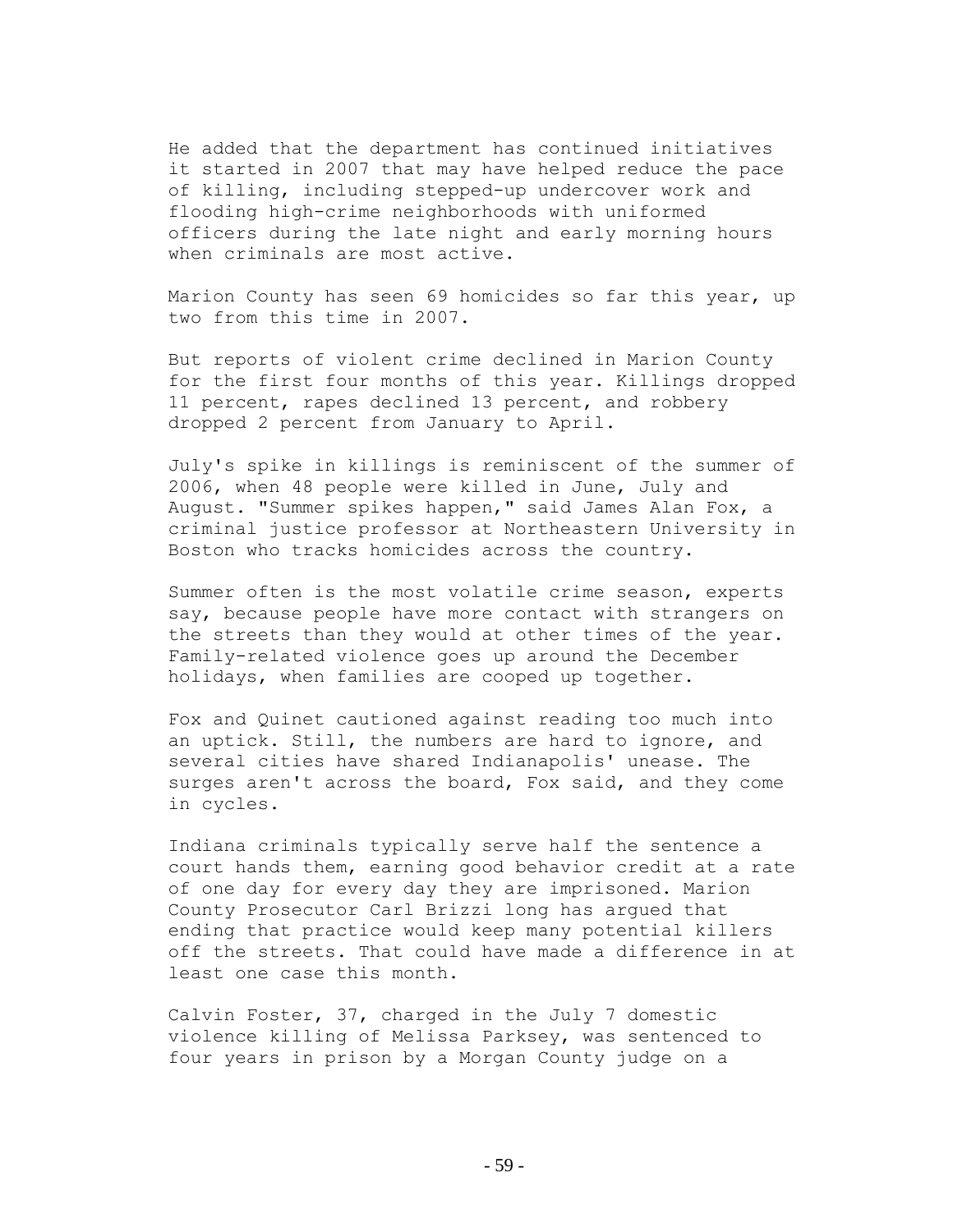robbery conviction in May 2006. He was released in July 2007 but would still be in prison today if the state had reduced the "good time" credit.

Brizzi pressed a failed measure during the 2007 General Assembly to require offenders to serve roughly 85 percent of their sentences, in line with the federal prison system.

Newman thinks adding 200 beds to the roughly 1,600 available now at the county jail and its annexes would make a big difference. But first the public safety director wants to ensure the courts can move defendants more quickly through the system to avoid jail crowding.

Meanwhile, the new civilian staffers, many of them retired police officers, would allow the department to concentrate more patrols on the 50 beats that account for 80 percent of Marion County crime. Experts say homicides are among the most difficult crimes to prevent because they often are crimes of passion or spring out of other crimes.

**Source,** *The Indianapolis Star***, March 1, 2009**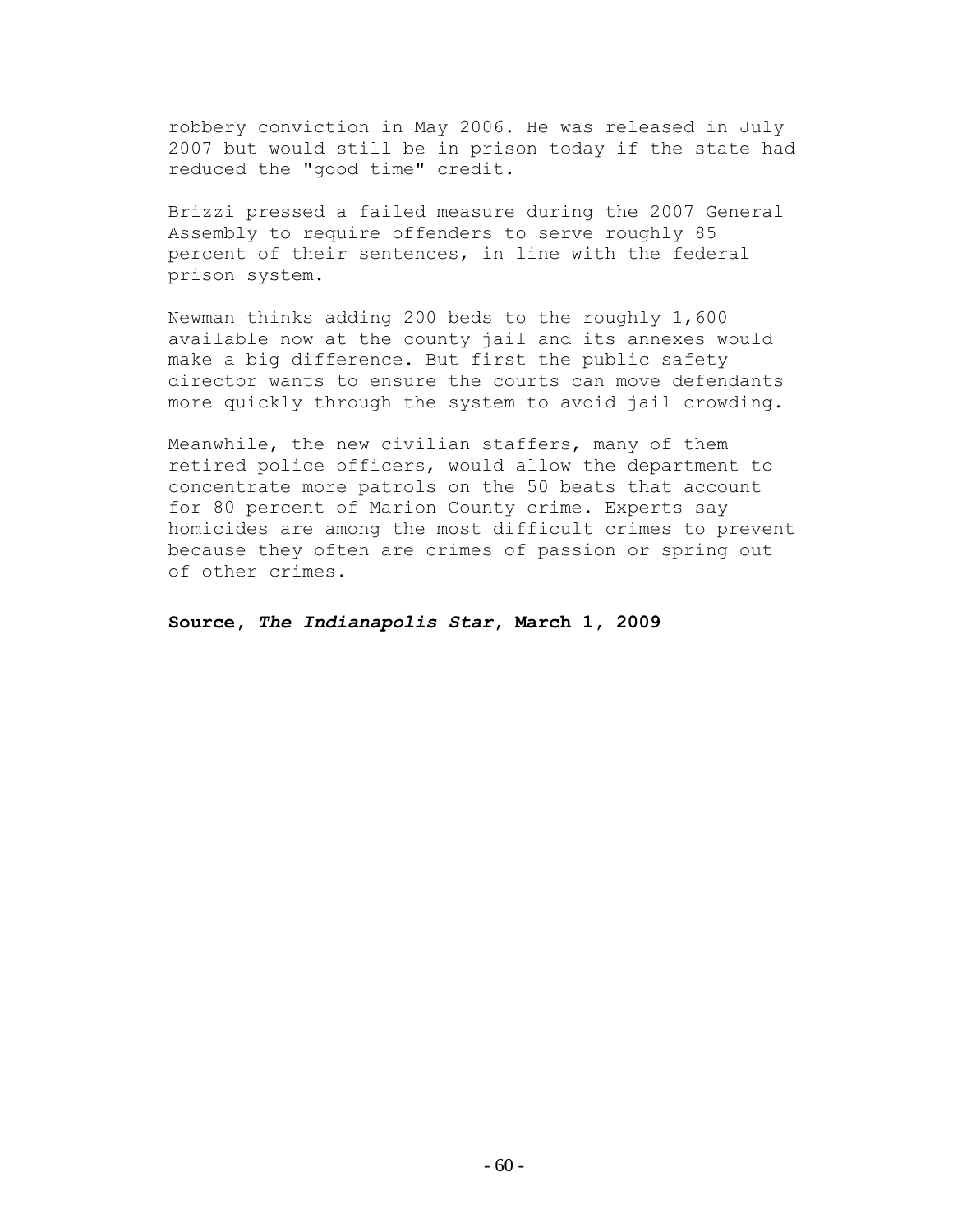### **Appendix H**

### **Experimental Group Article #2**

# **July was deadliest in county in 5 years**

VIC RYCKAERT

August 1, 2008

A young man was found shot to death in Indianapolis on Thursday morning -- the last day of an especially violent month during which police investigated 18 homicides.

That is the most homicides for July in the past five years and pushes the yearly homicide total in Marion County to 71, up one from this time last year.

The latest confirmed victim was 18-year-old Clois R. Goldsmith. Police found Goldsmith shot in the head and lying on the pavement in the 5200 block of Butler Terrace shortly after 2 a.m.

Goldsmith, 3800 block of North Temple Avenue, died at Wishard Memorial Hospital at 5:22 a.m.

No arrests had been made Thursday evening. Police said a witness told them two men dressed all in black, with black hoodies, were heading east on foot about the same time the gunshot was heard.

"Indy's just getting nuts, man," said Byron Alston, director of Save the Youth, an Eastside neighborhood social services program. "We can't blame the police no more. It's up to us." Alston said he is calling on area pastors to spend more time in crime-ridden neighborhoods. He is urging local clergy to hold a summit and plan a strategy to counter the violence.

"We got to step out there," Alston said. "They need to put the money in places that can actually help these dudes break the cycle."

As in previous years, the majority of victims, so far in 2008, are black, younger than 30 and died by gunfire.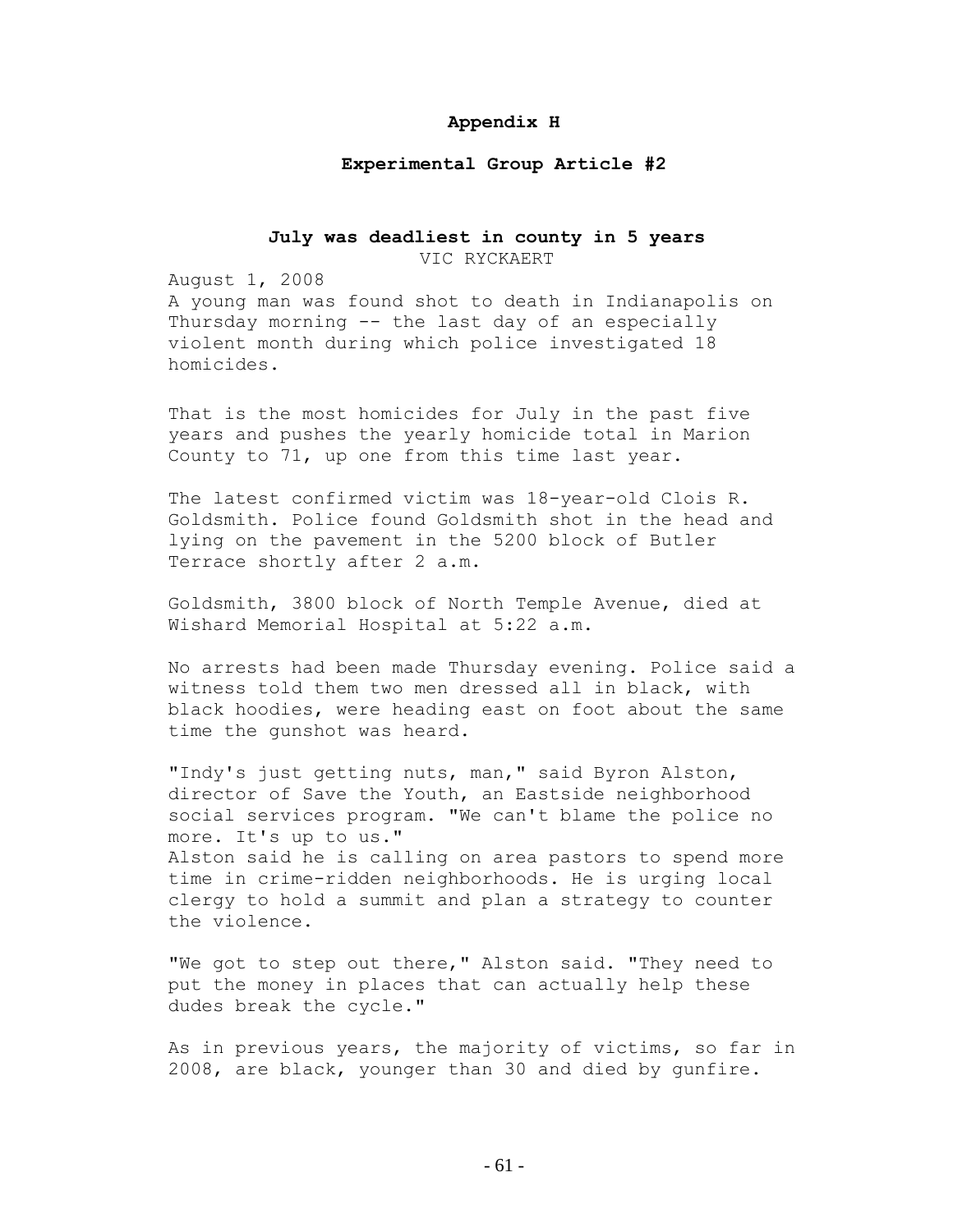About half of the victims were killed on the Eastside. Metropolitan Police Deputy Chief William Benjamin said officers are continuing techniques that have been successful in stemming the violence in the past, including warrant sweeps and overtime patrols in highcrime neighborhoods.

"In some neighborhoods, people are not getting the message that violence is not the answer," Benjamin said.

Police, Benjamin said, also have identified the most violent offenders on the city's streets and are watching them closely, stopping them and arresting anytime they have cause. "Those people are being targeted and watched, and when

they do commit crimes, they go to jail," Benjamin said.

Homicides tend to increase in the summer, when more people interact outside the home, experts say. In 2006, there were 48 homicides from June to August. The 153 killings in 2006 was the most the city has seen since 1998, when there was a record 162 homicides. St. Louis, Chicago and Kansas City, Mo., also have experienced increases in homicides this year.

Kenna Quinet, an Indiana University-Purdue University Indianapolis professor and close observer of IMPD, said the police can do very little to prevent homicides.

"It makes me angry when people try to hold police accountable for homicides, " Quinet said. "This is a family problem."

The department is using modern strategies and proven techniques to attack the violent crime problem, Quinet said.

"If we can continue our efforts to help people coming out of prison to find jobs and establish positive social networks, we'll be ahead of the curve and prevent lots of future violent crimes," she said.

**Source:** *The Indianapolis Star,* **March 1, 2009**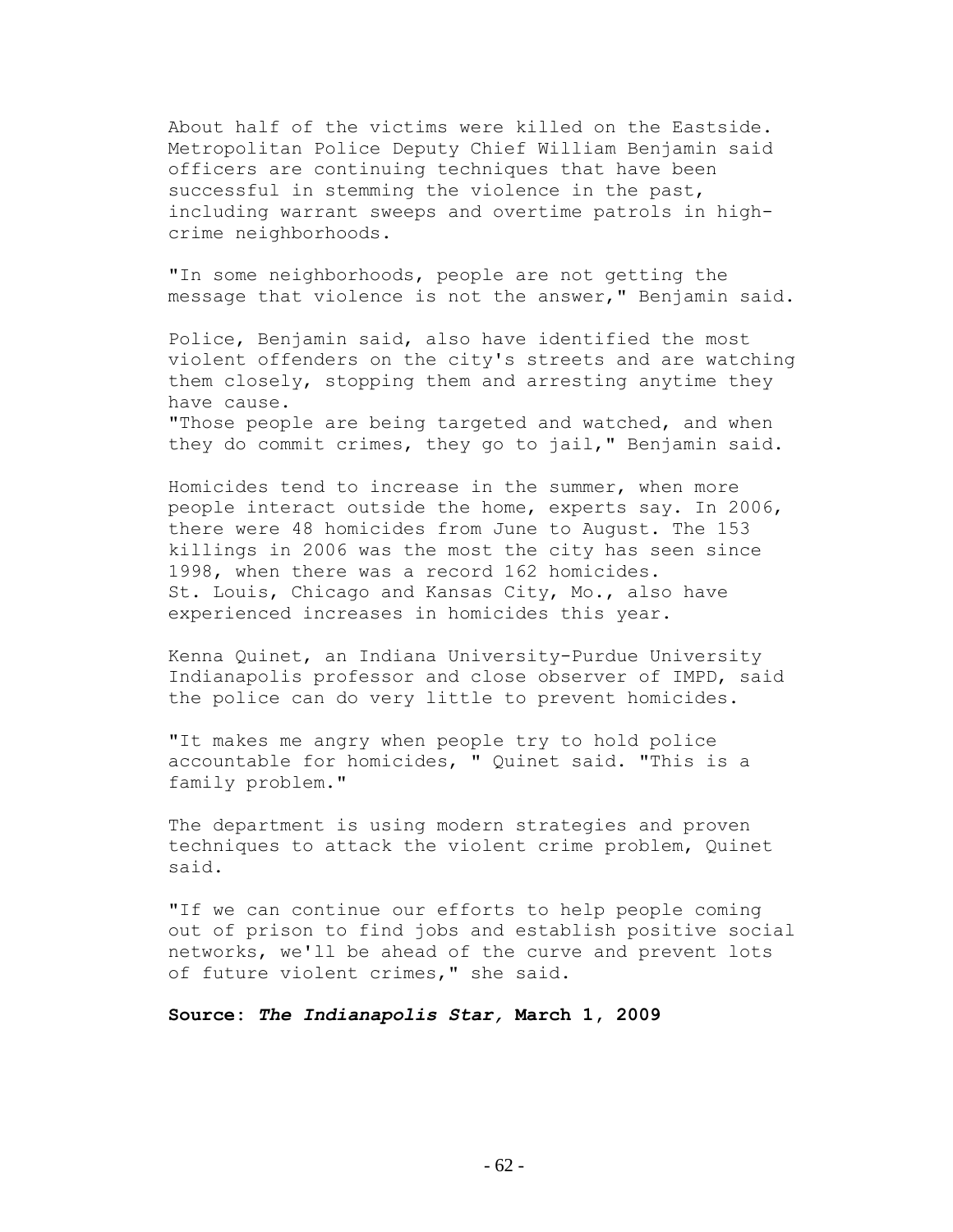# **Appendix I**

### **Experimental Group Article #3**

# **Killings raise questions about abuse investigations**

*HEATHER GILLERS*

July 25, 2008

Carl Wills never had to answer for slashing his exwife's tire, kicking in her door or punching her in the face. He never had to pay for giving his ex-girlfriend a bloody lip and a swollen cheek.

A single conviction might have been enough to put him in prison -- and keep April Wills alive. But Tuesday morning, Carl Wills killed April's boyfriend and then dragged her and her 13-year-old daughter into his car. Minutes later, he killed April as the girl watched from the backseat. As police approached, Carl Wills shot himself. Carl Wills had never been prosecuted for any of the domestic violence incidents, a decision advocates for abuse victims say happens frequently -- and too often with tragic consequences.

April Wills could have pressed charges against her exhusband in three domestic violence cases, but she would have no part of it. Such reluctance is so common among domestic violence victims that Indiana law allows police and prosecutors to build cases and prosecute without their help.

But victim advocates say Marion County prosecutors almost always abandon such cases. Prosecutors see it another way. Without cooperation from the victim, they say, other evidence, such as tapes of 911 calls, photographs of black eyes and missing teeth, or testimony from neighbors, is not always enough to clinch a case.

"It's not the reality that we live in that in every case where domestic violence occurs, we can get domestic violence convictions," said Linda Major, executive director of domestic violence affairs for the Marion County prosecutor's office.

In the first half of 2007, prosecutors dismissed more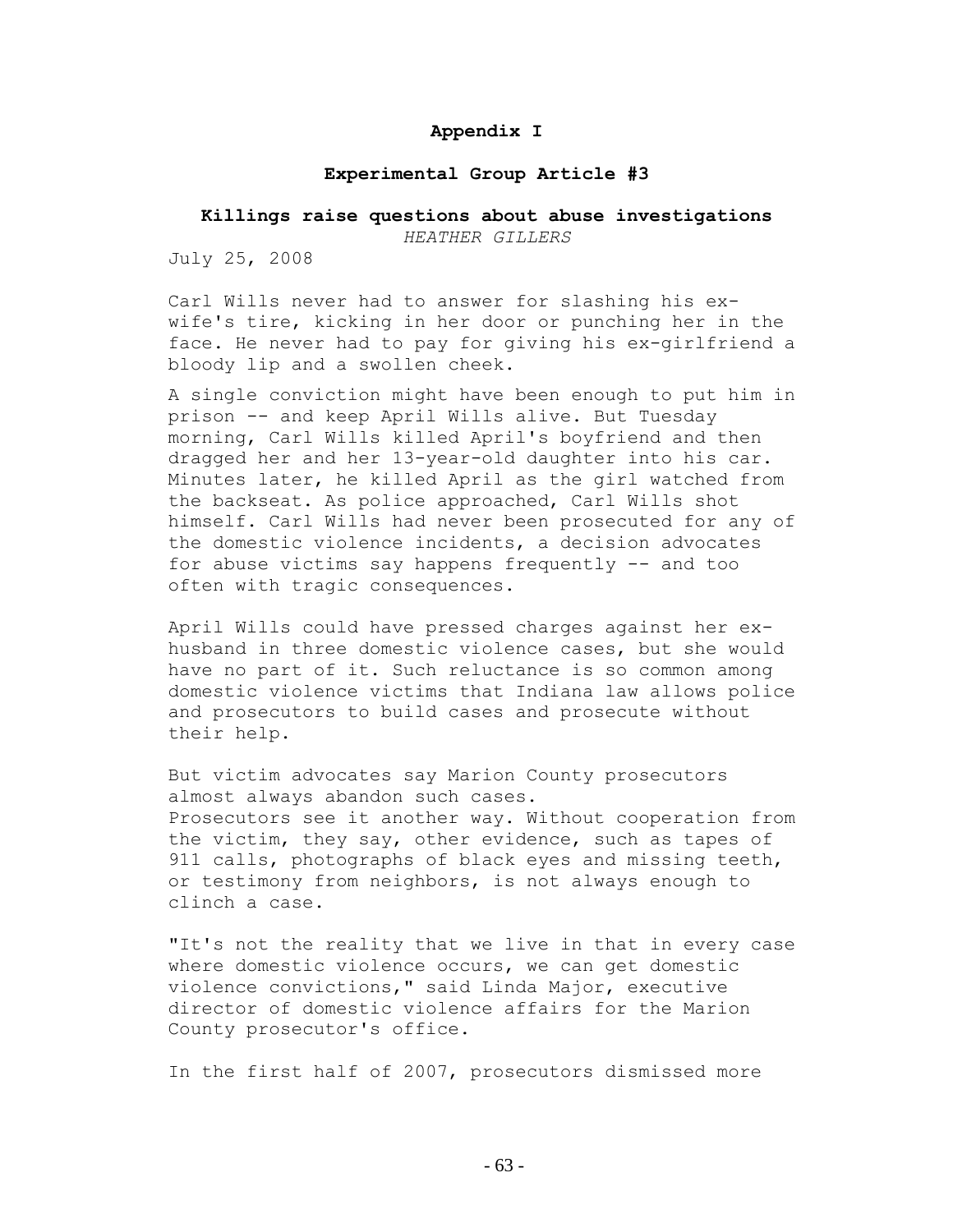than half of the 1,150 cases handled by the Indianapolis Metropolitan Police Department's Domestic Violence Unit, according to an analysis by the Julian Center, the largest domestic violence shelter in Indianapolis. Most cases are dismissed because they are too weak, especially without the victim's cooperation, Major said.

But testifying is not an easy decision for many abuse victims. Some are financially dependent on their abusers. Women who have children with their abuser might be reluctant to send their child's father to prison.

April Wills repeatedly said she was afraid to leave Carl Wills or press charges against him. After police arrested him in connection with an incident in January 2006, a spokesman for the Marion County prosecutor said April Wills walked into the office and told authorities she had made up the attack.

An abuse case against Carl Wills involving another woman never made it to trial, either. Police had photos of Shawna Murray's cut lip and swollen cheek after an incident in 2007. They had a willing witness in Murray's cousin. But when Murray did not show up on the day of the trial, prosecutors dropped the case for lack of an "essential witness," court documents show.

Police take such cases so seriously that they station officers in the Julian Center. They meticulously photograph swollen faces, overturned tables and broken glass.

Prosecutors can try to combine those photos with 911 recordings and neighbors' testimony to put abusive husbands and boyfriends in prison even when women do not want to take the stand.

And sometimes it works. Symons said one prosecutor won a conviction against a man who had stabbed his wife on their wedding day -- even though the woman testified for the defense and claimed someone else had attacked her.

Another prosecutor reported opening at least 21 domestic violence cases since the beginning of 2007 without victims' cooperation.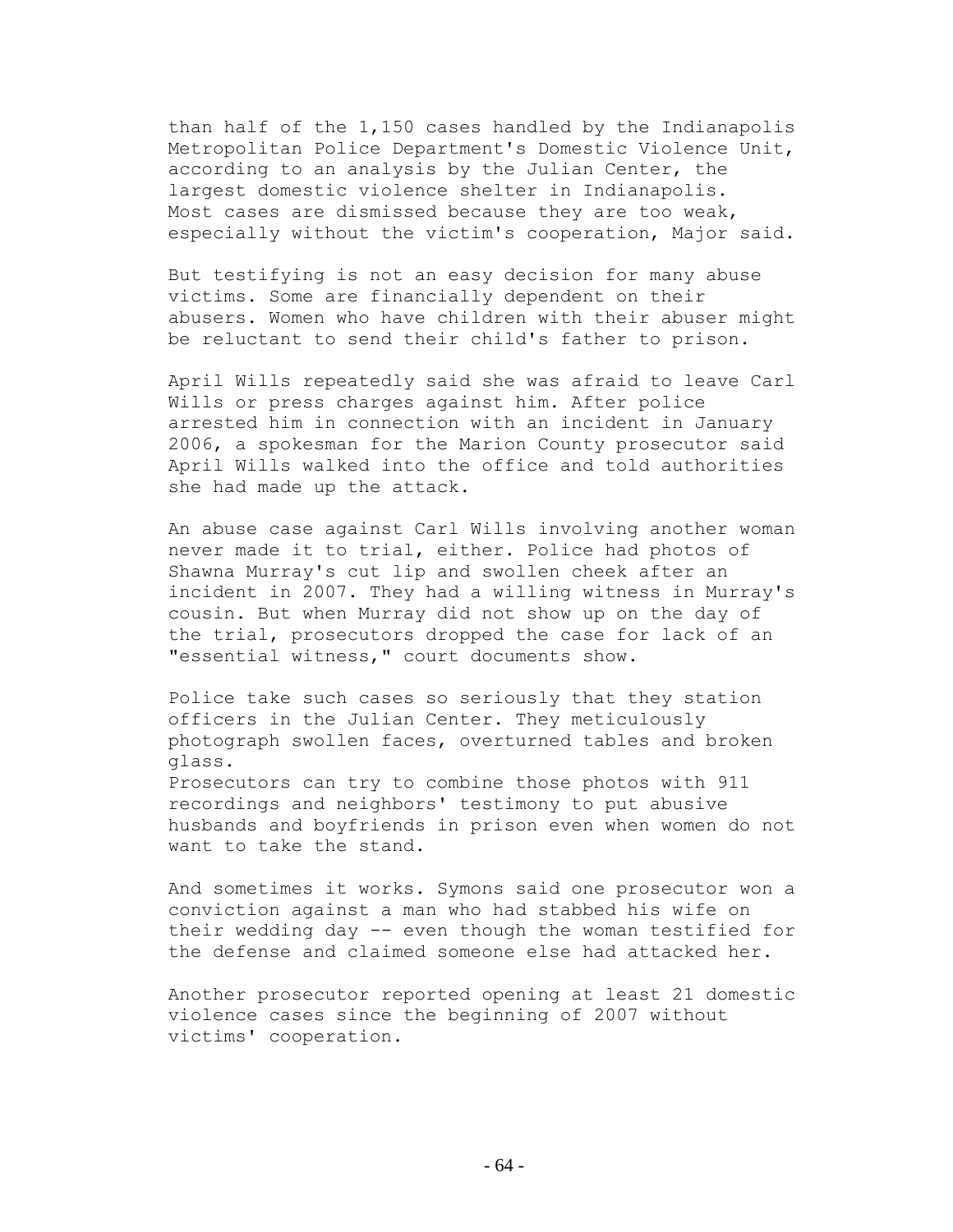As relatives of April Wills spent this week planning her funeral, they also wrestled with lingering what-ifs. Her sister, Lori Shirley, can't understand why prosecutors didn't just pick up the case and move forward without April's testimony. "If it's a matter of life and death," she asked, "wouldn't you pick it up?"

**Source:** *The Indianapolis Star,* **March 1, 2009**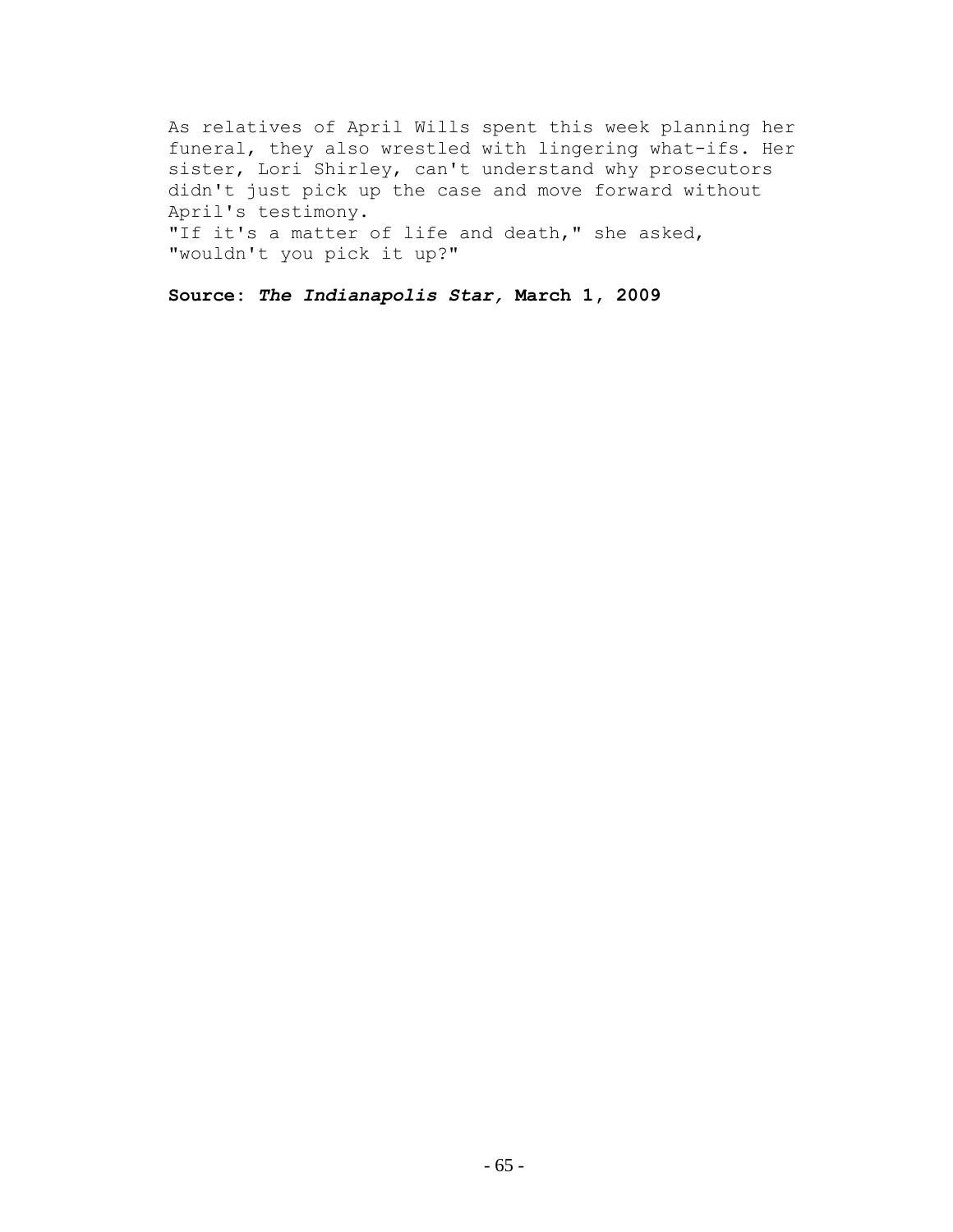### REFERENCE LIST

- Botan, Carl H. and Vincent Hazleton (2006). *Public Relations Theory II*. New Jersey: LEA.
- Bradford, Mary Beth, Nancy Rhodes, and Aimee Edison. 2005. Cultivation of Relationship Expectations through Accessibility. Annual Meeting, New York, NY: 1-5.
- Busselle, Rick. 2003. Television Exposure, Crime Estimates, Fear for Family Members, and Parents, Warnings About Crime and Danger. Annual Meeting, San Diego, CA:1-30.
- Dominik, Joseph R. 1973. Crime Law Enforcement on Prime Time Television. *Public Opinion Quarterly* 37 (Summer 1973): 241-250.
- Goidel, Robert K, [Freeman, Craig M.](javascript:__doLinkPostBack() and [Procopio, Steven T.](javascript:__doLinkPostBack() 2006.The Impact of Television Viewing on Perceptions of Juvenile Crime. *Journal of Broadcasting & Electronic Media* 50 (March 2006) 119-139.
- Hammermeister, Jon, Barbara Brock, David Winterstein, and Randy Page. 2005 Life Without TV? Cultivation Theory and Psychosocial Health Characteristics of Television Free Individuals and Their Television-Viewing Counterparts. *Health Communications* 17: 253-264.
- Hetsroni, Amir and Riva H. Tukachinsky. 2006. Television World Estimates, Real-World Estimates, and Television Viewing: A New Scheme for Cultivation. *Journal of Communications* 56 (March 2006): 133-156.
- Higgins, Vanessa. 2005. Crime Coverage by Brazilian Media: an Agenda-Setting Influence of Selective News. Annual Meeting, New York, NY: 1-28.
- Hughes, Michael. 1980. The Fruits of Cultivation Analysis: A Reexamination of Some Effects of Television Watching. *Public Opinion Quarterly* 44 (Fall 1980): 287-301.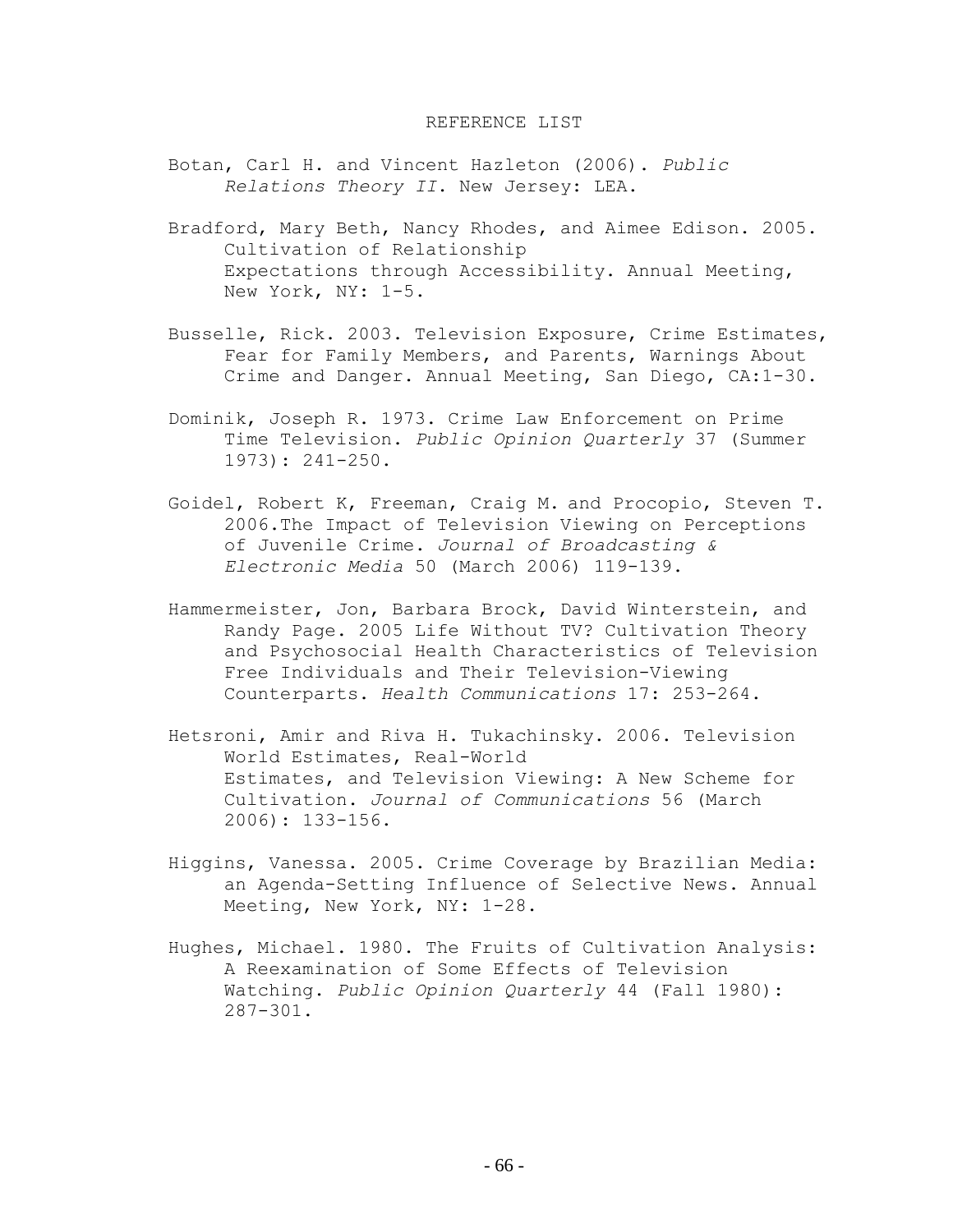- Huge, [Michael,](javascript:__doLinkPostBack() [Glynn, Carroll J.](javascript:__doLinkPostBack() and [Jeong, Irkwon.](javascript:__doLinkPostBack() 2006. A Relationship-Based Approach To Understanding Third-Person Perceptions. *Journal & Mass Communication Quarterly* 83 (Fall 2006): 530-546.
- Kapoor, Suraj, Jong Kang, Won Kim, and Kim Kyu. 1994. Televised Violence and Viewers' Perceptions of Social Reality: The Korean Case. *Communication Research Report* 11 (Dec. 1994): 189-200.
- Lett, Meridith D., Andrea L. DiPietro, and Danette I. Johnson. 2004. Examining Effects of Television News Violence on College Students through Cultivation Theory. *Communication Research Reports* 21 (Winter 2004): 39-46.
- Lubbers, Marcel, Peer Scheepers, and Maurice Vergeer. 2000. Exposure to Newspapers and Attitudes toward Ethnic Minorities: A Longitudinal Analysis. *Howard Journal of Communications* 11 (April-June 2000): 127-143.
- Nabi, Robin L. and John L. Sullivan. 2001. Does Television Viewing Relate to Engagement in Protective Action Against Crime? A Cultivation Analysis From a Theory of Reasoned Action Perspective. *Communication Research* 28 (Dec.2001): 802-824.
- Potter, W.J. 1990. Adolescents' Perceptions of the Primary Values of Television Programming. *[Journalism](http://web14.epnet.com.proxy.bsu.edu/authHjafDetail.asp?tb=1&_ua=shn+38+7D46&_ug=sid+5C371839%2DE9AF%2D4428%2DBE15%2DFA4A3564BFF5%40sessionmgr6+dbs+ufh+cp+1+039E&_us=sel+False+ss+SO+hd+False+hs+True+cst+0%3B1+or+Date+mdbs+ufh+fh+False+frn+31+sm+ES+sl+0+dstb+ES+mh+1+ri+KAAACBWB00005644+F4F3&_uso=hd+False+tg%5B2+%2D+tg%5B1+%2D+tg%5B0+%2D+st%5B2+%2D+st%5B1+%2D+st%5B0+%2DCultivation++theory+db%5B0+%2Dufh+op%5B2+%2DAnd+op%5B1+%2DAnd+op%5B0+%2D+22D0&db=ufhjnh&bs=JN%20%22Journalism%20Quarterly%22&fc=T) [Quarterly](http://web14.epnet.com.proxy.bsu.edu/authHjafDetail.asp?tb=1&_ua=shn+38+7D46&_ug=sid+5C371839%2DE9AF%2D4428%2DBE15%2DFA4A3564BFF5%40sessionmgr6+dbs+ufh+cp+1+039E&_us=sel+False+ss+SO+hd+False+hs+True+cst+0%3B1+or+Date+mdbs+ufh+fh+False+frn+31+sm+ES+sl+0+dstb+ES+mh+1+ri+KAAACBWB00005644+F4F3&_uso=hd+False+tg%5B2+%2D+tg%5B1+%2D+tg%5B0+%2D+st%5B2+%2D+st%5B1+%2D+st%5B0+%2DCultivation++theory+db%5B0+%2Dufh+op%5B2+%2DAnd+op%5B1+%2DAnd+op%5B0+%2D+22D0&db=ufhjnh&bs=JN%20%22Journalism%20Quarterly%22&fc=T)* 67 (Winter 1990): 843-851.
- Rahtz, Don, Joseph Sirgy, and Lee Meadow. 1989. The Elderly Audience: Correlates of Television Orientation. *Journal of Advertising* 18: 9-20. (Ex)
- Reber, Bryan H. and Yuhmiin Chang. 2000. Assessing Cultivation Theory and Public Health Model for Crime Reporting. *Newspaper Research Journal* 21 (Fall 2000): 99-111.
- [Rockler, Naomi R.](javascript:__doLinkPostBack() 2006. Just Change the Channel: Media Violence and the Lack of Sociological Imagination. *Popular Communication* 4 (2006): 39-62.